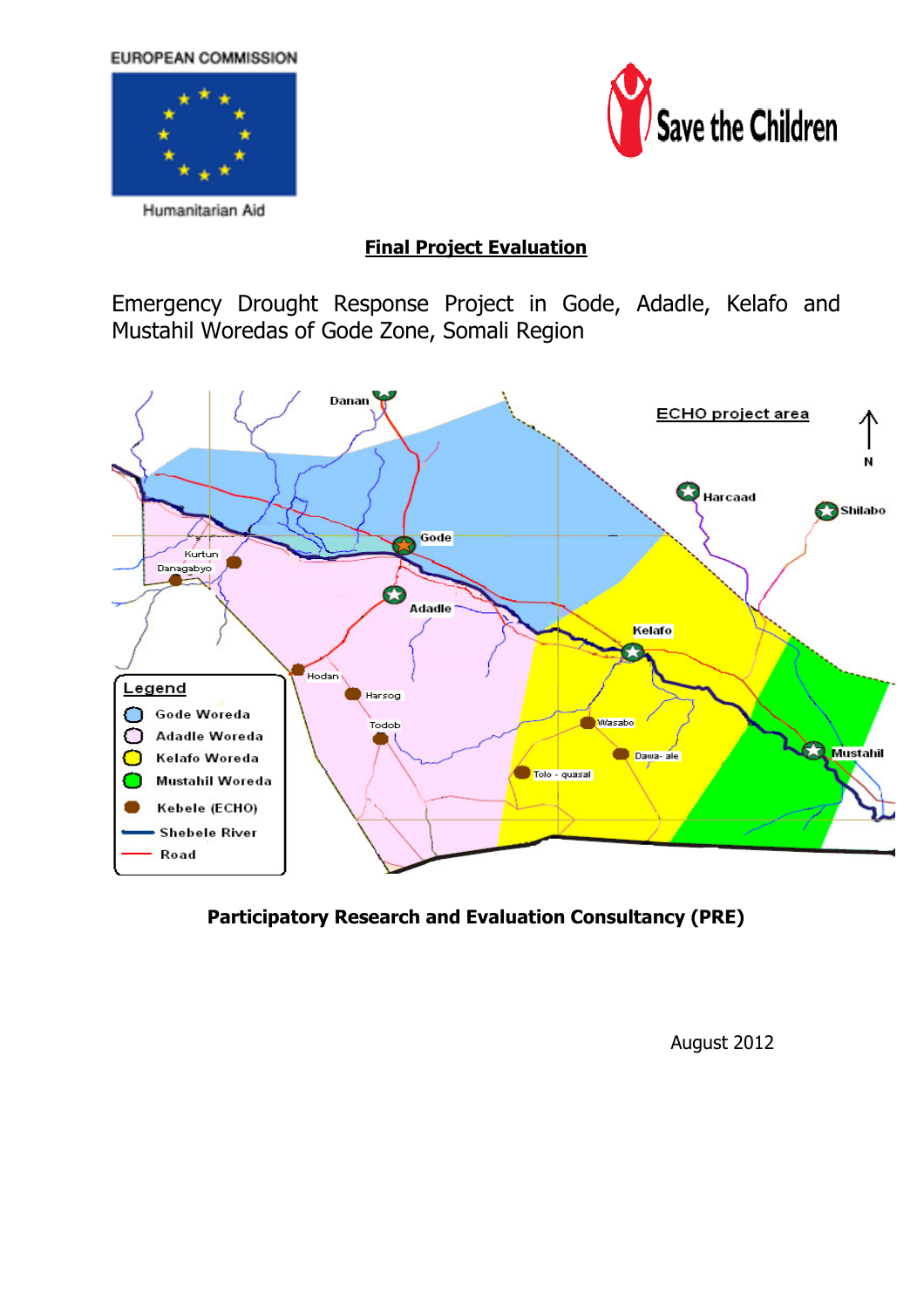# **Content**

| 1.                       |                                                                                                                                                                                                        |  |
|--------------------------|--------------------------------------------------------------------------------------------------------------------------------------------------------------------------------------------------------|--|
| 1.1<br>1.2               |                                                                                                                                                                                                        |  |
| 2.                       |                                                                                                                                                                                                        |  |
| 2.1<br>2.2               | 2.2.1<br>2.2.2<br>2.2.3<br>2.2.4                                                                                                                                                                       |  |
| 3.                       |                                                                                                                                                                                                        |  |
| 3.1<br>3.2<br>3.3        | 3.1.1<br>3.1.2<br>Distribution of water treatment chemical and hygiene kits 11<br>3.1.3<br>3.2.1<br>3.2.2<br>3.2.3<br>3.2.4<br>3.2.5<br>COLLABORATION WITH PARTNER ORGANIZATIONS AND ACCOUNTABILITY 14 |  |
| 4.                       | ACHIEVEMENT AND EFFECTIVENESS OF THE SC UK PROJECT 14                                                                                                                                                  |  |
| 4.1                      |                                                                                                                                                                                                        |  |
| 4.2                      |                                                                                                                                                                                                        |  |
| 5.                       |                                                                                                                                                                                                        |  |
| 5.1<br>5.2<br>5.3<br>5.4 | 5.2.1<br>5.2.2<br>5.2.3<br>5.2.4<br>5.3.1<br>5.3.2<br>5.3.3<br>5.4.1<br>5.4.2<br>5.4.3<br>5.4.4<br>Future reinforcement of veterinary intervention in drought 32<br>5.4.5                              |  |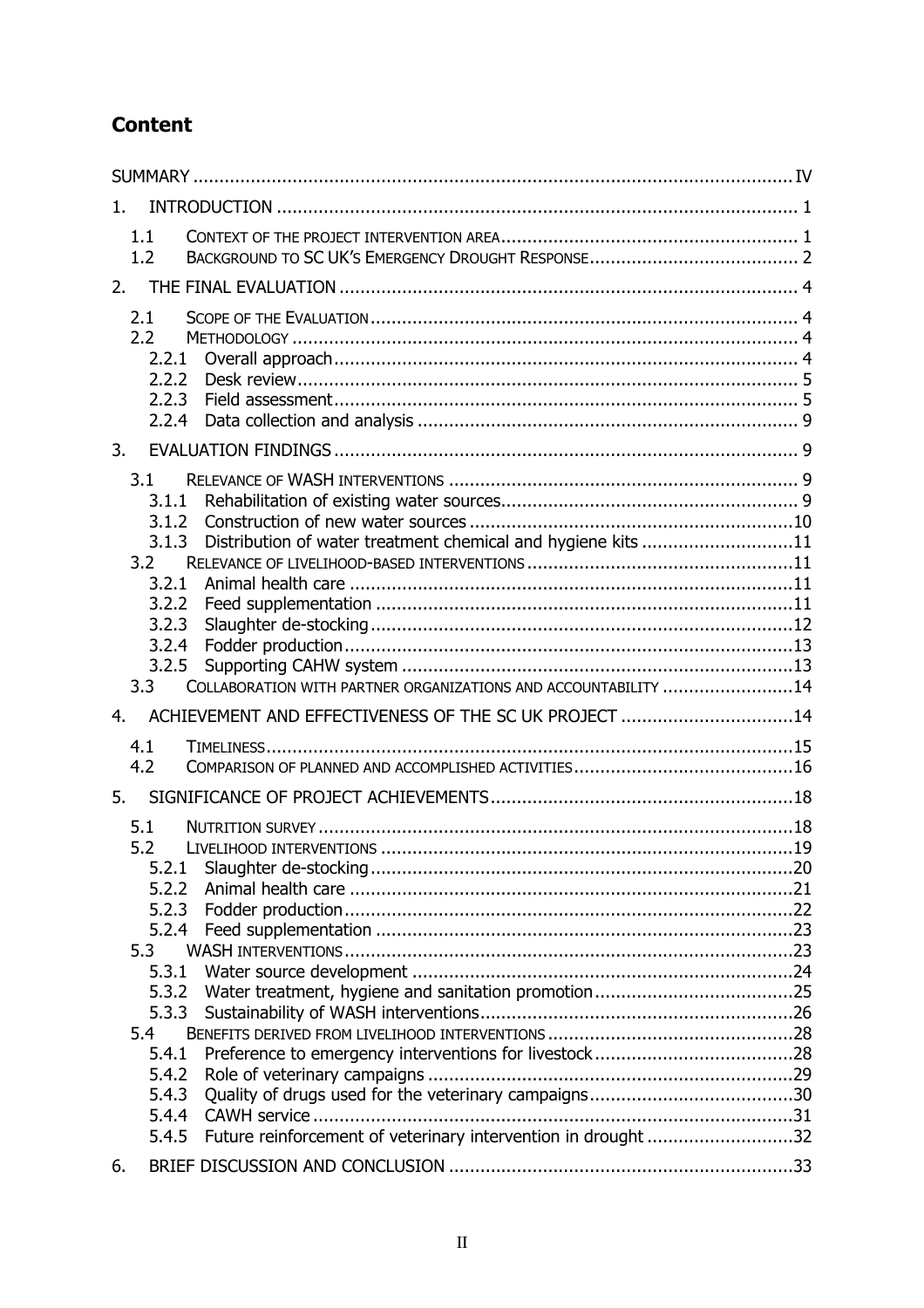| 6.1 |  |
|-----|--|
|     |  |
| 6.2 |  |
| 6.3 |  |
|     |  |
|     |  |
|     |  |
|     |  |
|     |  |
| 6.4 |  |
|     |  |
|     |  |
|     |  |
|     |  |
|     |  |

# List of Tables

| TABLE 6: QUANTITATIVE ACHIEVEMENTS OF LIVELIHOOD INTERVENTIONS  19                     |  |
|----------------------------------------------------------------------------------------|--|
| TABLE 7: UNIT COST OF LIVESTOCK VACCINATION AND TREATMENT INTERVENTIONS  21            |  |
|                                                                                        |  |
| TABLE 9: LIVESTOCK EMERGENCY INTERVENTIONS PREFERENCE PAIR-WISE RANKING RESULT 29      |  |
| TABLE 10: ANALYSIS OF DISEASE IMPACT WITH AND WITHOUT TREATMENT CAMPAIGN  30           |  |
| TABLE 11: ANIMALS BENEFITED FROM VETERINARY CAMPAIGN IN HERDS OWNED BY RESPONDENTS  30 |  |
| TABLE 12: LOCAL SOURCE OF ANIMAL HEALTH CARE DURING AND AFTER THE SC UK CAMPAIGN 32    |  |
| TABLE 13: LOCAL STAKEHOLDERS AND CONSULTANTS' REVIEW OF VETERINARY CAMPAIGN  32        |  |

# Abbreviations

| <b>CAHW</b>   | <b>Community Animal Health Worker</b>            |
|---------------|--------------------------------------------------|
| <b>CMDRR</b>  | Community Managed Disaster Risk Reduction        |
| <b>DPPB</b>   | Disaster Prevention and Preparedness Bureau      |
| <b>ECHO</b>   | European Commission for Humanitarian Aid         |
| <b>ETB</b>    | Ethiopian Birr                                   |
| <b>FAO UN</b> | Food and Agricultural Organisation United Nation |
| <b>FENCU</b>  | Federal Emergency Nutrition Coordination Unit    |
| HH            | Household                                        |
| <b>HRD</b>    | Humanitarian Requirement Document                |
| <b>NGO</b>    | Non Governmental Organisation                    |
| <b>PRE</b>    | Participatory Research and Evaluation            |
| <b>SAM</b>    | Severe Acute Malnutrition                        |
| <b>SC UK</b>  | Save the Children United Kingdom                 |
| <b>WASH</b>   | Water, Sanitation and Hygiene                    |
|               |                                                  |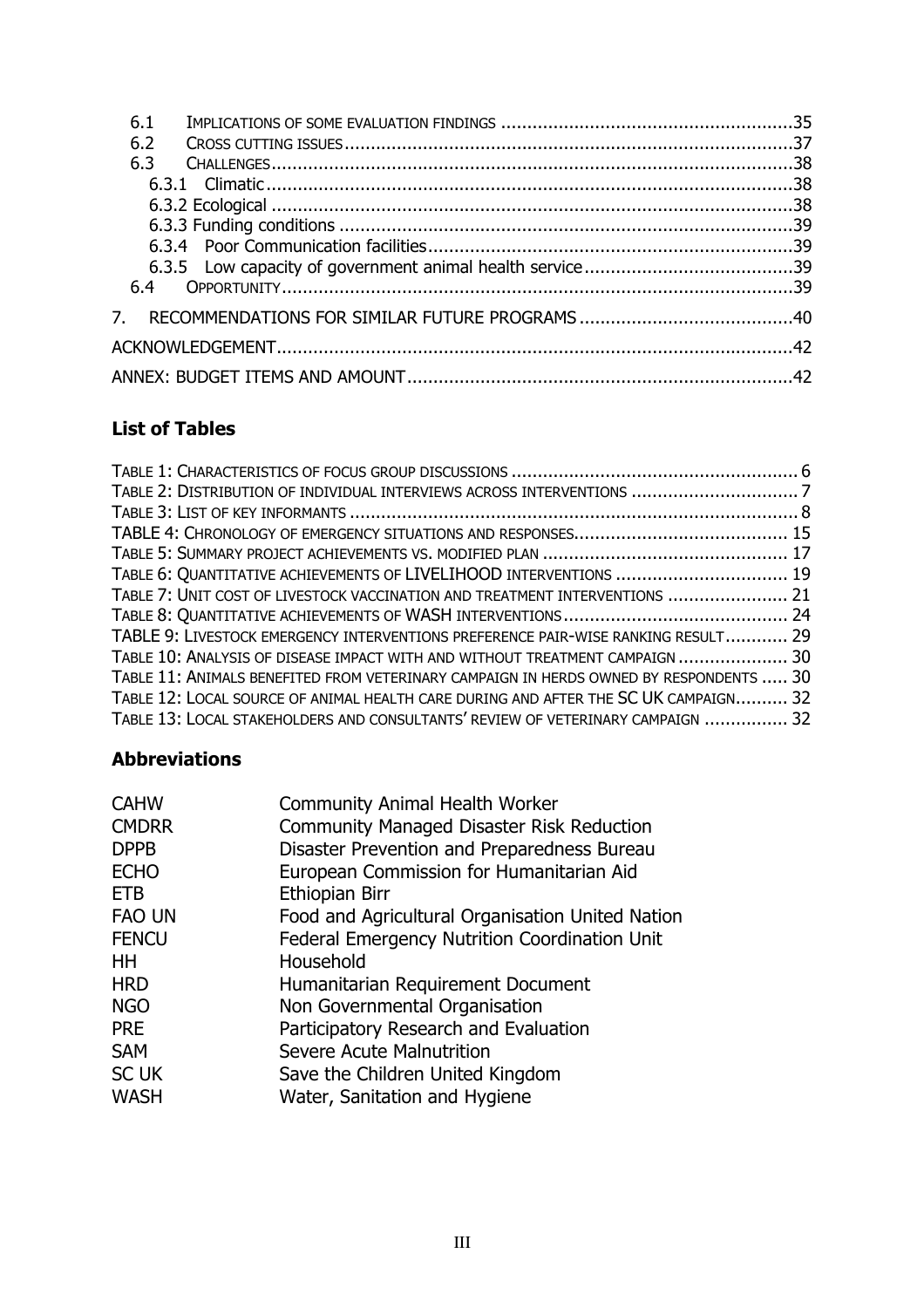## **Summary**

Drought has become a very common phenomenon in pastoral areas. In recognition of this, Non-Governmental Organizations (NGOs) continue to advocate to donors to fund emergency livestock interventions and consider such interventions as essential humanitarian assistance to drought-affected pastoral communities. Advocacy is driven by a belief that humanitarian assistances should seek to reduce chronic vulnerability of pastoralists and build their capacity of managing threats.

This report describes the livelihood, public health and social impacts of different WASH and livelihood-based interventions as well as emergency nutrition survey program of ECHO Gode Emergency Drought Response Project implemented in drought affected Woredas of Gode zone in Somali Region. The report is based on a participatory final project evaluation designed to assess and evaluate the achievements of this project of drought response.

The Emergency Drought Response project has been carried out in Adadle, Gode, Kelafo and Mustahil woredas of Gode zone in Somali Region, and is based upon a 'relief to development' model designed to assist poor vulnerable households to cope with, and recover from the impacts of 2011 drought. The principal objective of the project was to save the lives of 'children and their families' and to alleviate suffering caused by the drought. Furthermore, the specific objective of the project was 'to improve food security and access to clean water for vulnerable households'. The project had three sectors namely Water Sanitation and Hygiene Promotion (WASH), Food Security and Livelihoods (FSL), and Nutrition. The total budget for the emergency response project is EURO 1,000,000 for a 12 month period, from June, 2011 to May, 2012.

The WASH and livelihood-based emergency response in aimed to improve the humanitarian situation and the coping capacities of population vulnerable to recurrent droughts in the Greater Horn of Africa. More specifically, the project aimed to assist communities surviving and coping with drought shocks. Although most of the WASH and livelihood-based interventions were designed for a total of 36,080 people, the nutrition survey and, hygiene and sanitation project components did consider a total of 232,000 indirect beneficiary people under the four woredas where the intervention took place.

The final project evaluation aims to assess if these WASH and livelihood-based interventions would contributed to SC UK's objective of protecting the life and key assets of pastoralists and assisting the post-drought recovery. Critical comment on the design and implementation of the campaign was found important to inform future planning for drought emergency-based WASH and livelihood interventions. The evaluation involved a desk review and field assessment carried out in Addis Ababa and field areas. The field assessment component was conducted between  $7<sup>th</sup>$ and  $17<sup>th</sup>$  of June 2012. Some specific outcomes of the emergency response project are as follows:

**Hygiene and sanitation promotion:** In Adadle area, many participant households that started applying their knowledge from trainings and awareness campaign conducted on hygiene and sanitation no longer need the training and awareness campaign on hygiene and sanitation in future emergency situations due to a good base understanding

Water source rehabilitation and construction: In many parts of the Adadle woreda, the problem of floods contaminating drinking water used from birkas and open shallow wells during the rainy months is, and has always been as important as that of water critical shortage during the dry season. The most apparent public health impact of the water source development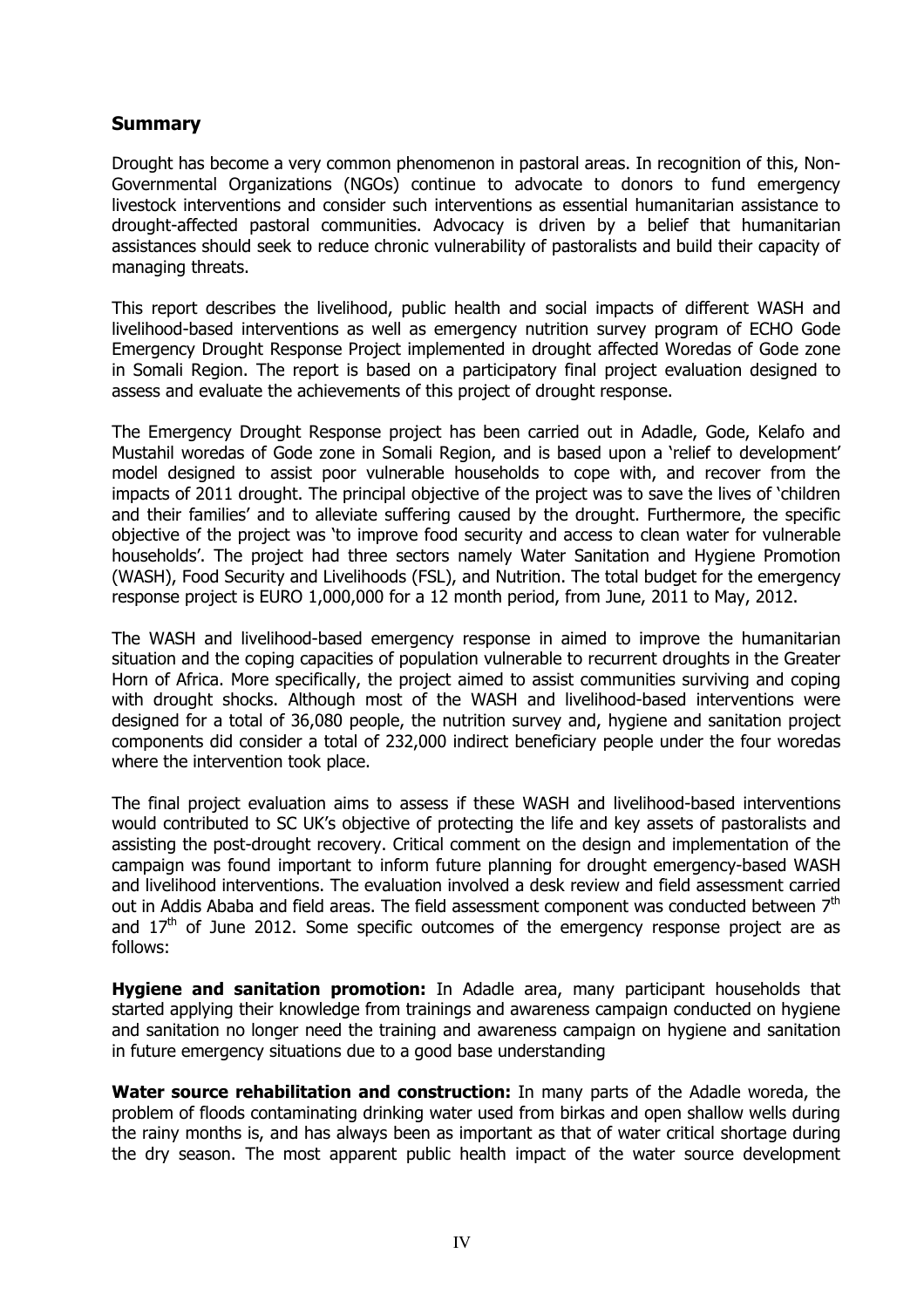component relates to the drainage system and flood diversion facilities developed that helped to reduce health risk due to wastewater used to re-infiltrate into the water supply systems.

Livelihood interventions: The most important long-term impact of the livelihood-based interventions relates to fodder production initiated in the four-project intervention woredas by 116 cooperatives. The cooperatives consist of 10 persons/households each. Data from assessments show that the average family size is 7 persons who have mixed herd consisting of 7 cattle and 8 small ruminants. The total population food and feed secured is estimated at around 8,120 people and, 8,120 cattle and 9,280 small ruminant heads<sup>1</sup> respectively. The most important impact of the livelihood interventions also relates to booster training and stock directed to CAHW that revitalized the CAHW system.

Implications of the project achievements: Collectively, the project helped the beneficiary communities to cope with drought shocks in line with the priorities of Hyogo Framework for Action 2005-2015 and the Africa Regional Strategy for Disaster Risk reduction 2006-2015. For example, support provided to the fodder producers cooperatives that also cultivate maize is expected to improve household feed and food security status. The hygiene and sanitation program undertaken through trained volunteers and the training and material supports provided to water management committees are also typical of the CMDRR program approach. The rehabilitation of existed birkas and shallow wells through community participation is all about supporting the community to effectively utilize its own water sources.

**Efficiency and effectiveness:** The budget redirected from slaughter de-stocking to the fodder production is a good indication that the project was enough efficient in responding to realities on the ground. The authors strongly recommend that donors need to understand the fact that drought response programs should seek to apply reasonable degree of flexibility.

**Sustainability:** In many emergency response programs, issues related to sustainability may be due to insufficient time spent on planning as well as a short implementation timeframe and the consequent lack of an exit strategy. However, until minimum standards for both planning and exit strategy are met, the priority should be to provide adequate and timely access to emergency assistance on time even if it is of short term rather than to provide insufficient and delayed assistances that last-long. In the Gode WASH and livelihood emergency project, many of the achievements are expected to be long lasting as interventions were embedded through community structures and communities were provided with capacity building support. For instance, the Water Management Committees have been trained and equipped with the necessary tools in all areas where the project developed water sources. The use of community volunteers to promote hygiene and sanitation is the best way of ensuring sustainability of the knowledge transfer between community members. In Gode woreda, government institutions are already using Sudan grass seed from the irrigation-based fodder production program initiated by the project, and this trend promises increases in both local fodder production practice and feed secure households.

The overall findings of the evaluation were that the WASH and livelihood emergency response project enabled the beneficiary communities to cope with and recover from the drought in 2011.

l

 $1$  The herd size is based on the average number of animals vaccinated under the 31 cattle and 23 small ruminant herds.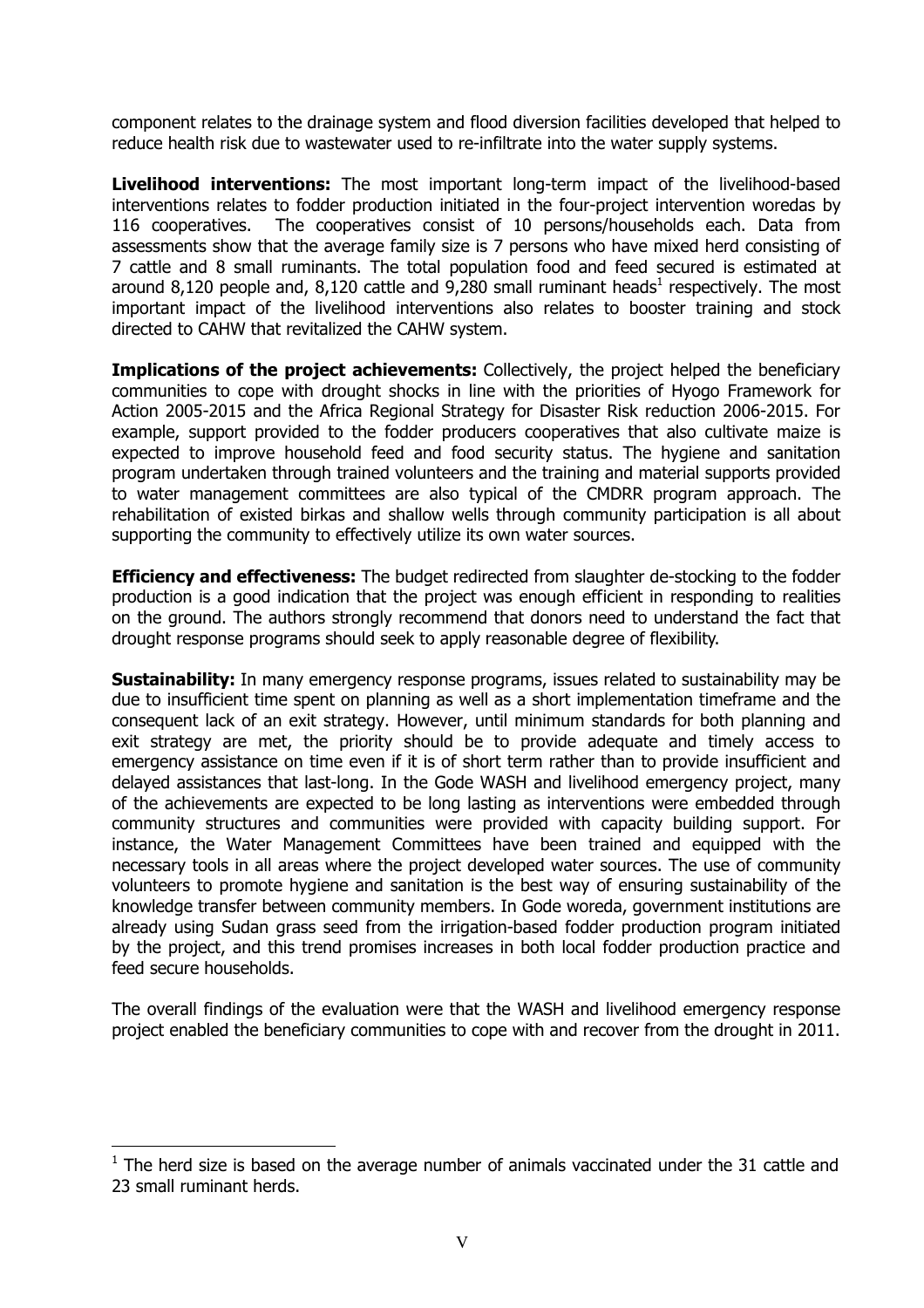## 1. Introduction

This final evaluation aims to measure the achievements of Emergency Drought Response project implemented by Save the Children-UK (SCUK) in Gode zone, Somali Region. The evaluated project was designed mainly in response to the low performance of the 2010 deyr and complete failure of 2011 gu seasons rains mid April to end of May, and beginning of October to end of November respectively. Specifically, the rapid drought situation assessments conducted in November 2011 by the multi-agency team (led by Region DPPB) and the subsequent assessment revealed critical water shortage problem in many parts of the Gode zone and low terms of trade. They also pointed to water shortages which forced many students to drop school and herds migrate to where better pasture was available. This in turn has compromised the nutritional status of the households, particularly children and pregnant or lactating mothers.

### 1.1 Context of the project intervention area

Since the 1999/2000 devastating drought in Ogaden areas of Ethiopia, the southern zones of the Somali Region have faced recurrent emergency crises caused by natural and man made disasters such as drought, flood and human and animal diseases outbreak and conflict. In Gode zone, these shocks combined with mobility constraints; community resources erosion; increased frequency of rainfall failures; insecurity; cross border trade restriction; global food crisis and food price inflation resulting from climate change, have all increased the vulnerability of pastoralist community while eroding their coping capacity. In many parts of the Gode zone, a normal dry season can easily turn to critical drought with a complete or even partial failure of a single rainfall.

In a normal year, the 'Gu' and 'Deyr rains are from mid April and early October through to late June and late December respectively. In 2011, the drought was said to have started with the nearly total failure of the 'Gu' season rains. This was further exacerbated by the much below normal 'Deyr' season rains in 2010.

In general, humanitarian emergencies associated with recurrent drought and at times complicated by insecurity, have become regular events since late 1990s in Somali Region. Increasingly, those worst affected are communities hosting the remotest zones of the region such as Gode, this is also an area affected by insecurity. In many parts of the Gode zone, drought-induced shortage of water has repeatedly been causing high levels of livestock deaths and uncommon movements of human and livestock populations across districts which have at times triggered internal conflicts over access to water and other resources.

In this zone, many pastoralist households have lost their livelihoods and social networks and they need support to start rebuilding their livelihoods and 'build back better' their livelihoods. On the one hand, the social support of the communities for destitute households to cope with and recover from drought factored crisis has been undermined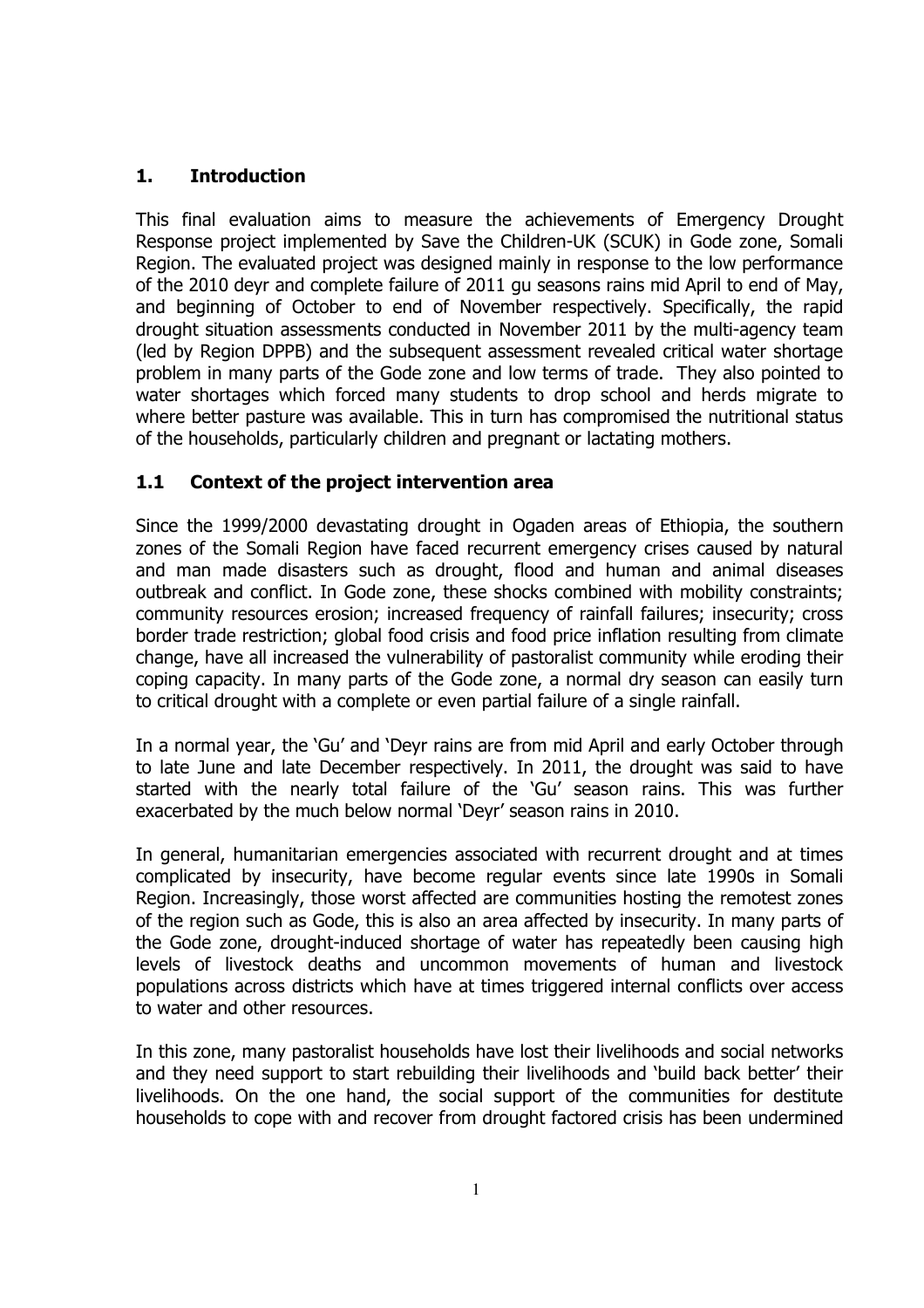by fundamental changes in climatic conditions. This has caused household asset depletion and rising commodity prices-complicated by transformation of rangelands, land fragmentation, poor infrastructure and minimal and scant proper investment in pastoral areas. This in turn has led to increasing levels of poverty and further erosion of disaster coping capacities over years.

The disaster-affected pastoralist households return to self-resilience and economic growth in these areas is both possible and necessary. However, emergency response programs are commonly blamed of not considering the long-term impact of disasters on the livelihoods of the affected communities. As a consequence, the SC UK Emergency Drought Response Project is an appropriate response for addressing both the immediate needs and supporting livelihoods recovery of communities affected by the drought crisis.

Having established a wide range networks and partnerships with governmental, Nongovernmental organisations, civil societies and local communities over a long period, Save the Children UK has been known for its strong capacity and experience in addressing a complex emergency situation in Somali region through implementing emergency and non-emergency projects that included nutrition, food security and livelihoods, health, child protection and education and WASH.

In 2011, Save the Children UK's Emergency Drought Response project in Gode zone of the Somali region was a response to the worst of drought that has affected Somalia, Kenya and Ethiopia in decades. SC UK's WASH, livelihoods and nutrition survey responses were in line with Ethiopian Government's efforts to curb the situation that led-to a Humanitarian Requirement Documents (HRD) that identified relief food, Health and Nutrition, WASH, Agriculture and Livestock and education as priority sectors in the appeal document.

## 1.2 Background to SC UK's Emergency Drought Response

Drought is and has always been the major natural disaster in pastoral areas, the most immediate consequence of drought is a fall in milk production. This is due to inadequate pasture and water resources. Livestock sales act as a buffer in times of hardship, pastoralists disposing these assets to buy food. The main long-term impact of drought on the pastoral livelihoods is that the number of livestock owned by the affected pastoralists falls with drought-induced death and distress sales of breeding stock. In terms of the livelihoods-based livestock emergency approaches, the objectives of emergency interventions for WASH and Livelihoods are to ensure households are in food secure and have access to drinking water for their living. Protecting the key breeding stocks and promote post-drought recovery is a specific objective of livestock based intervention Whereas as ensuring clean drinking water with good hygiene and sanitation practice is a specific objective of WASH response.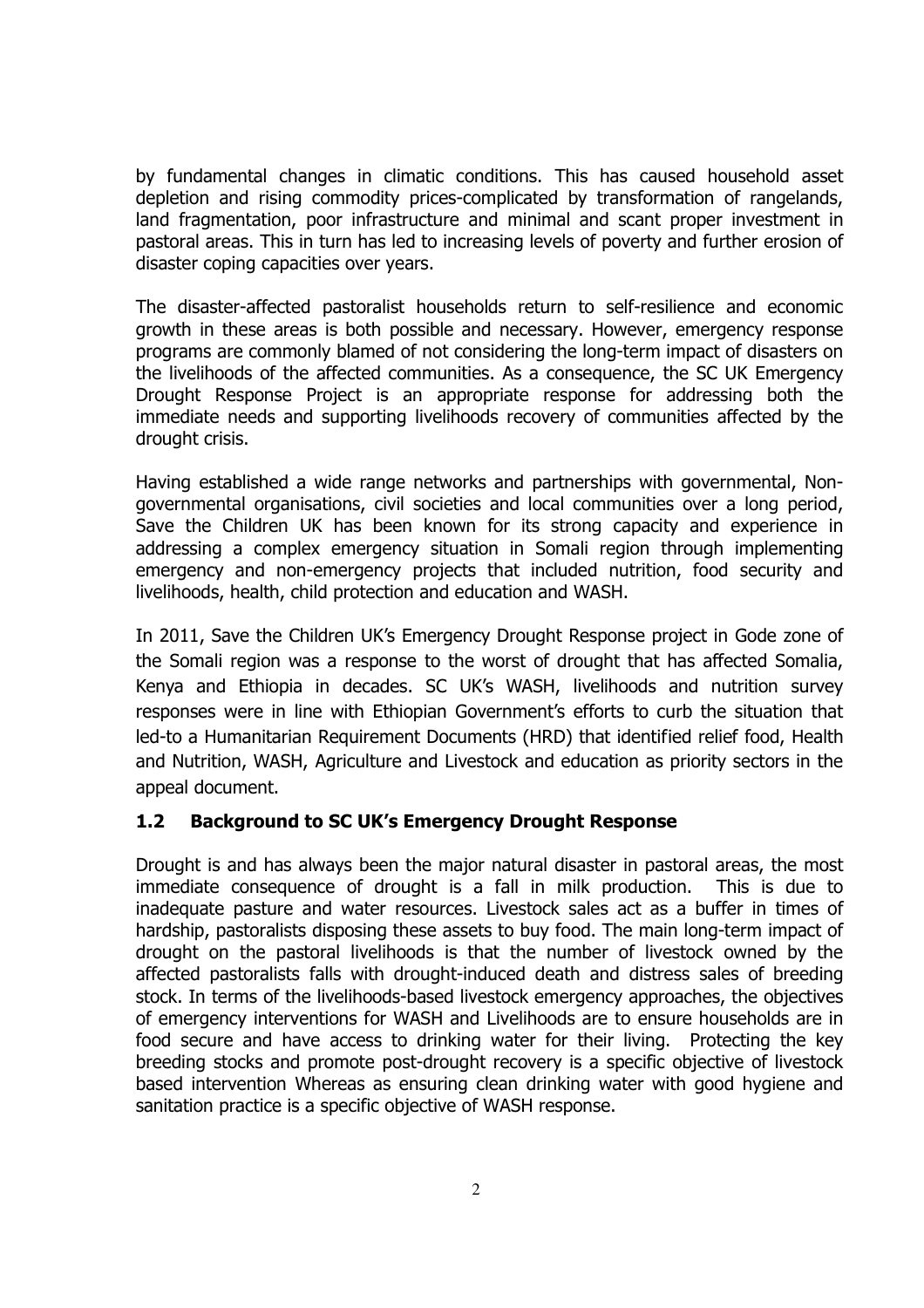In response to the critical drought situation encountered in 2011, ECHO provided a 1 million Euro grant to SC UK with a view to improving WASH provision, in turn reducing drought induced household economic loss by through salvaging likely dying herd element by way of slaughter destocking while injecting cash that would be used for purchasing essential inputs (feed) for majority of the drought-affected herds and family members (food) into the household, as well as supplying meat food to owners.

As discussed, the emergency drought response project in Gode was a response to rain failures led-to problems of reduced access to water, lowered milk production, increased deaths in young animals and reduced household income from the livestock and livestock products' sale in Gode zone of Somali Region. For instance, in November 2010, water shortage reached critical level and pasture condition deteriorated to nil to have forced school children to pull out and livestock population to move making many schools and villages deserted respectively. During this month, livestock were subjected to increased movements and long trekking in search of water and pasture that livestock were poor conditioned and their prices declined much below their prices in the wet seasons.

In 2011, there was also livestock influx from Kenya and Somalia to Gode zone, especially at the onset of the generalized drought situation, resulting in further competition for the scarce pasture and water resources. This suggests that an un intended and further positive impact of the project was to help reduce potential conflict that would have happened between incomer and host pastoralist communities over the scarce resources.

The project has two main components: WASH and livelihood-based emergency interventions for livestock. The livestock intervention component of the project focused on reducing drought-factored mortality and accelerating herd recovery and milking animals return to milk production in the post drought period.

The following were implemented under the livelihood-based livestock emergency project component:

- 1. Livestock treatment and vaccination
- 2. Support to CAHW system
- 3. Slaughter destocking
- 4. Promote fodder production

The WASH component aimed to improve access and quality of drinking water for the community during and post-drought time.

The main interventions implemented under the WASH component included:

- 2. Constructing and Rehabilitation of water sources
- 3. Provision of water purification items at household level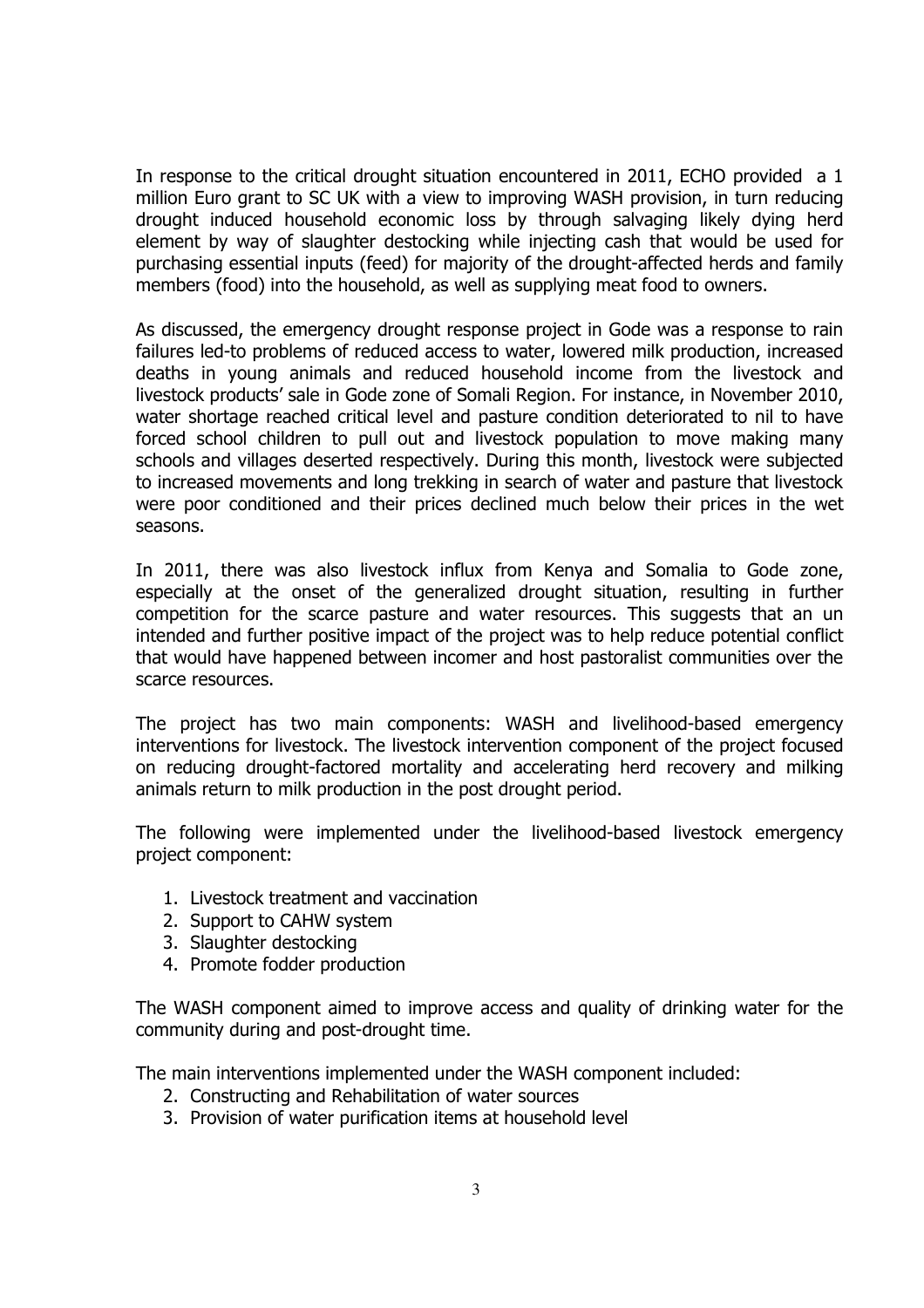- 4. Supply of water containers
- 5. Hygiene and Sanitation promotion

The two components of the project were designed to complement each other by linking the specific objectives of the project. As such, the project strategy aimed to demonstrate how a relief to development approach can be applied and could enhance the effectiveness of humanitarian assistance interventions.

## 2. The Final Evaluation

### 2.1 Scope of the Evaluation

As per the Evaluation terms of reference, this evaluation aimed to measure project achievements and draw lessons to inform future interventions. The purpose of this evaluation were twofold; "firstly to generate evidence of project impact to inform decision making around humanitarian policy and programming. Secondly, to provide advice and practical recommendations based on the findings, ultimately improving organizational learning, effectiveness and accountability at all levels." The overall objectives of the evaluation were to:

- Assess key achievements and impacts of the WASH and livelihood-based emergency response project
- Assess the effectiveness of the program in achieving WASH and livelihood-based emergency response project objectives
- Indentify lessons and recommendations for:
	- $\triangleright$  WASH interventions
	- $\triangleright$  Livelihood-based emergency responses and community services delivery strategy in each location
	- Livelihood and social impacts of the humanitarian and livelihood-based interventions combined together
- Encourage key stakeholders to constructively reflect on and learn from the WASH and livelihood-based emergency response project

## 2.2 Methodology

### 2.2.1 Overall approach

Conceptually, monitoring and evaluation is defined as: a 3 stage framework for defining learning agendas, learning to be efficient, effective and expand activities, a learning method that combines rapid appraisal and process documentation and data collection with the use of inter-organizational working groups, problem solving workshops,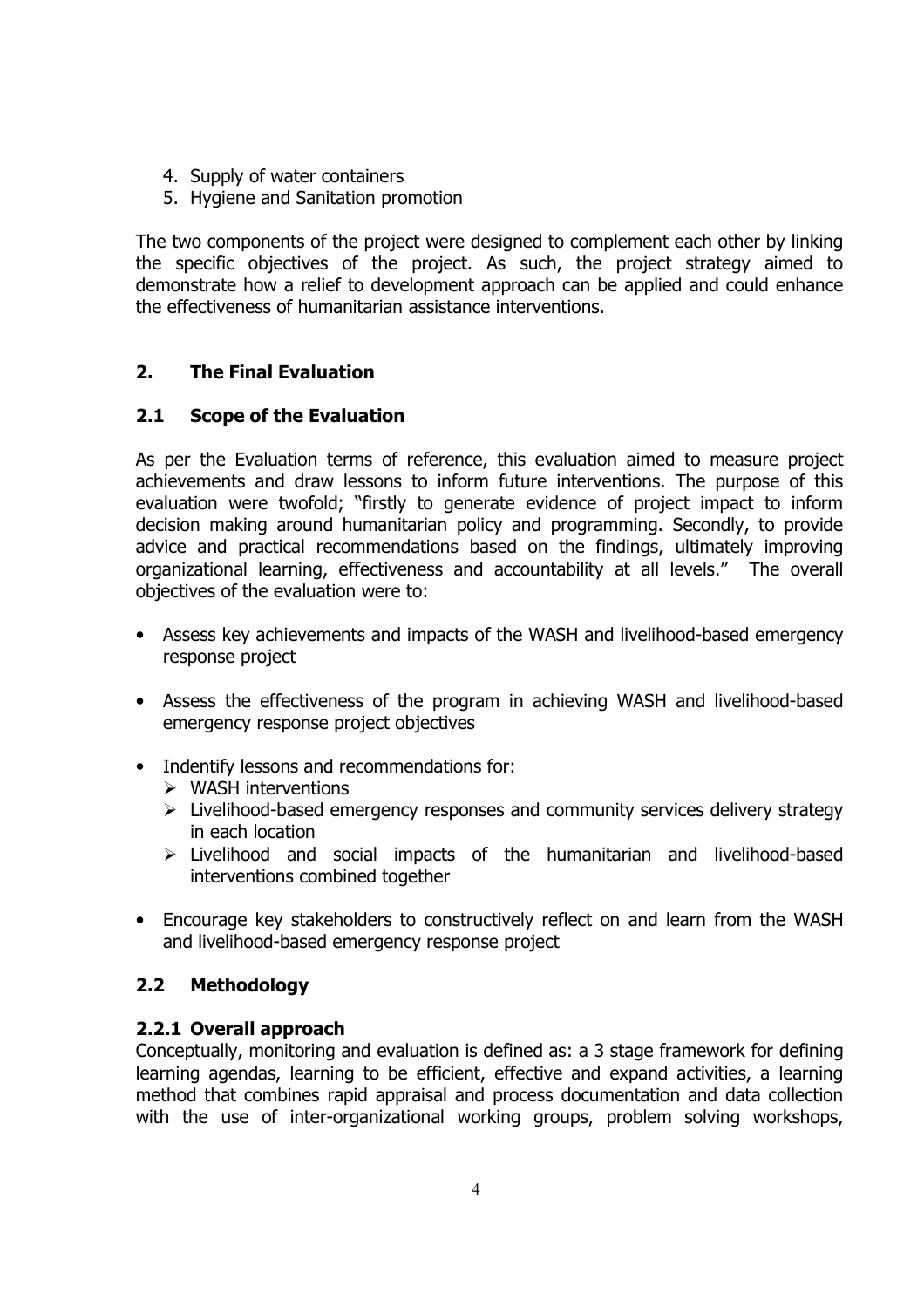organization and policy assessment and reporting methods that are used to facilitate development objectives/programs.

Accordingly, this final evaluation was based on desk review and consultations with wider group of stakeholders. The desk review component collected and summarized project information. The evaluation also benefited useful inputs of senior management and technical staff of the SC UK who participated in the feedback meeting organized in Addis Ababa at SC UK meeting hall on  $29<sup>th</sup>$  of June 2012.

The desk review considered the project proposal, early warning and need identifications reports, action plans and progress reports, a presentation prepared for the stakeholders meeting and mid term monitoring reports among others. The field assessment component, which was conducted in samples of geographic interventions, consulted the entire key project stakeholders; such as beneficiary community, professional working with SC UK and partner organizations who participated in the design and implementation of the evaluation project. The desk review included the development of an evaluation matrix incorporating key questions for different types of interventions.

The evaluation assessed the performance of the project based on certain indicators such as relevance, appropriateness, efficiency, effectiveness, impact and sustainability of the project and the added value of the emergency response project through interviews mainly with beneficiaries and experts working with the government partner offices.

### 2.2.2 Desk review

The initial desk review provided descriptions of the key intervention components including quantitative information used for measuring project performances from the project logical frame and progress reports in addition to deriving key research questions for the field assessment evaluation component. During the write-up, the desk review provided part of the evidences required both for accurately estimating the overall project achievements and their impacts that were used along with the findings obtained from sample population. The project information also helped describing factors for the changes perceived by the community to have resulted since project interventions.

#### 2.2.3 Field assessment

As discussed, the project under the evaluation had WASH and livelihood components that were designed to improve WASH services and availability of adequate quality water, milk production and improving animal health, household income from sale of livestock and their products and conducting nutrition surveys. In these components, many of the project interventions such as rehabilitation of water sources, provision of training and technical supports to water management and school WASH committees and Community animal health system were designed to enable the drought-affected populations coping with the prevailing and future drought situations.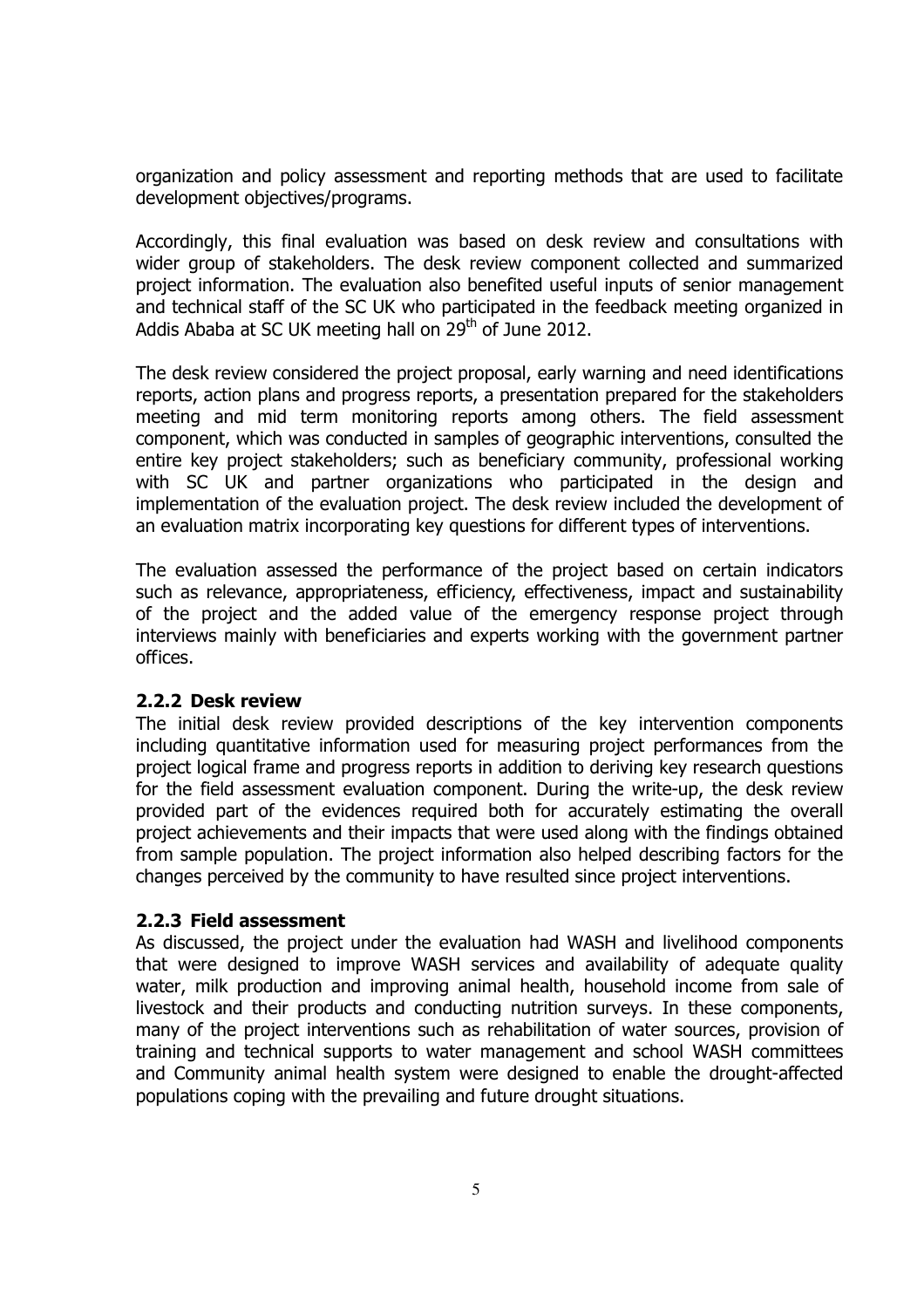The field evaluation component was designed to collect evidence from through the project cycle; from need assessment to design and from launching to implementation and monitoring, interventions while clearly depicting project achievements under each component including challenges and opportunities encountered, so far.

Information used in this report was collected through Focus Group Discussion (FGD) and individual and household interviews. The list of individual respondents included key informants and sample households; Key informants were individuals who provided further details on specific information obtained from communities.

Key informants included experts and officials working with SC UK and partner organizations and institutions that were identified in consultation with project field staff and focus group discussion participants. These are officials and experts working with the government at zone, woreda and kebele government administrative divisions, as well as the FAO UN and CHF an international NGO sub offices in Gode town. In both FGD and individual interview, data were collected using a standard checklist and a mix of standardized participatory assessment methods.

#### Focus group discussion (FGD)

Table 1 provides the characteristics of FGDs conducted during the field evaluation. This sub component was designed to collect mostly qualitative contextual data on the characteristics of project interventions, achievements and the intervention environment. It also collected qualitative information on the communities' perceptions of project interventions and changes resulted due to project interventions.

The FGD applied a number of participatory methods and tools to characterize and systematically investigate the impact of the drought that triggered project responses and interventions. These included participatory mapping and timeline exercises carried out during each focus group discussion to contextualize the interventions geographical and temporal boundaries (when and where the intervention will take place). Participatory ranking and proportional piling and matrix scoring exercises were conducted to prioritize and quantify assessment variables.

A rapid sustainability analysis session was facilitated together with the FGD participants with view of assessing the opportunities and challenges existing to the sustainability of project achievements along with suggestions. In each FGD, the participatory proportional piling, timeline, mapping and rapid sustainability analysis exercises were completed within a maximum of 2 hours. The FGD involved 10-15 persons (men and women) and participation was voluntary.

| <b>Geographic distribution of focus group discussion events</b><br><b>Participant</b> |                    |              |             |               |
|---------------------------------------------------------------------------------------|--------------------|--------------|-------------|---------------|
| Woreda Kebele                                                                         |                    | Intervention | <b>Male</b> | <b>Female</b> |
| Adadle                                                                                | <b>Bholhagarle</b> | <b>WASH</b>  |             | 6             |

Table 1: Characteristics of focus group discussions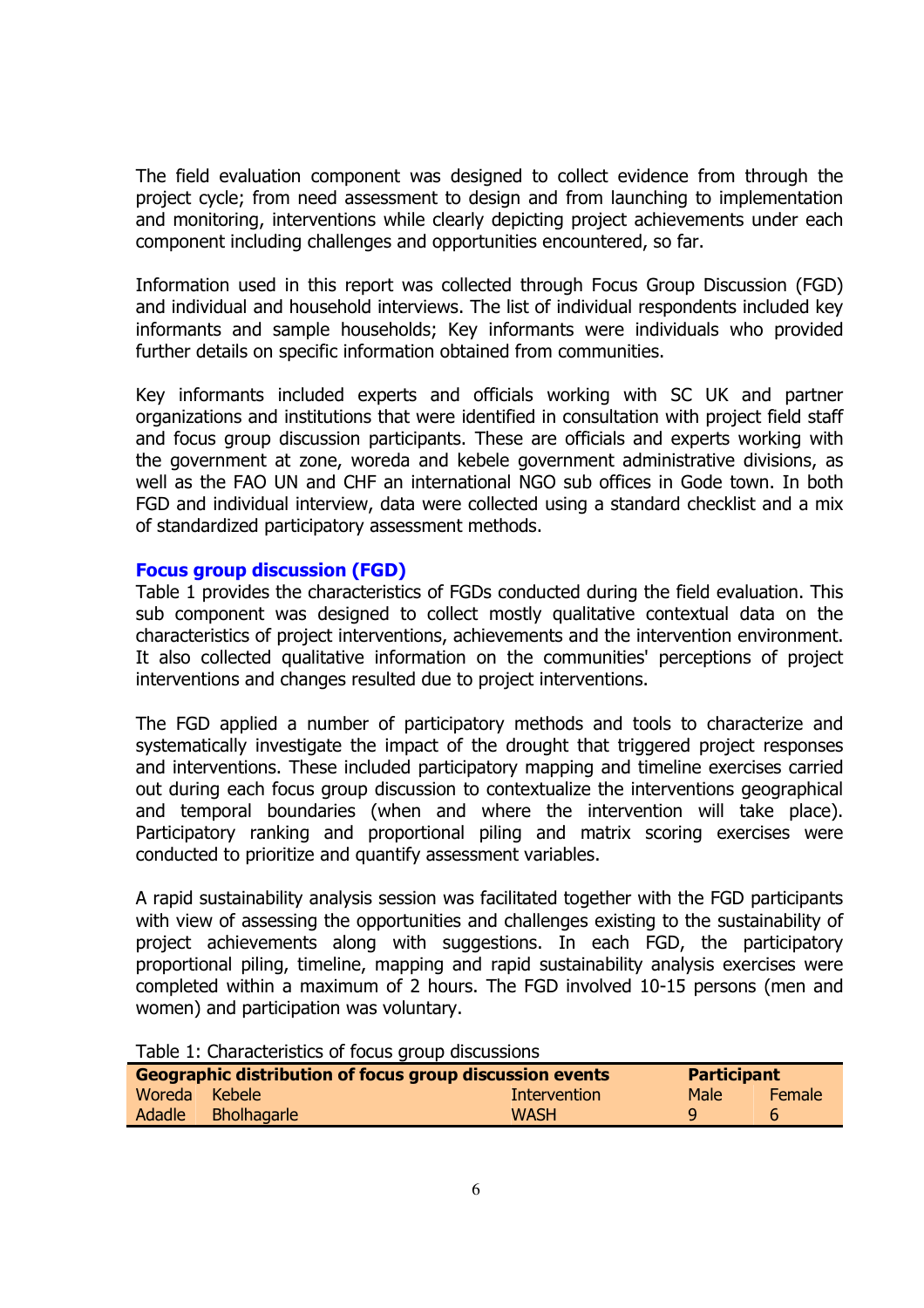|        | Harsog                            | <b>WASH</b>           | 12 | 5 |
|--------|-----------------------------------|-----------------------|----|---|
|        | <b>Bholhagarle</b>                | Animal health care    | 9  | 6 |
|        | Harsog                            | Animal health care    | 12 | 5 |
|        | Haroos and Harsog                 | <b>CAHWs support</b>  | 2  |   |
| Kelafo | Hargudud                          | Animal feed supply    | 12 | 5 |
|        | <b>Terigo</b>                     | <b>WASH</b>           |    | 6 |
|        | Afdub and Kelafo                  | Animal health care    | 12 |   |
|        | Afdub and Kelafo                  | Fodder production     | 12 |   |
|        | Alowegadhsi                       | Slaughter de-stocking | 13 |   |
|        | Bahlaweys, Qodahley and Dhurdhere | <b>CAHWs</b>          |    |   |

### Household interviews (HHI)

This sub component of the project evaluation collected mostly quantitative data using a conventional questionnaire format, and using standardized participatory assessment methods and checklist that were standardized following field pre-test. The individual respondents of interviews conducted in Adadle and Kelafo intervention woredas were interviewed as encountered, and they were not identified through random sampling method. Table 2 illustrates the number of households covered under each intervention.

#### Table 2: Distribution of individual interviews across interventions

| <b>Intervention</b>      | <b>Total</b> | <b>Male</b> | <b>Female</b> | Remark            |
|--------------------------|--------------|-------------|---------------|-------------------|
| <b>WASH</b>              | 55           | 8           | 47            | Adadle and Kelafo |
| Animal health care       | 34           | 11          | 23            | Adadle and Kelafo |
| Feed supply              | 5            | 5.          |               | Kelafo            |
| <b>Fodder production</b> | 8            |             |               | Kelafo            |

### Key Informant Interview and Case Studies (KKI & CS)

The KII provided details on qualitative and quantitative project achievements perceived by the participants in the FGD and HHI. They also collected government and NGO partner organizations perception of the project approach such as collaboration between their organizations and the SC UK during the project implementation process. The KII involved project field staff, government and NGO/UN organizations and knowledgeable individuals such as community-leaders, CbAHWs, members of different committees including that of kebele government structure who participated either in the design or implementation of the assessment project interventions, see Table 3.

Accordingly, the staff of government partner offices described a whole project cycle, from the need assessment to beneficiary selection and from implementation to consolidation. These informants were asked to explain:

- The type of partnership existed between their organizations and SC UK when implementing the project and the extent to which their organizations have been participating in each project cycle.
- Specific supports received and provided from and to the assessment project.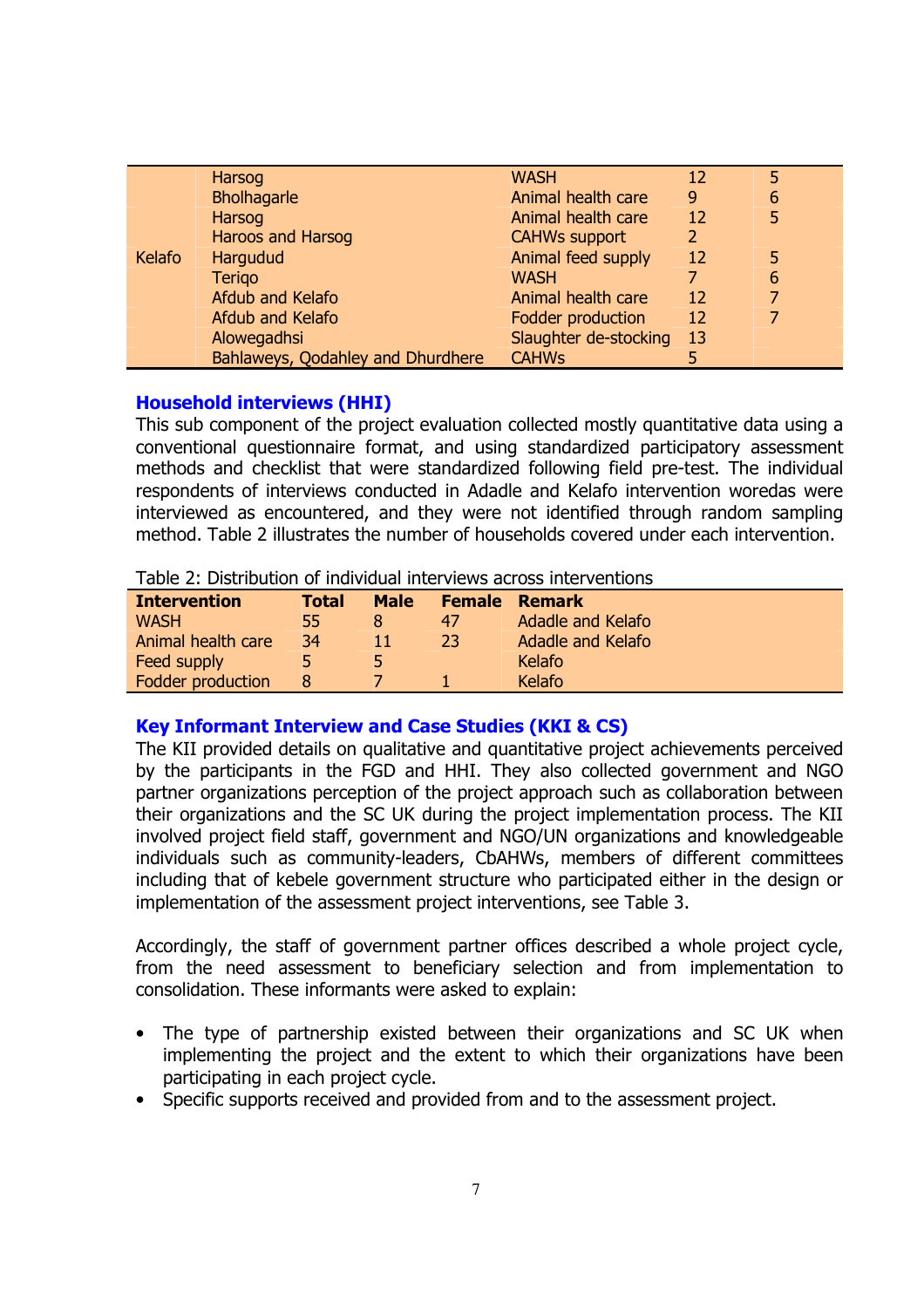- Government capacity building related multiplier impacts of project supports and lessons learned from practices on, such as training given to experts working with the WASH and livelihood units of sector offices.
- Comment on the design and implementation of the project and suggestions for better option.
- Internal and external factors that might have affected the impacts of the past and present drought emergency response programs implemented in their area.
- Opportunities and challenges existing to the sustainability of project achievements.

At the end, the SC UK management and technical staff who participated in the debriefing meeting were asked to comment on information obtained from their government partner offices. In addition, each project officer that participated in the meeting held with SC UK staff viz. WASH and livelihood coordinators and the project manager have explained the following points:

- Specific activities undertaken under the emergency response project.
- Activity planning and implementation methods applied.
- Achievements recorded against the initial plan and method of measuring the achievements.
- Challenges encountered with the implementation of each activity and actions taken against by outcomes.
- Suggest better activity planning and implementation approach.

On 29<sup>th</sup> of June 2012, a feedback presentation was delivered by the lead consultant to the SC UK senior staff at meeting hall in Addis Ababa. During the discussion session, the SC UK side explained the over achievements on some activities presented in the first draft report that shows the project had reached more than its initial plan for the livelihood-based interventions.

| <b>TUDIC 3. LIST OF RCY INTO HIGHLS</b> |                                                 |
|-----------------------------------------|-------------------------------------------------|
| <b>Organization</b>                     | <b>Specific person</b>                          |
| Gode zone DPPB                          | Acting head                                     |
| Gode zone administration office         | Acting head                                     |
| SC UK Gode sub-office                   | Manger, WASH and LH coordinators                |
| <b>FAO Gode office</b>                  | Representative                                  |
| <b>CHF Gode office</b>                  | Project manager                                 |
| SC UK woreda units                      | Officers assigned to Adadale and Kelafo woredas |
| Woreda administration, water, education | Acting heads and experts working with each      |
| and livestock and agriculture offices   | office in the Adadle, Kelafo and Gode woredas   |
| Kebele leaders                          | Chairmen of assessment kebeles under Adadale    |
|                                         | and Kelafo woredas                              |
| <b>WASH committee members</b>           | Adadale and Kelafo woredas                      |
| School director                         | Adadale woreda                                  |
| Fodder producers' cooperative member    | Gode and Kelafo woredas                         |

Table 3: List of key informants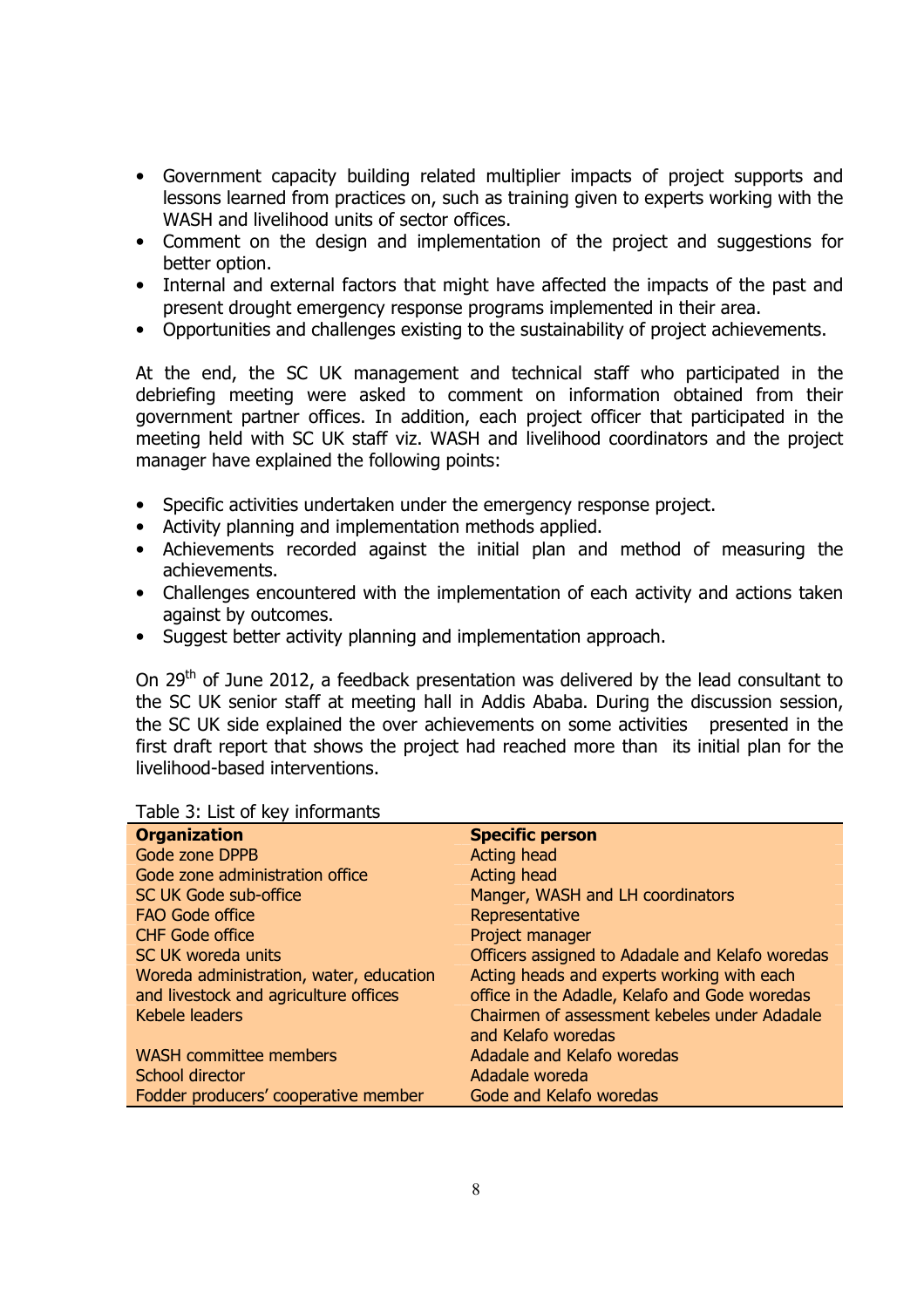### 2.2.4 Data collection and analysis

The evaluation applied a mix of quantitative and qualitative participatory research instruments for collecting data required from communities. The systematic application of standardized participatory methods was also used to generate numerically representative results (see Chambers, R., 2007 and Catley et al, 2008). Many of the methods and tools applied in this evaluation were applied with Somali communities by the current consultants.

The initial evaluation plan proposed by the consultants was finalized following comments received from the SC UK in Addis Ababa. The checklist for the field assessment evaluation component was defined and redefined together with informants, including SC UK project manager, WASH and livelihood intervention coordinators and field officers that directly involved into the project implementation. Semi-structured interviews and pair-wise ranking and proportional piling participatory techniques were applied with informants to identify and compare the relative importance of different assessment parameters, including knowledge, attitude and practice (KAP) of the communities on specific issues. A standardized questioner was also applied with households. Therefore, using different data collection methods the data collected were triangulated. The data analysis task involved processing raw data and information, which included coding, editing, verifying, transcribing, data transforming, data tabulation, and exploring data analysis. The PASW Statics 18 was used for generating figures and examining the relative importance of problems, services and benefits from scoring results at 95% CI.

## 3. Evaluation findings

## 3.1 Relevance of WASH interventions

Addressing the water availability and quality problems with physical and chemical means has been part of the WASH component of the drought emergency response project implemented in Gode zone. Accordingly, significant efforts have been done in the areas of improving water availability and quality by SC UK. The specific activities included birka and shallow wells construction and rehabilitation, provision of Bishangari water treatment chemical and water containers, training of school WASH and water management committees, training of water care takers and provision of tools. Prior to the project interventions, the communities encounter critical water shortage problem for both people and livestock. Therefore, the WASH interventions implemented in these districts were timely and appropriate in addressing the WASH pressing needs of communities.

### 3.1.1 Rehabilitation of existing water sources

The rehabilitation of birkas and shallow wells was done in Adadle woreda where two birkas were rehabilitated with a view to capturing the runoff water from the 'Deyr'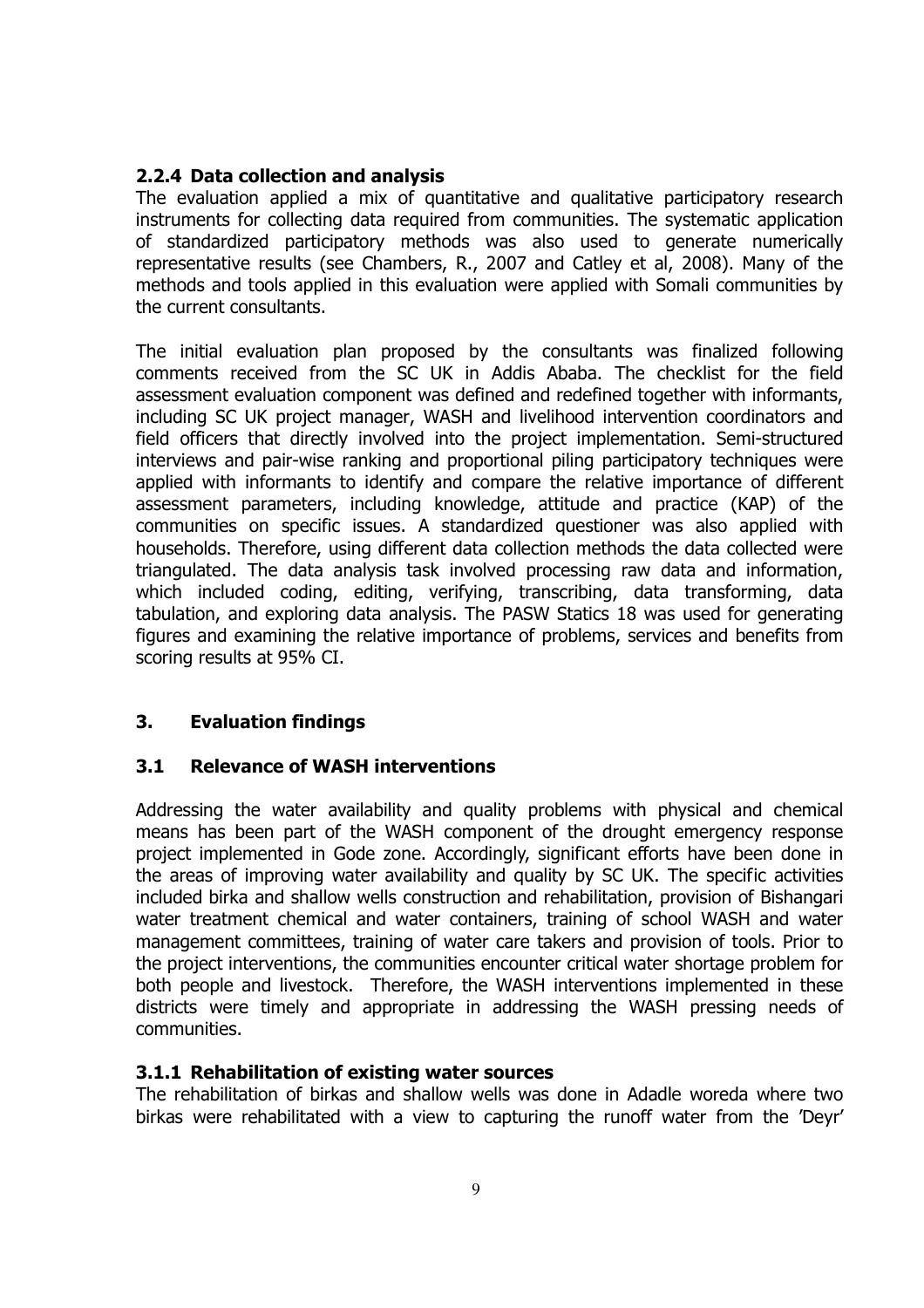season rains expected in October 2011. In many parts of this woreda, the problem of flood contaminating drinking water used from birkas and open shallow wells during the rainy months is, and has always been as important as that of critical water l shortage during the dry season.

The evaluation confirms that the timing of the birka rehabilitation activity in August and September 2011 was very appropriate in helping the community to collect runoff water from the 'Deyr' season rains. Prior to the rehabilitation work, Birkas were lacking drainage system, and the water leakage was so high that they used to dry up in a twomonth period following the end of the rains. Whereas the birkas are now expected to serve water for around three months, the one month increment in water use period is both due to efficient water use method devised and water leakages avoided following the project intervention according to water management committee members and birka water users consulted during this evaluation.



#### Harsog Birka Rehabilitated by SC-UK and filled by Rain water

Similarly, the rehabilitation work done on the shallow wells was said to have improved the quality of water while decreasing time and labor spent on deriving water out of the well.



#### Adadle shallow well

#### 3.1.2 Construction of new water sources

This intervention was targeted to kebeles with chronic water shortage problem both in Adadle and Kelafo woredas. Specific sites for new birkas and shallow wells development were selected based on population density in general and that of drought affected destitute households who do not own camel and donkey for collecting water, distance travelled by women and children to collect water, drink water, queuing time at the existing water point and relative prevalence of conflicts resulting over water sources between user households and communities.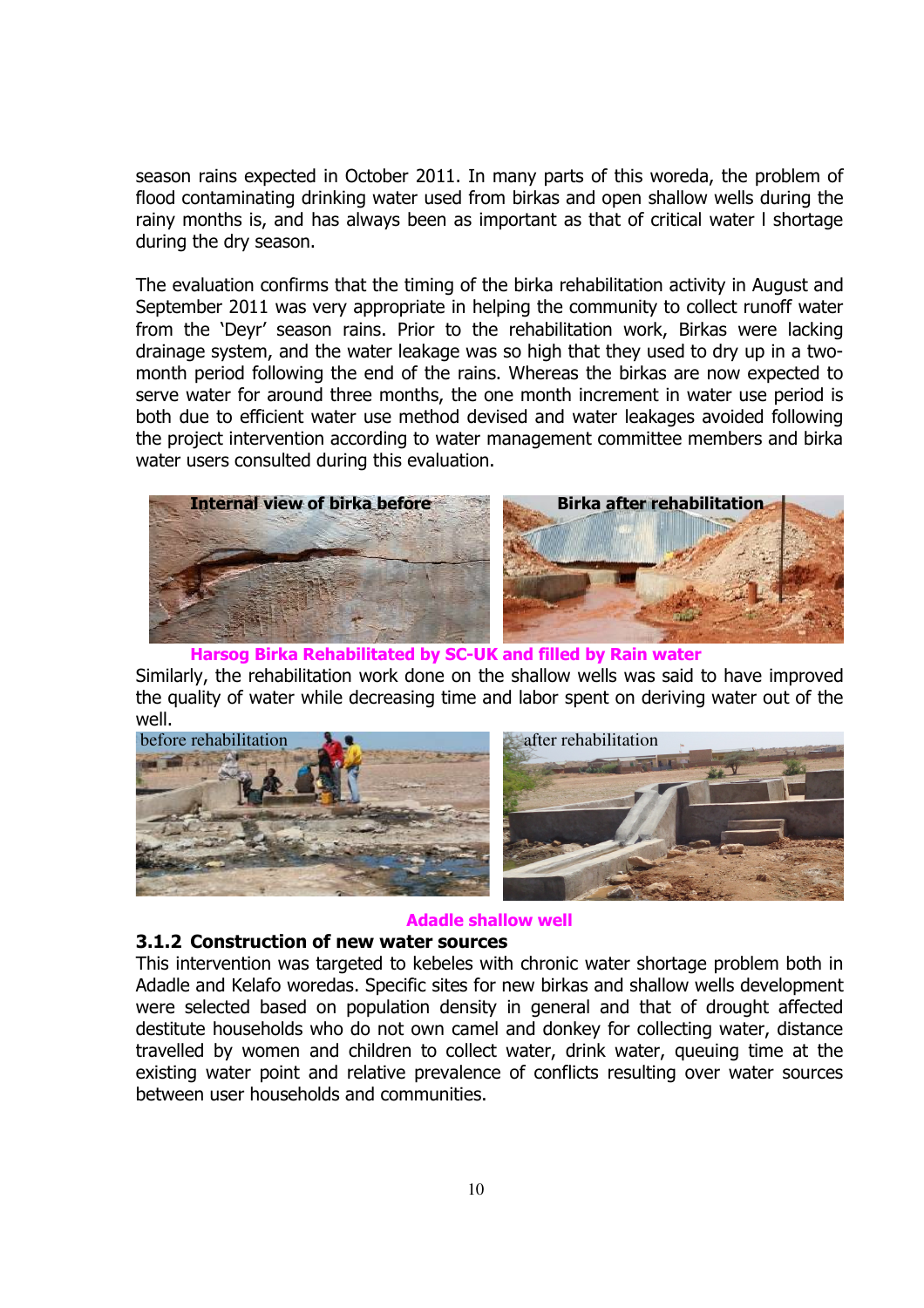As a consequence, the construction of new water sources has an additional multiplier impact of reducing hostility between neighboring households and communities to reducing workload from collecting drink water mostly on women and children. Interestingly, the drought-affected communities did not have problem with job of digging and excavating soil.

### 3.1.3 Distribution of water treatment chemical and hygiene kits

The water treatment chemical and hygiene promotion kits consisted of bishangari water purification chemical, soap and nail clipper, as well as sealed Jeri-cans with tap outlets meant for separately reserving drink water were targeted to areas with history of comparatively high prevalence of acute watery diarrhea and other water related health problems. Communities in these kebeles and settlement sites considered for birkas and shallow wells rehabilitation works in both Adadle and Kelafo intervention woredas were using water from unprotected sources such as temporary ponds and seasonal and perennial rivers during the 2011 drought.

During the hygiene kits distribution, priority was given to poor families with under 5 year old children, and households that lost their livestock such as donkey used for collecting water from distant located sources to drought. Within the family, particular attention was directed to disabled and chronically sick people, pregnant women and breast-feeding mothers.

In this evaluation, the team assured that the water treatment chemical and hygiene kits was never a replacement for awareness raised during campaign that many participants said to have started boiling drink water particularly for young children since the hygiene promotion program. Furthermore, around 40% of the total households covered by the individual interviews carried out under this evaluation owned private toilet facility that also said to have developed as a result of strong sensitization and mobilization activities carried out by the project.

### 3.2 Relevance of livelihood-based interventions

#### 3.2.1 Animal health care

The project implemented a package composed of strategic vaccination and treatment of clinically sick cases that covered all the three major livestock species of the area: cattle, small ruminants and camels. Treatment and vaccination were conducted twice, in September 2011 and May 2012. The livestock vaccination and treatment conducted in the post-drought period is a practice worth pursuing vigorously in the future given its multiple impacts such as of reducing risk of disease outbreaks and enhancing the reproduction of the livestock.

#### 3.2.2 Feed supplementation

The feed supplements were provided to cattle and small ruminants for 12 days until the onset of the deyr season rains in September 2011. The initial plan was to feed milking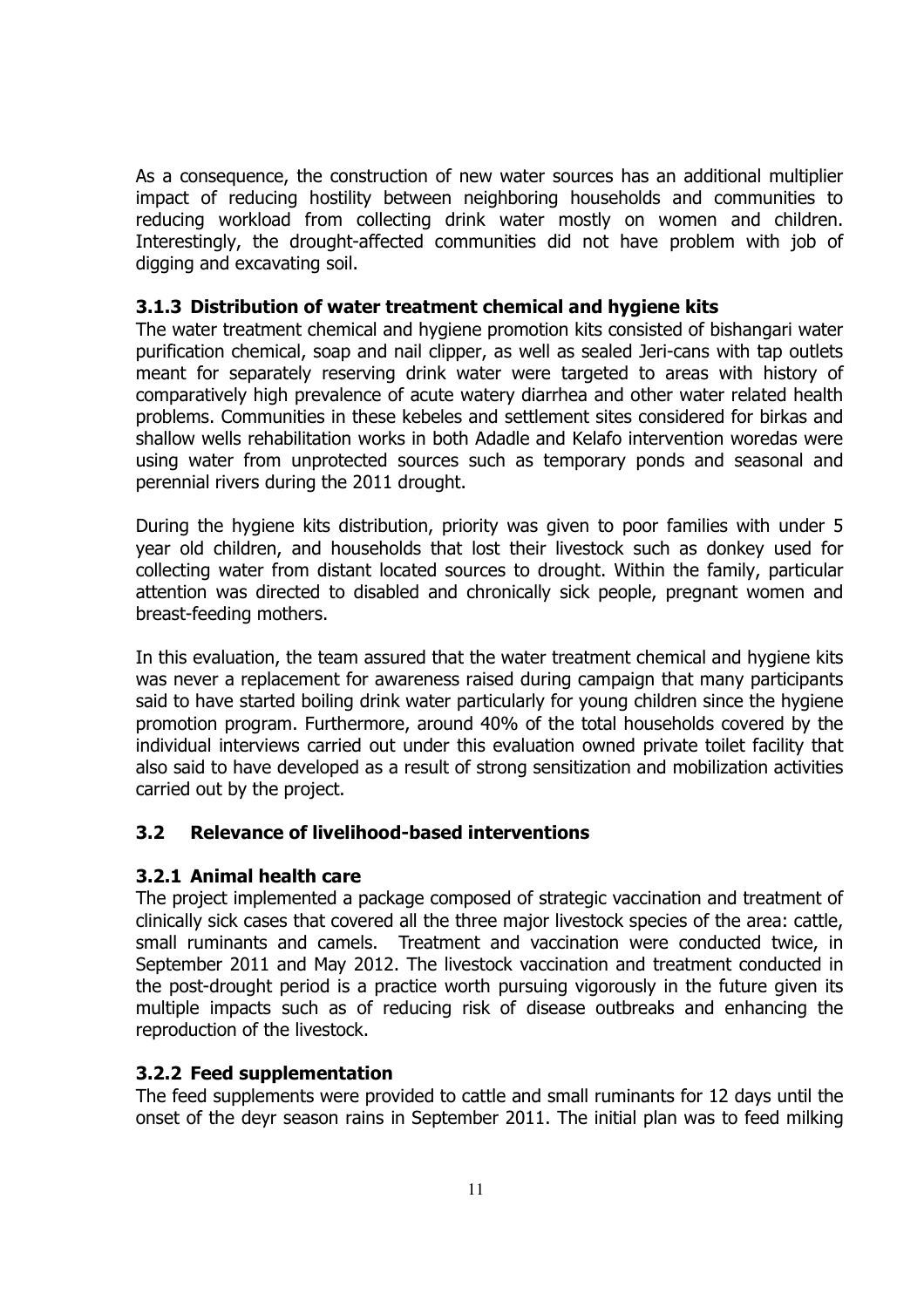and pregnant cows with Teff-straw. As the teff-straw was not available in the local market, the project used Sudan grass that was purchased from a local cooperative. It was purchased at much higher unit price which forced the implementing team to reduce the feeding period by 48 days, from 60 days to 12 days.

The 12 days feeding period is based on an original plan of feeding the 18,000 bundles of Sudan grass distributed to owners for takeaway was fed to the 4,500 milking and pregnant cows targeted, a total of 4 bundles per head or 0.33 kilogram per day per head. However, the FGD and household interview findings indicated that owners fed both to cattle and small ruminants the Sudan grass.



Livestock feed supplementation in Kelafo woreda, Hargudud

It has long been recognized that starvation-induced livestock mortality increases with the onset of post-drought rains. Similarly, findings obtained from household interviews indicated that the short-lived project intervention has helped them increasing the survival of most vulnerable animals fed with the project feed<sup>2</sup>.

#### 3.2.3 Slaughter de-stocking

l

The impact of the slaughter de-stocking intervention includes income derived from sale of livestock to slaughter de-stocking project. This helped participant households to purchase feed for the majority of their herds and meet their families basic demand while avoiding distress sale of livestock to make income and meet food needs of the families. The income obtained from sale of the slaughtered livestock is considered as the most important immediate livelihood impact of the slaughter de-stocking intervention by the beneficiaries. This is well in line with the government and SC UK drought impact indicators that livestock body condition critically deteriorated and their prices declined to nil. The drought-affected cattle and small ruminants were sold to the slaughter de-stocking project at ETB 1,200 and ETB 300 per head respectively.

 $2$  Although the initial plan was to purchase the animal feed around Addis Ababa, the budget estimation made based on the preliminary assessment in this area did not work as the feed price escalated with increased demand that led-to supply shortage. Therefore, SC UK was forced to purchase the feed locally at higher price to have reduced feeding duration.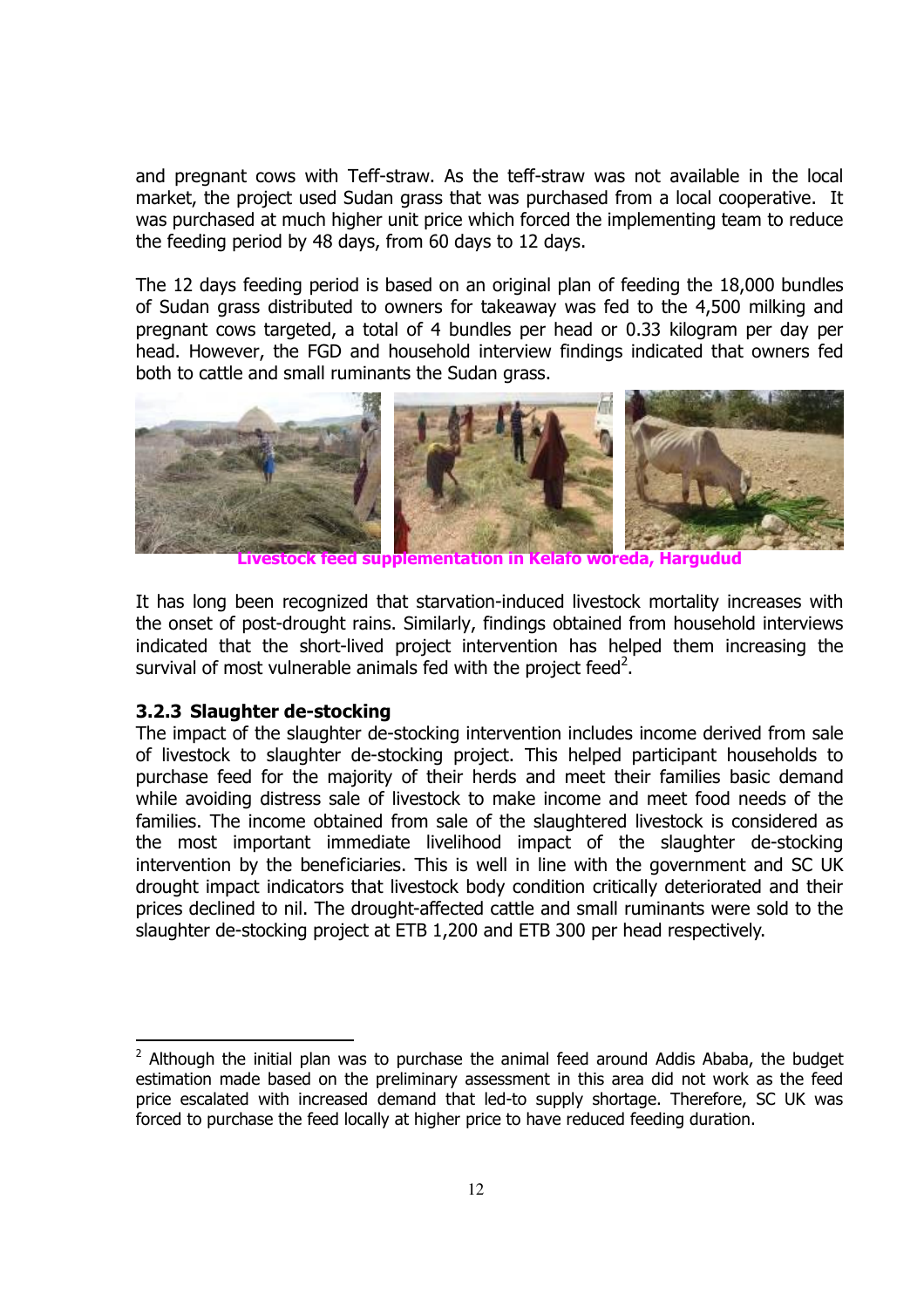

Sheep and cattle slaughtered at Afdub and Allow igarsi

### 3.2.4 Fodder production

The provision of 46,400 liters of fuel and 9 kilogram of Sudan grass seeds per cooperative to a total of 116 fodder producers' cooperatives helped the project promoting local fodder production. One of the key findings from the evaluation is the Sudan grass seed produced mainly for sale of seeds to government at ETB 80 per kilogram for further fodder production promotion. Not only is the income from sale of grass seed considered as most profitable business by the cooperatives, the seed distributed to many more cooperatives and households by government represents another important multiplier impact of the fodder production intervention component.



Fodder production initiatives in Kelafo and Gode woredas

### 3.2.5 Supporting CAHW system

SC UK has also boosted the skill and veterinary kits of active CAHWs operating in the project intervention woredas. Already trained by other agencies, the supported CAHWs participated in the design and implementation of animal health care intervened by the SC UK. The participation of CAHWs in vaccination and treatment campaigns enabled the project saving time and money mainly through reducing campaign period and running cost. The evaluation looked at the impact of the supports provided to the CAHWs; see section 4.3.4 and table 9. Training was also conducted for government animal health staff that participated in the campaign implementation process.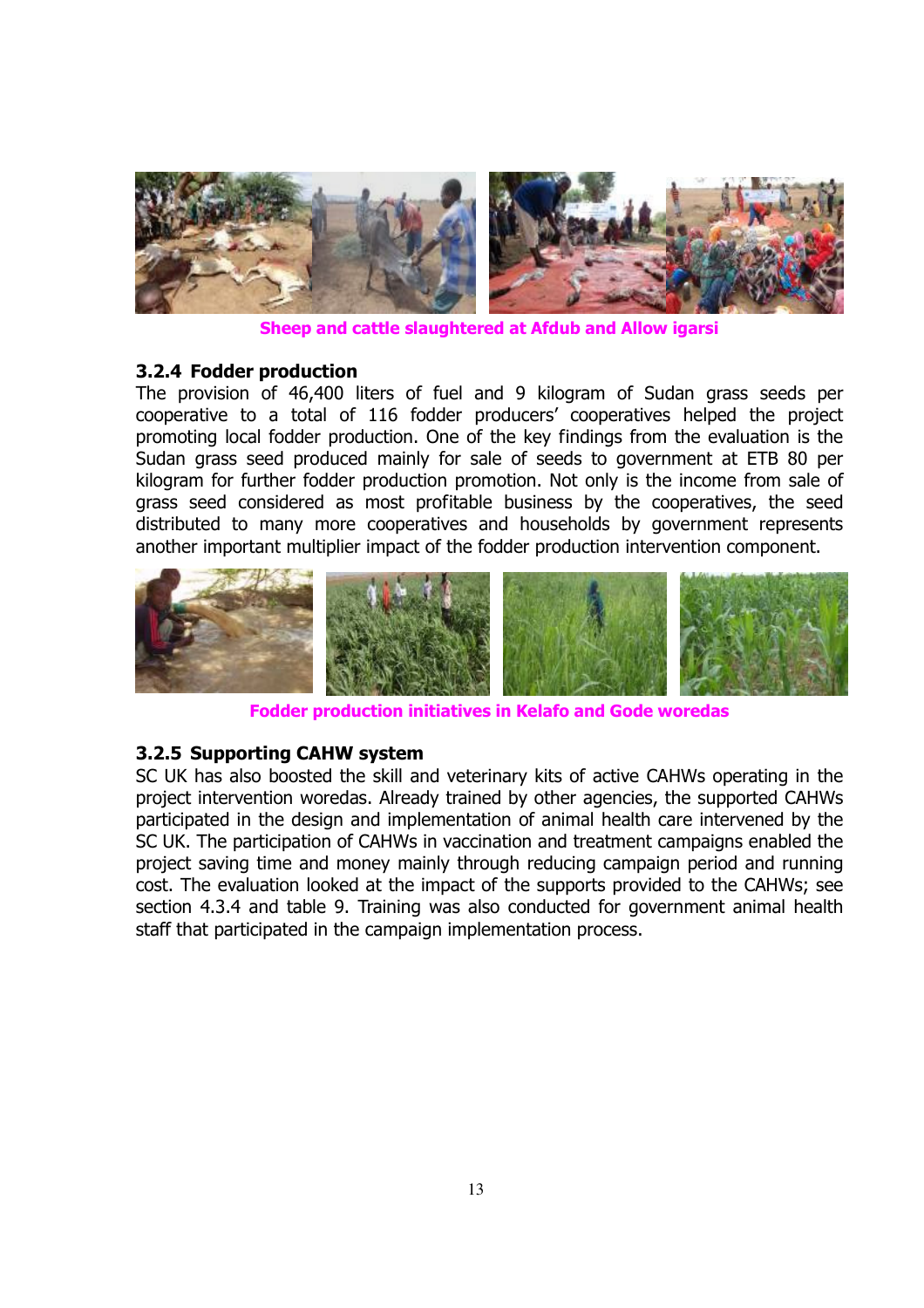## 3.3 Collaboration with partner organizations and accountability

During the field evaluation all government partner bureaus and offices in the Gode zone and Adadle, Gode and Kelafo woredas, an international NGO and a UN organization took part in the consultation. Accordingly, the government partners confirmed that they participated in the whole project cycle; from design to launching workshop, from implementation to monitoring and mid-term evaluation. Equally, the SC UK field office recognized the role of material and technical supports received from government livestock and crop development offices and bureau. Similarly, CHF and FAO representatives' outlook toward the project was very positive.

The establishment of an accountable and transparent information sharing mechanism, including training organized on problem identification and reporting related issue for community representatives from Adadle and Kalafo woredas, including school children could be the first of its kind in the area.

The participation of the woreda administration and line offices in both intervention site and beneficiary selection process and the implementation of project activities were found to be very meaningful. Not only the government line offices, but also the beneficiaries have actively been participating throughout the project cycle. The woreda water, agriculture and DPPO offices confirmed to have accessed project activity plans and monthly activity reports on time. Government staff that participated in the project implementation process received all the necessary trainings and logistic support from the project.

In all interventions, community dialogues took place when selecting sites and beneficiaries. These were facilitated by project WASH and Livelihoods coordinators, officers and government line offices mainly Woreda Water and Agriculture offices in collaboration with the clan and religious leaders and women groups. The evaluation also confirmed that the woreda water and agriculture offices were the main bodies responsible for implementation oversight and receiving progress reports of WASH and livelihood-based interventions components on time. In Adadle, the government conducted monitoring and mid-term evaluation in 4 randomly selected kebeles: Wardid, Harsog, Hodan and Danagab. The mid-term evaluation report provided quantitative evidences while concluding that project achievements were so positive. This evaluation confirmed that all interventions were implemented with due participation of government line offices mainly Woreda Water and Agriculture offices, kebele management system, as well as clan and religious leaders including women groups and men's cooperatives.

## 4. Achievement and effectiveness of the SC UK project

This section intends to briefly discuss issues related to the timing and outcomes of the project interventions delivered and achievements obtained under the WASH and livelihood components.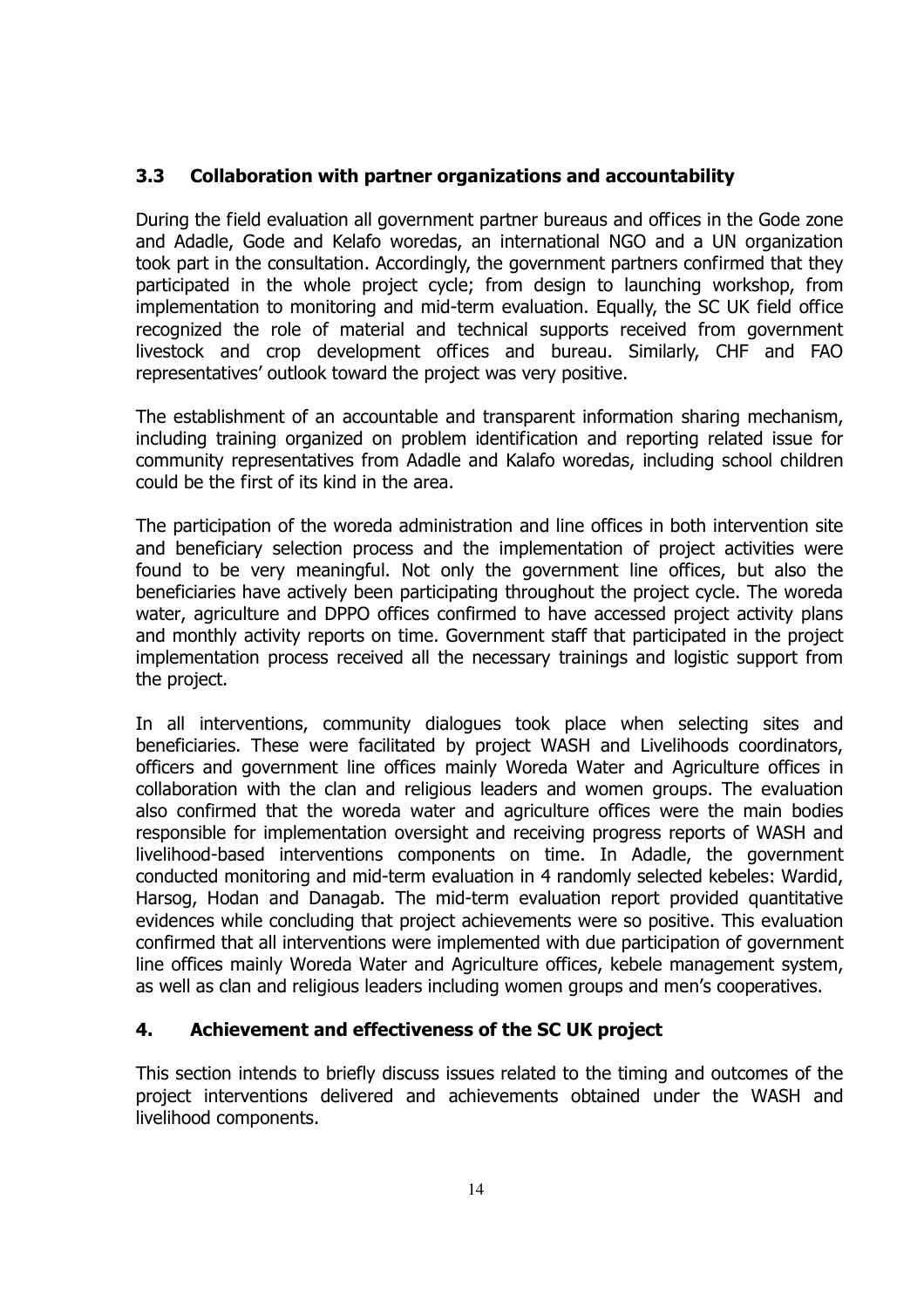### 4.1 Timeliness

Table 4 summarizes key events related to the drought emergency situation and some responses. From the table, the SC drought response in Gode zone is characterized as:

- A drought emergency response strategy that demonstrates how a relief to development approaches can be applied and can enhance the effectiveness of humanitarian assistance interventions given the humanitarian and livelihoodbased interventions implemented during the drought emergency and recovery phases respectively.
- A drought impact-based emergency response that might be planned with the worst scenario of the subsequent seasons rains performing poor in mind. Scenario planning assumed the very late onset of some humanitarian response delivery process particularly livestock feed supplementation and slaughter destocking interventions meant to avert the impact of the prevailing drought situation on the life and livelihoods of the affected populations, as well as timing of supports provided to feed producers cooperatives and that of project exit coincided with Gu rain of 2012. However, the consideration of the worst-case scenario could not be a replacement for the long interval between submission of emergency appeal and fund release that mostly delays drought responses.

In general, the timing of the WASH and livelihood interventions was appropriate.

| period              | Woreda/ Type of intervention                                                                                                                                                                                                                                                                                                                                                    |
|---------------------|---------------------------------------------------------------------------------------------------------------------------------------------------------------------------------------------------------------------------------------------------------------------------------------------------------------------------------------------------------------------------------|
| $Oct - Nov$<br>2010 | Deyr season rains performed very poor to have aggravated the drought<br>$\bullet$<br>situation started earlier with consecutive rainfall failure of 2010 Gu and<br>Karan rains                                                                                                                                                                                                  |
| Nov-Dec<br>2010     | Critical shortage of water and animal feed<br>$\bullet$<br>$\triangleright$ Deterioration of livestock body condition and market prices<br>High school dropout<br>$\triangleright$<br>Migration to areas where relatively better resource was perceived<br>$\triangleright$<br>$\triangleright$ Some animal disease outbreaks                                                   |
| Apr 2011            | Extremely low terms of trade between grain and livestock prices<br>$\bullet$<br>Multi-agency drought situation assessment conducted<br>$\bullet$<br>Gode Agricultural Research Center distributed feed and fodder seed<br>$\bullet$<br>WFP distributed food items focusing on most vulnerable people<br>$\bullet$<br>OWDA distributed food items and trucked water<br>$\bullet$ |
| $Apr - May$<br>2011 | Gu season rains failed<br>$\bullet$<br>Livestock migrated far beyond woreda boundaries<br>$\bullet$<br>Distress livestock sales off-take<br>$\bullet$<br>People started moving to the near by stations to do labor job<br>$\bullet$                                                                                                                                             |
| Jun 2011            | SC UK launched WASH and livelihood-based drought response<br>$\bullet$                                                                                                                                                                                                                                                                                                          |

| Table 4: Chronology of emergency situations and responses |
|-----------------------------------------------------------|
|-----------------------------------------------------------|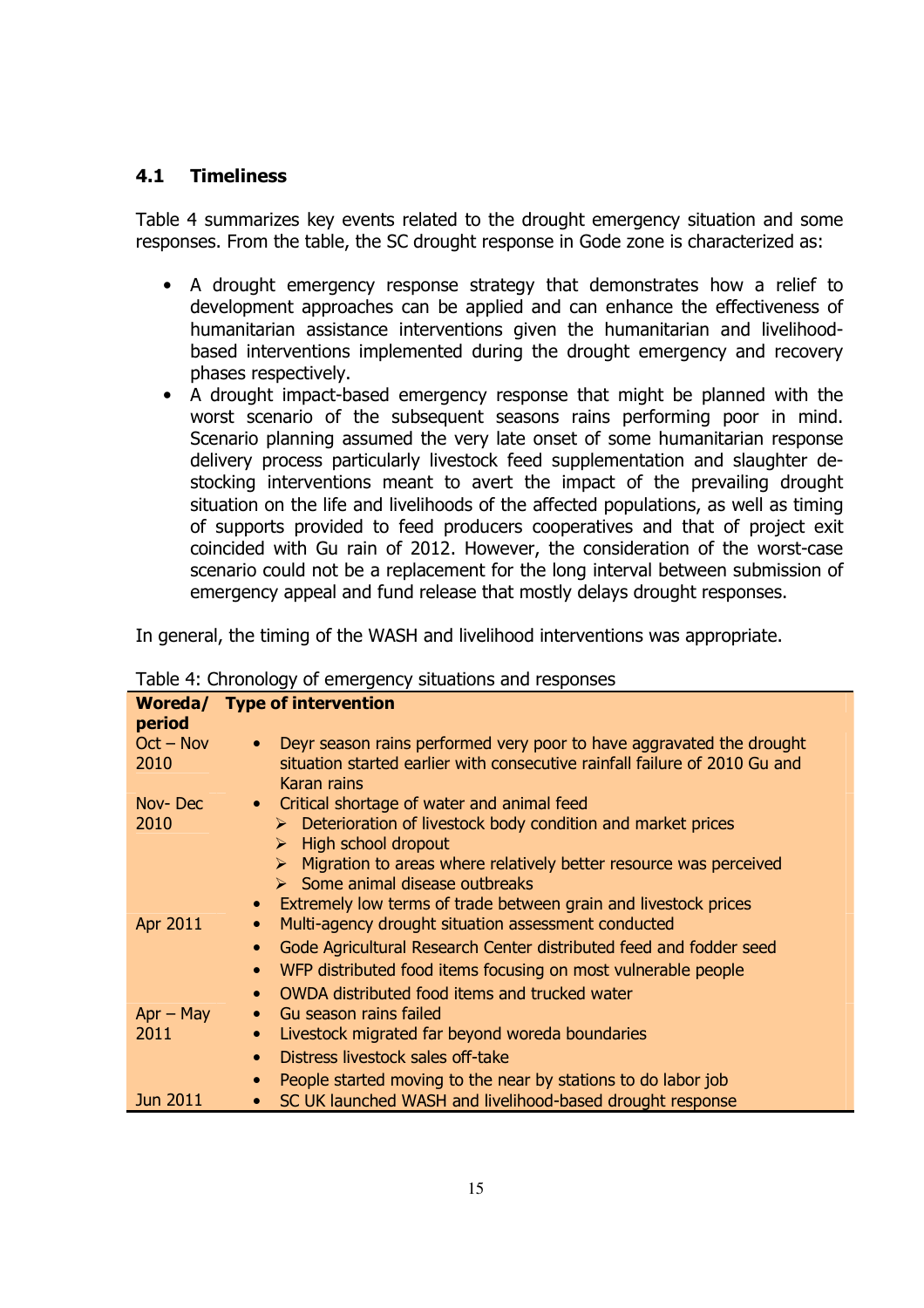| $Aug - Sep$ | • Shallow wells and birka rehabilitation                                                         |
|-------------|--------------------------------------------------------------------------------------------------|
| 2011        | • Provision of water treatment chemicals, Jerri-cane and hygiene kits                            |
|             | • First round livestock vaccination and treatment campaign                                       |
| $Oct - Dec$ | Onset of deyr season rains<br>$\bullet$                                                          |
| 2011        | • Construction of new birkas                                                                     |
|             | • Sensitization and mobilization of WASH participant households and provision<br>of IEC material |
|             | • School WASH clubs, HEWs, volunteers, government staff and WC on hygiene                        |
|             | and sanitation promotion training                                                                |
|             | Joint monitoring of project interventions carried out                                            |
| $Mar - May$ | Water management committee training                                                              |
| 2012        | Fodder seed and fuel supply for fodder producers                                                 |
|             | Government animal health professional training                                                   |
|             | Refresher training and booster veterinary stock for CAHWs                                        |
|             | Slaughter slab/tarpaulin construction and supply of tools & accessories                          |
|             | Cattle and small ruminant slaughter destocking                                                   |
|             | Second round livestock vaccination and treatment campaign                                        |
|             | Cattle supplementary feeding with Sudan grass                                                    |
|             | Project closed on May 31 <sup>st</sup> and evaluated June 7 <sup>th</sup> -17 <sup>th</sup> 2012 |

## 4.2 Comparison of planned and accomplished activities

This section describes the quantitative achievements and effectiveness of activities undertaken under the WASH and livelihood-based emergency response project. Table 7 compares the project achievements with the initial plan for the four intervention woredas. In the table, the achievements are measured against the specific intervention 'outcomes' defined under the WASH and livelihood-based project components.

The evaluation findings show:

l

- On average, the overall achievement obtained under the livelihood-based emergency response component was higher than the initial plan. The highest and least achievement percentages of  $750\%$ <sup>3</sup> and  $27\%$  calculated for the livestock treatment and slaughter de-stocking activities respectively<sup>4</sup>.
- The higher achievement recorded for animal health care intervention was partly due to considerable amount of animal vaccines used from the government for free, as well as budget left behind the slaughter de-stocking redirected to this and the fodder production promotion for which a 116% achievement was recorded.

 $3$  Majority of the animals are expected to have benefited both from the first and second round vaccination and treatment campaigns.

<sup>&</sup>lt;sup>4</sup> The 27% achievement for the slaughter de-stocking was calculated based on the 1200 ETB and 300 ETB compensated for the 360 cattle and 44 sheep slaughtered per head respectively, applied for converting the small ruminant into cattle both for plan and achievement.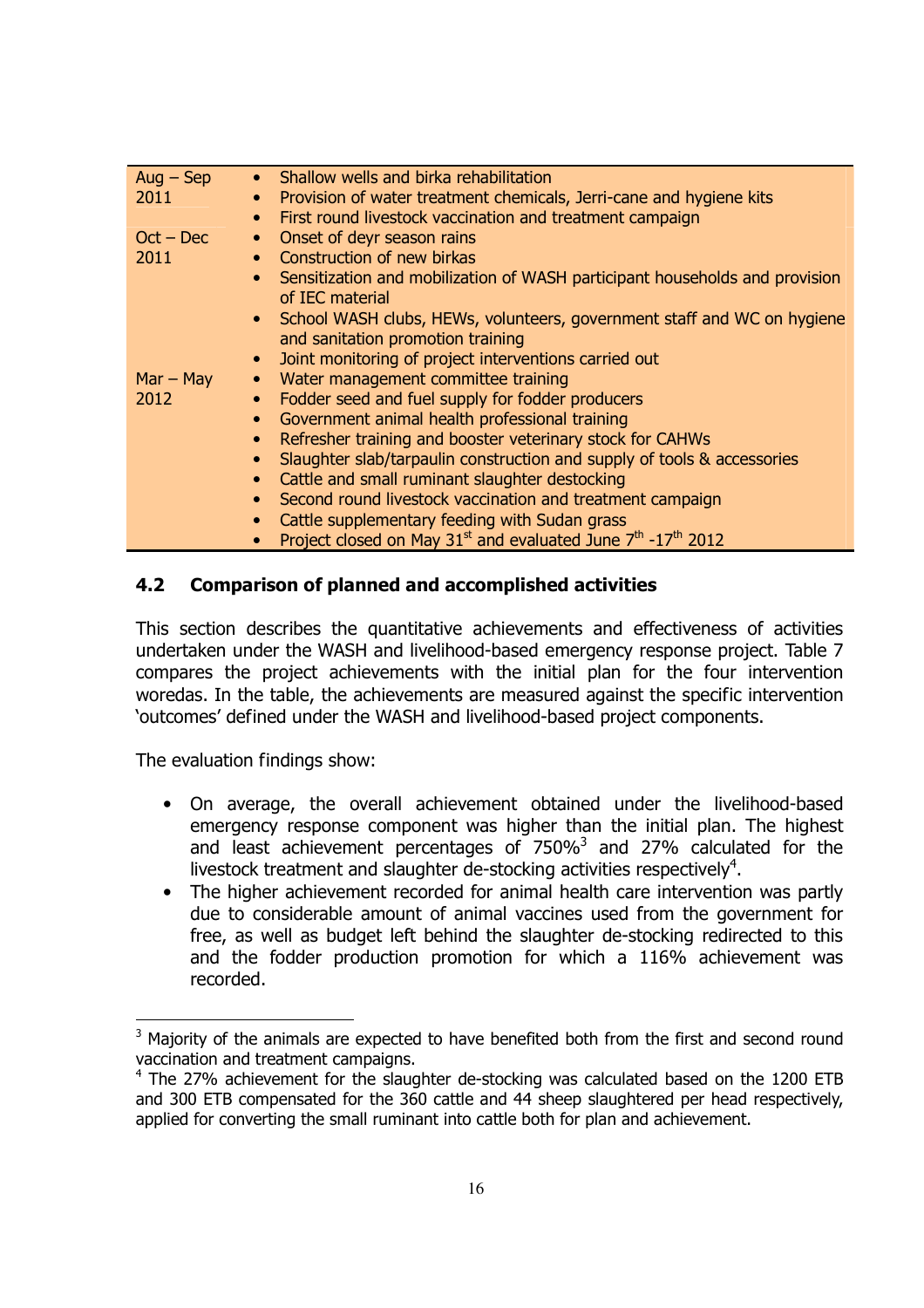- The high achievement percentage might be due to quite large number of animals sprayed for external parasites and wound with acaricides and wound spray respectively.
- The project transferred a total of 445,200 ETB in cash to 404 households. This contributed to the 360 cattle and 44 small ruminants for slaughtering destocking. i.e. 1,102 ETB per household on average. The meat was distributed to a total of 7,332 households from which each household received around 2.6 Kg of meat on average. The hides and skins were given to women's groups.
- The project injected a total of 46,400 liters of fuel and 1,140 kilograms of Sudan grass seed into 116 cooperatives in two rounds in September 2011 and January 2012, each fodder producer's cooperative is consisted of 10 members.

In conclusion, the project succeeded to deliver all-important interventions as per the initial plan.

| st cammany project achievements for modified p<br><b>Specific activity</b> | Plan           | <b>Achievement</b> |
|----------------------------------------------------------------------------|----------------|--------------------|
| New birka construction                                                     | 3              | 100%               |
| Existed birka rehabilitation                                               | $\overline{2}$ | 100%               |
| Shallow well rehabilitation                                                | 3              | 100%               |
| Hygiene kit distribution                                                   | 2,000          | 100%               |
| Two trainings on hygiene and sanitation for volunteers                     | 120            | 100%               |
| Hygiene promotion message (leaflet)                                        | 2,610          | 100%               |
| Water container and purification chemicals distribution                    | 1,800          | 111%               |
| Distribution of water treatment chemical for 2 months                      | 4,000          | 100%               |
| Trainings for 49 school WASH and water users committees                    | 7              | 100%               |
| Training and tools for water care takers                                   | 7              | 100%               |
| Training on community led total sanitation                                 | 3              | 100%               |
| Cattle slaughter de-stocking                                               | 500            | 72%                |
| Small ruminant slaughter de-stocking                                       | 2,000          | 2.2%               |
| <b>Livestock vaccination</b>                                               | 150,000        | 321%               |
| Livestock treatment                                                        | 54,000         | 750%               |
| Supplementary feeding of 4,500 livestock                                   | 60 days        | 12 days            |
| Support fodder producers cooperatives                                      | 100            | 116%               |
| Conduct nutrition surveys and share with the stakeholders                  | 7              | 85.7%              |
| Refresher training of active CAHWs and government AHTs                     |                | Done as planned    |

#### Table 5: Summary project achievements vs. modified plan

Note for Table 5:

- Budget constraint was the key reason for replacing a new birka construction plan with two existed birkas rehabilitation.
- 24 government staff, 120 community representatives, 26 school WASH clubs and monitors and 30 health extension workers attended the trainings on community led total sanitation in Adadle, Kelafo and Mustahil, one per woreda.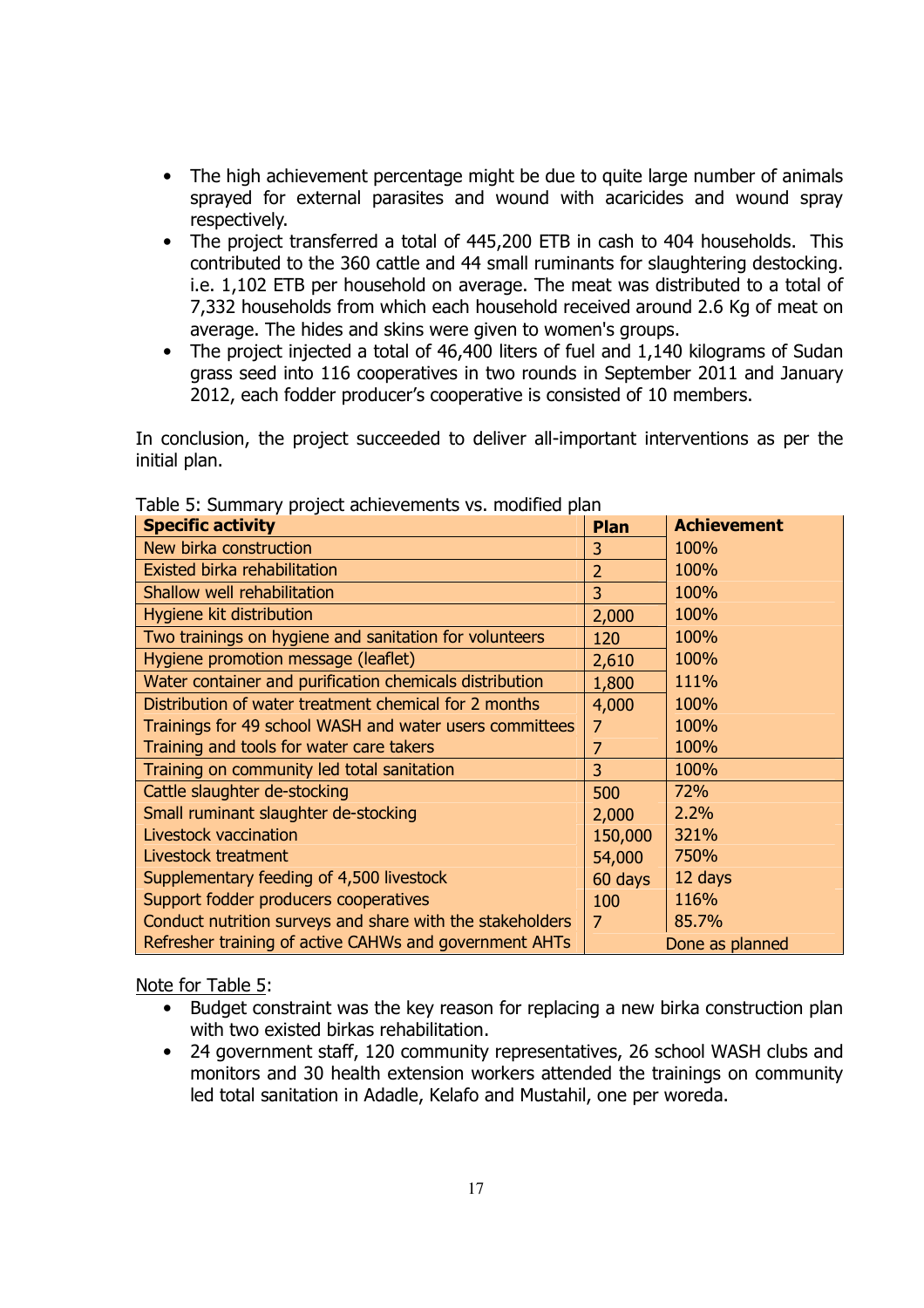• The water treatment chemical (Bishangari) was distributed twice at monthly intervals and each household collected 60 sachets each round respectively.

## 5. Significance of project achievements

The project anticipated four main results. R1: 24,000 people have access to clean and adequate water for Human and livestock consumption, R2: 24,000 people will have Improved Hygiene and Sanitation practices through sensitization and promotion activities, R3: 30,000 people are able to protect food consumption and productive assets through targeted livestock interventions and R4: a total of 7 nutrition survey will provide reliable information to the SC UK and other stakeholders consumption. Therefore, the direct beneficiary populations targeted under the three results (R1, R2 and R3) shows a total of 78,000 people. The actual populations benefited from the livelihood and WASH interventions directed to households respectively are estimated at 44,322 people and 74,472 people.

### 5.1 Nutrition survey

The nutrition survey planned in consultation with the Regional and Federal Emergency Nutrition Coordination Unit (ENCU) was carried out in 6 priority number one hot spot woredas in Southern and Northern parts of Somali region. The 6 surveys were conducted between  $4<sup>th</sup>$  November and  $17<sup>th</sup>$  December 2011 in Harshin, Dollo Ado, Hudet, Aysha and Shinile woredas, see below.

|                | <b>Seasonal prevalence of Malnutrition in 2011</b> |                             |                     |                            |                     |  |  |  |  |  |  |  |
|----------------|----------------------------------------------------|-----------------------------|---------------------|----------------------------|---------------------|--|--|--|--|--|--|--|
| Zone           | Woreda                                             | Date of survey SAM Z-scores |                     | Mortality (10,000 per day) |                     |  |  |  |  |  |  |  |
|                |                                                    |                             | (95% CI)            | <b>CMR</b>                 | U5MR                |  |  |  |  |  |  |  |
| Liben          | Dollo Ado                                          | $4-11/6/11$                 | $3.2\%$ (2.1%-4.8%) | $0.3(0.15-0.57)$           | $0.55(0.23 -$       |  |  |  |  |  |  |  |
|                |                                                    |                             |                     | (95% CI)                   | 1.30) (95%          |  |  |  |  |  |  |  |
| Liben          | Hudet                                              | 15-21/6/11                  | $1.1\%$ (0.6 – 2.0) | $0.27(14.0 - 0.52)$        | $0.71(0.29 - 1.75)$ |  |  |  |  |  |  |  |
| Jijiga         | Harshin                                            | 19-25/11/11                 | $0.0\%$ (0.0 - 0.0) | $0.17(0.06-0.55)$          | $0.46(0.15-1.42)$   |  |  |  |  |  |  |  |
| <b>Shinile</b> | Aysha                                              | $1 - 7/12/11$               | $1.0\%$ (0.4 - 2.6) | $0.18(0.08-0.40)$          | $1.08(0.50-2.32)$   |  |  |  |  |  |  |  |
| <b>Shinile</b> | <b>Shinile</b>                                     | $11 - 17/12/12$             | $0.8\%$ (0.3 - 1.8) | $0.06(0.01-0.49)$          | $0.16(0.02-1.26)$   |  |  |  |  |  |  |  |
| Jijiga         | Harshin                                            | $30/3/-6/4/12$              | $0.4\%$ (0.1 - 1.3) | $0.55(0.33-0.92)$          | $2.16(1.25-3.71)$   |  |  |  |  |  |  |  |

FENCU endorsed the survey results, as well as officially released to concerned organizations including SC US and SC UK with a view of deriving their response to the recommendations of the survey. The survey results were utilized by SC US and SC UK to develop emergency health and nutrition response proposals for Dolo Ado, Aysha and Harshin Woredas. The surveys also provided surveillance information to the HRD (Humanitarian Requirement Document) process while updating the national list of the priority hot-spot woredas in the Somali region at that time. In general, the survey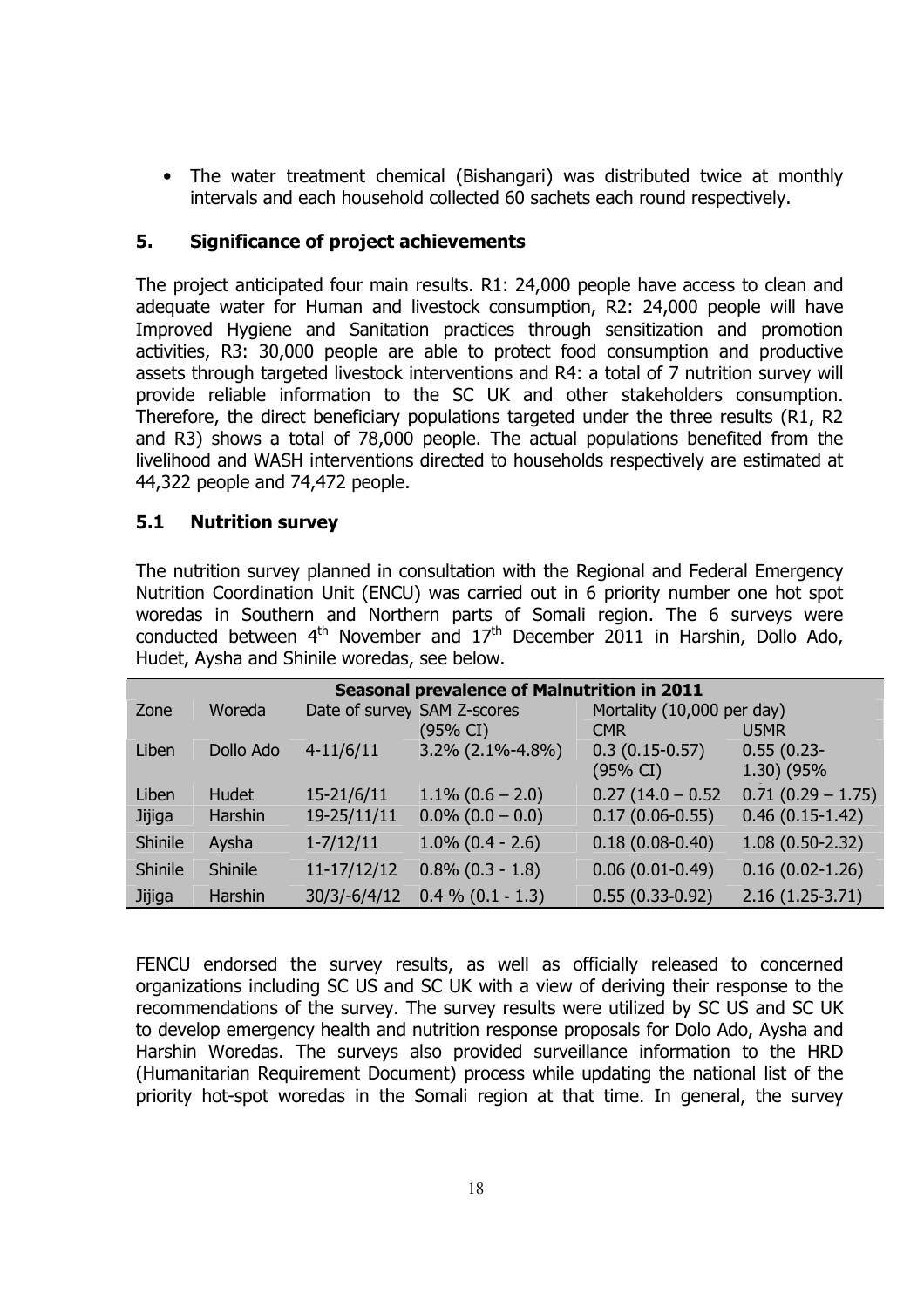played a crucial role of informing the wider humanitarian community about the emergency situation and advocating targeted early response.

The nutrition situation in Dollo ado was defined as "Critical" following the national guideline on Nutrition Assessments in Ethiopia (Interim version, 2008). This is due to the high level of point prevalence of the malnutrition status in the community. Coupled with other aggravating factors on the ground such as inadequate household level food availability, severe scarcity of water, depleted pasture with progressing drought in the area and poor vaccination coverage, the situation called for an immediate emergency response action with integrated responses in Health, Nutrition, Wash and Livelihoods interventions.

### 5.2 Livelihood interventions

The Total Number of People Directly Benefited from Livelihood Component  $=$  {(average number of households benefited from animal vaccination and treatment campaign + members of CAHWs received training and booster veterinary stock + slaughter destocking beneficiary households + animal feed supplementation beneficiary households + fodder producer households that received fuel and grass seed) x (average family  $size$ )} = {(5,707 + 35 + 404 + 1,125 + 116 = 7,387 households) x (6 persons)}. This formula calculates a total of 44,322 persons. The animal health care and fodder development elements were uniform across the four intervention woredas. The slaughter de-stocking and feed supplementation was limited to the Kelafo intervention woreda. The animal health care sub component was intervened in two rounds at the onset of the deyr and gu seasons rains in September 2011 and May 2011 respectively. From disease control point of views, these directly relates to strategic vaccination and treatment practices.

| <b>Type and amount of achievement</b>       | <b>Location/number</b> |      |        |          |              |
|---------------------------------------------|------------------------|------|--------|----------|--------------|
|                                             | Kelafo                 | Gode | Adadle | Mustahil | <b>Total</b> |
| Fodder producers' cooperatives supported    | 40                     | 30   | 26     | 20       | 116          |
| Fuel supplied per cooperative in liter      | 400                    | 400  | 400    | 400      | 46,400       |
| Sudan grass seed supplied per coop in Kg    | 9                      | 9    | 9      | 9        | 1,044        |
| Cooperatives trained on fodder conservation |                        |      |        |          |              |
| and pump maintenance                        | 80                     | 36   | 34     | 40       | 190          |
| Members trained per cooperative             | 80                     | 36   | 34     | 40       | 190          |
| <b>CAHW</b> trained                         | 10                     | 10   | 10     | 5        | 35           |
| CAHW received booster veterinary stock      | 10                     | 10   | 10     | 5        | 35           |
| Cattle slaughter de-stocking in Afdub and   |                        |      |        |          |              |
| Allow igarsi kebeles                        | 360                    |      |        |          | 360          |
| Sheep slaughter de-stocking in same kebeles | 44                     |      |        |          | 44           |
| Cash collected by 404 households in ETB     | 445,200                |      |        |          | 445,200      |
| Meat food distributed                       | 7,332                  |      |        |          | 7,332        |
| Herds fed with project feed in 5 kebeles    | 1,125                  |      |        |          | 1,125        |

Table 6: Quantitative achievements of livelihood interventions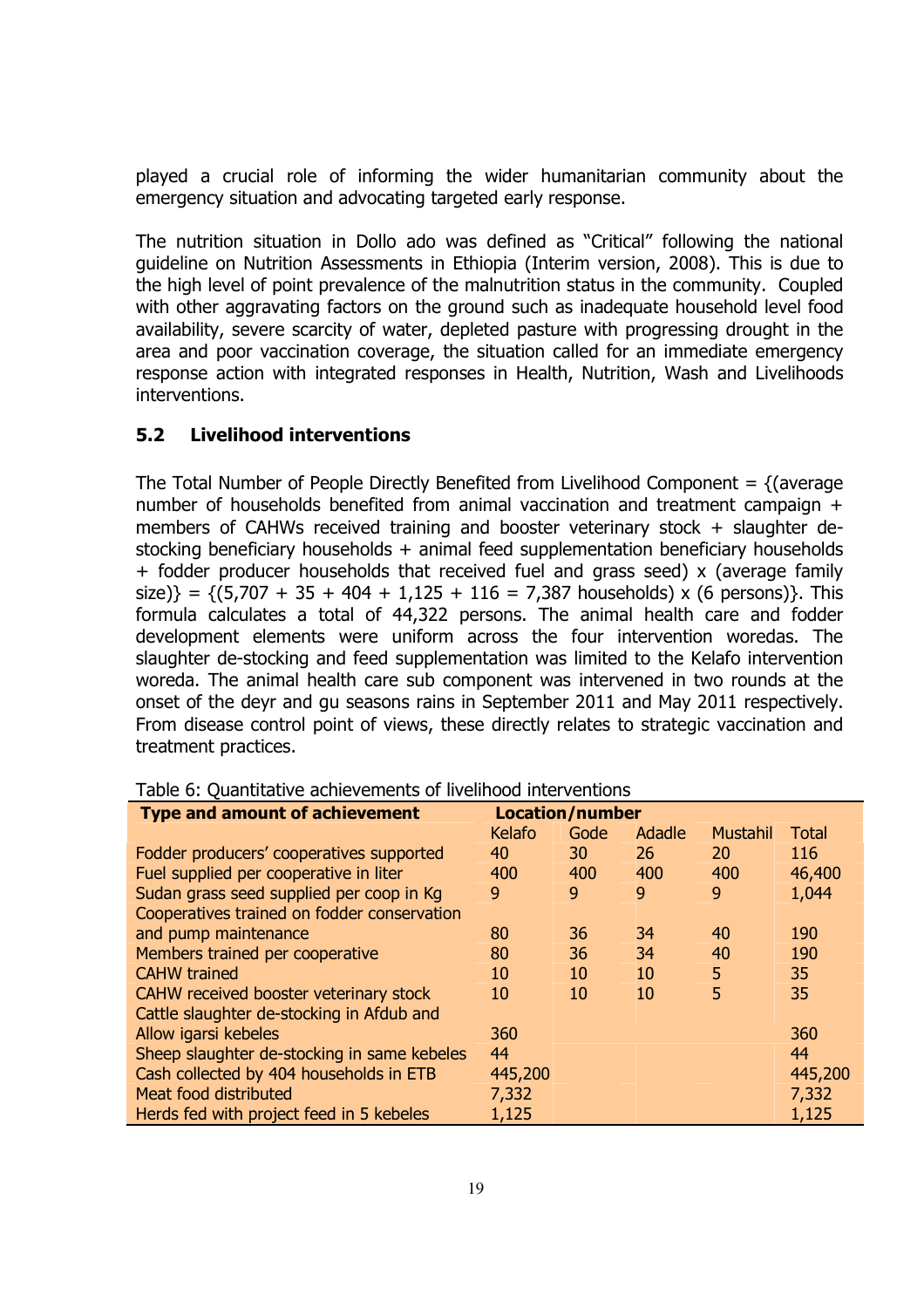| Animals fed at a rate of 4 cattle per herd | 4,500    |        |          |        | 4,500   |
|--------------------------------------------|----------|--------|----------|--------|---------|
| Herds and flocks vaccinated                | 1,657    | 1,882  | 1,045    | 657    | 5,241   |
| Small ruminants vaccinated                 | 38,204   | 73,751 | 111,432  | 32,077 | 255,464 |
| Cattle vaccinated                          | 85,053   | 53,506 | 68,552   | 4,617  | 211,728 |
| Camels vaccinated                          | $\bf{0}$ | 9,545  | $\bf{0}$ | 14,898 | 38,221  |
| Herds and flocks treated                   | 1,572    | 2,069  | 1,698    | 834    | 6,173   |
| <b>Small ruminants treated</b>             | 24,187   | 91,016 | 204,751  | 26,572 | 346,526 |
| Cattle treated                             | 12,648   | 31,268 | 22,472   | 7,909  | 74297   |
| <b>Camels treated</b>                      | 1,194    | 12,200 | 20,196   | 282    | 42,546  |
| Donkey treated                             |          | 76     | 23       | 149    | 259     |

### 5.2.1 Slaughter de-stocking

The slaughter de-stocking, which is often considered as the last option, has been interrupted due to the following reasons:

- The progress of the drought emergency situation at time of the slaughter destocking intervention was not as critical as was assumed that pastoralists were still exercising their internal coping mechanism to protect the most vulnerable herd elements intended to be slaughtered.
- There also appears that this intervention, some how, overlapped with the onset of the 'Deyr' season rains in 2011 that pastoralists were not ready to dispose their precious asset.
- Furthermore, the Federal Agricultural Task Force issued a guideline that discourages slaughter de-stocking activities in the middle of the 'Dyer' rain while livestock experts from Livestock, Crop and Rural Development Bureau who visited the intervention area in Kelafo district advised the project team to abort this activity.

Although interrupted due to technical reason, the slaughter de-stocking intervention initiated in the Kelafo project woreda injected a total of 445,200 ETB and around 14,664 kilograms of meat into the community in Alow-egadhsi and Afdub kebeles. The project planned to slaughter a total of 2,000 small ruminants and 500 cattle to be purchased from 5,000 households of which 44 and 360 animals belonged to 404 households were purchased for 300 ETB and 1,200 ETB per head respectively. The meat food was distributed to a total of 7,332 people and each person received around 2 kilograms of meat on average. Concerning the prices paid for the drought-affected cattle and small ruminant, we do argue for higher prices being paid for emergency slaughtered animals as follows:

- It helps pastoralists to protect the majority against starvation-induced mortality through investing on animal feed.
- The cash also helps them to cover some non-food household expenditures such as family clothing, health care and child education; therefore, it is another form of provisioning cash aid.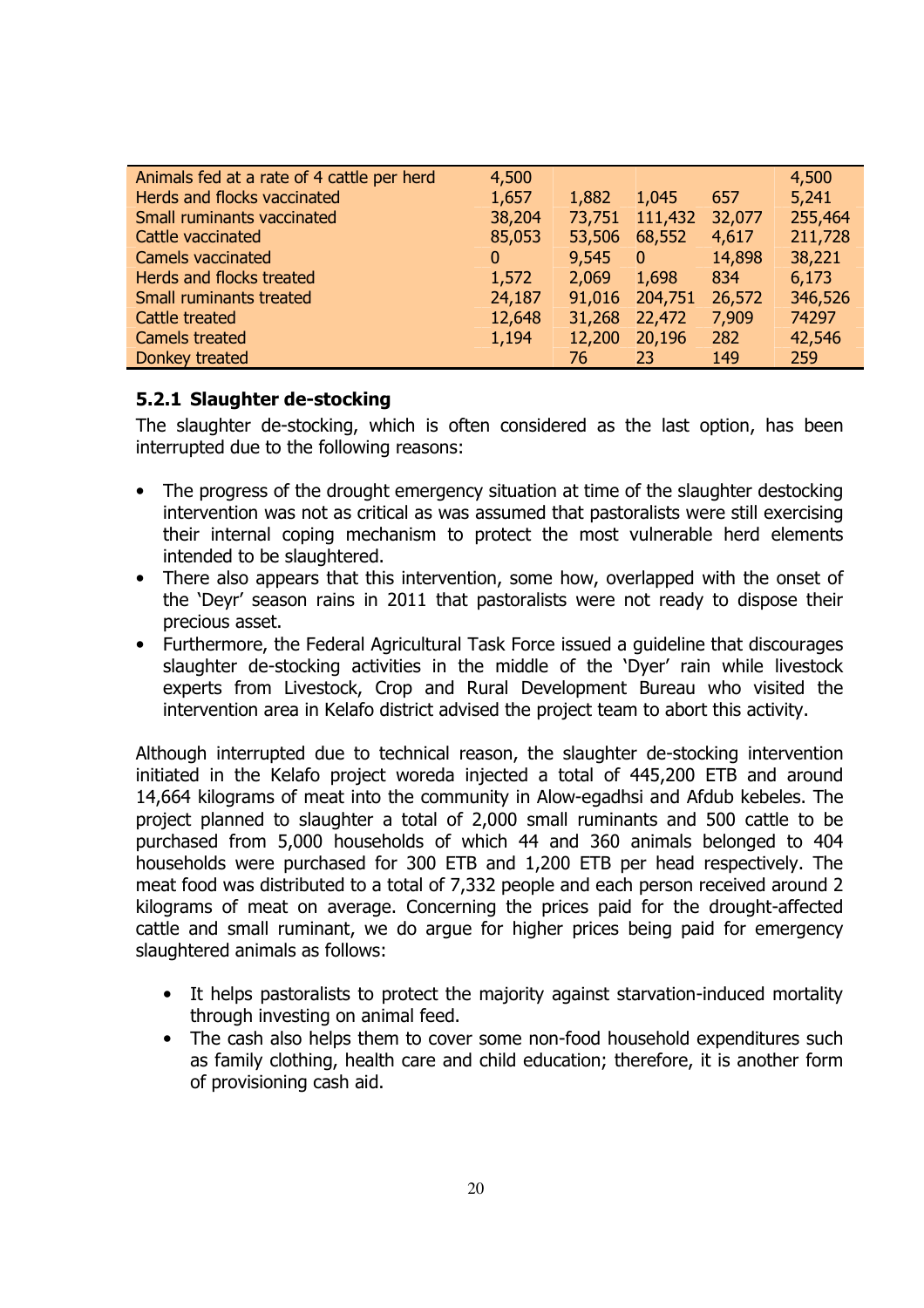- It is a practical way of accelerating livestock off-take that is, has always been part of the strategies suggested for reducing burden on pasture resource in theory.
- These points of argument do characterize slaughter de-stocking as a typical humanitarian intervention.

Although interrupted due to technical reason, the slaughter de-stocking intervention initiated in the Kelafo project woreda injected a total of 445,200 ETB and around 14,664 kilograms of meat into the community in Alow-egadhsi and Afdub kebeles. The project planned to slaughter a total of 2,000 small ruminants and 500 cattle to be purchased from 5,000 households of which 44 and 360 animals belonged to 404 households were purchased for 300 ETB and 1,200 ETB per head respectively. The meat food was distributed to a total of 7,332 people and each person received around 2 kilograms of meat on average. The balance to the compensation paid for animals slaughtered prior to termination of the program, and 10, 000 Euro initially assigned for slaughter Slab/tarpaulin and accessories were redirected to fodder production and animal health sub-components.

Concerning the prices paid for the drought-affected cattle and small ruminant, we do argue for higher prices being paid for emergency slaughtered animals as follows:

- It helps pastoralists to protect the majority against starvation-induced mortality through investing on animal feed.
- The cash also helps them to cover some non-food household expenditures such as family clothing, health care and child education; therefore, it is another form of provisioning cash aid.
- It is a practical way of accelerating livestock off-take that is, has always been part of the strategies suggested for reducing burden on pasture resource in theory.
- These points of argument do characterize slaughter de-stocking as a typical humanitarian intervention.

## 5.2.2 Animal health care

Table 7 and Figure 1 provide original budget plan for vaccine and treatment intervention and population covered by the animal health care campaigns conducted in two rounds. From the table, on average, there were 12 and 33 animals vaccinated and treated with one Euro or 23 ETB, i.e. around 2 ETB and 1.60 ETB per animal respectively.

| בוסטוכ 7. סדות כספרטר וועכפנטכה עמכנו ומנוטרו מרוס נרכמנו וכרוכ ויתכו עכותוטרופ |                                               |        |                                                                          |        |                                       |  |                                       |      |
|---------------------------------------------------------------------------------|-----------------------------------------------|--------|--------------------------------------------------------------------------|--------|---------------------------------------|--|---------------------------------------|------|
|                                                                                 | Species   Total budget in Eur Total number of |        | animals                                                                  |        | <b>Animals handled</b><br>with 1 Euro |  | <b>Cost per head in</b><br><b>ETB</b> |      |
|                                                                                 |                                               |        | Vaccine Treatment Vaccinated Treated Vaccine Treatment Vaccine Treatment |        |                                       |  |                                       |      |
| Cattle                                                                          | 120,00                                        | 10,500 | 211,728                                                                  | 88.209 | -18                                   |  | 1.3                                   | 3.25 |

|  |  |  |  | Table 7: Unit cost of livestock vaccination and treatment interventions |
|--|--|--|--|-------------------------------------------------------------------------|
|  |  |  |  |                                                                         |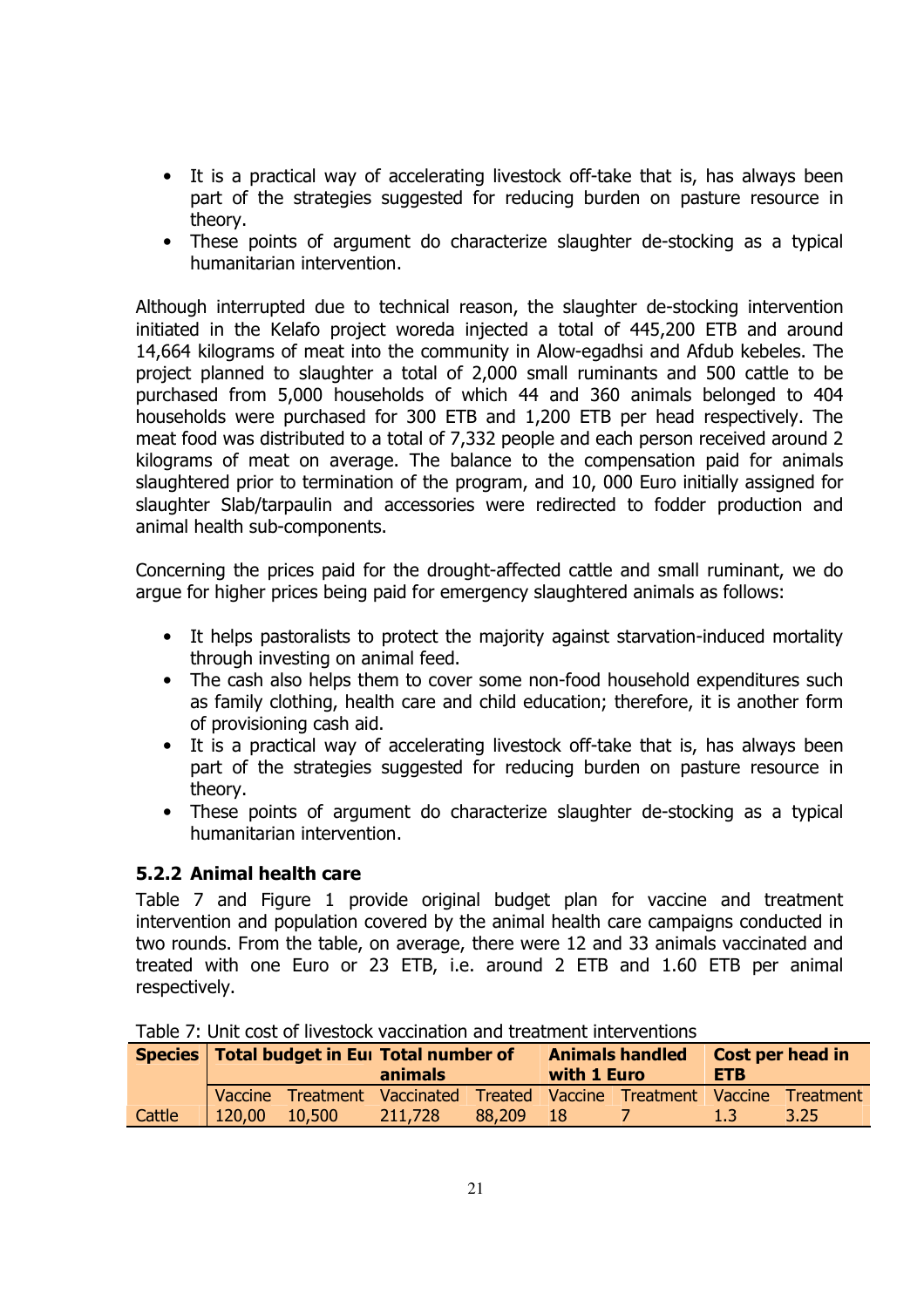| Camel          | ,500   | 10,200 | 38,221  | 42,546  |    | м  | .    | 6.9 |  |
|----------------|--------|--------|---------|---------|----|----|------|-----|--|
| <b>SR</b>      | 18,000 | 9,000  | 255,464 | 346,526 |    | 33 | 1. U | 0.7 |  |
| <b>Average</b> |        |        |         |         | 14 |    |      | 1.6 |  |



Figure 1: Livestock vaccination and treatment achievements

### 5.2.3 Fodder production

The project distributed Sudan grass seed and fuel used for water pumps in two rounds in September 2011 and January 2012 with a view to helping the cooperatives to produce feed required for the drought emergency intervention with the assumption that the 2011 deyr season rains and that of gu 2012 rains may perform poor. In almost all drought emergency feed supplementation programs intervened in pastoral areas so far, the feed input was from transported from highland areas.

Given the supply shortage problem encountered by the project during the 2011 supplementary feeding intervention in Kelafo and the fact starvation is, and has always been the main cause of massive livestock mortality in any drought situation. Therefore, supporting local feed production system is the best appropriate option to ensure feed security of such remote located and drought-prone areas. In this regard, the evaluation finding that 80,000 ETB derived by one of the cooperatives operating in the Gode woreda from Sudan grass seed sold to the west Gode project shows a very promising trend. The project injected a total of 64,000 liters of fuel<sup>5</sup> and 1,040 kilograms of Sudan grass seed into 116 cooperatives involved into animal feed production income generating activity in the four project woredas.

Gode (herd = 2069) Adadle (herd = 1698)  $\Box$  Kelafo (herd = 1572)  $\Box$  Mustahil (herd = 8340)

<sup>&</sup>lt;sup>5</sup> Assuming a fuel consumption rate of 30 litres/ha (minimum), and that maize for fodder and grass require three irrigations per cropping period this would be enough to irrigate around 710 hectares.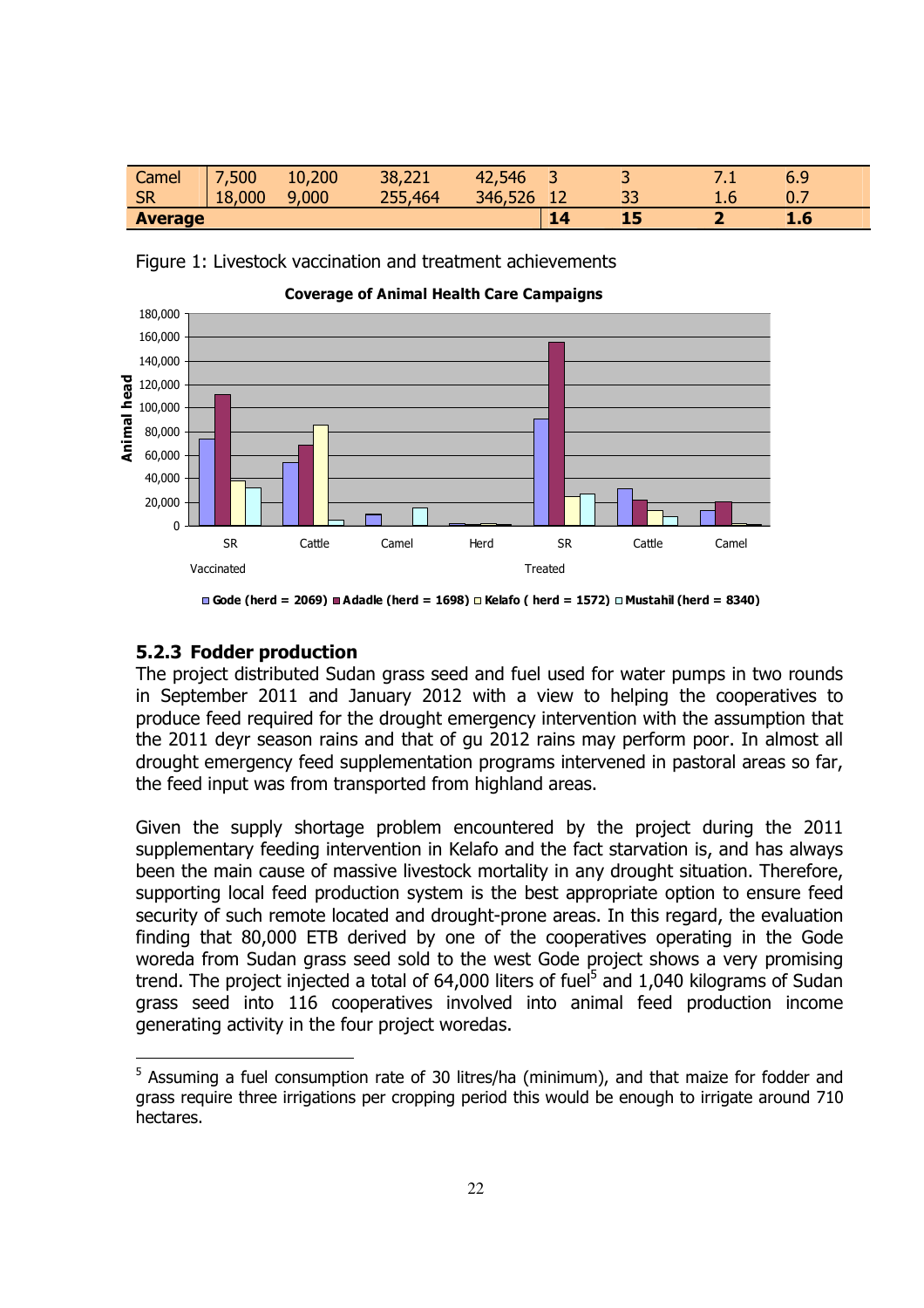As discussed, the project supported a total of 116 cooperatives with a total of 4,640 liters of fuel and 1,044 kilograms of Sudan grass seed received from the project. On average, each cooperative is consisted of 10 persons and the total population directly benefited from the fuel and Sudan grass seed adds to around 1,160 households. Using the data obtained from this assessment that showed average family size of 7 persons and that of mixed herd consisted of 7 cattle and 8 small ruminants, the total population food and feed secured is estimated at around 8,120 people and, 8,120 cattle and 9,280 small ruminant heads<sup>6</sup> respectively.

### 5.2.4 Feed supplementation

The feed supplement provided for a total of 4,500 cattle for 12 days until the onset of the deyr season rains. Though the original plan was to 45,000 cattle for 60 days it was latter revised to 12 days. As per the modification request by SC UK to ECHO this was due to change the type of feed from ' Tuf' straw to Sudan grass which had substantial budget implication on the project as Sudan grass was much expensive than the 'Tuf' straw. However, though this shows planning problem during proposal development, using Sudan grass was much more technically appropriate than 'Tuf' straw. Sudan grass has high nutrient content that would give animals to recover from the impact of the drought within a short time. Therefore, changing the type of the feed was relevant to the local context but the project not feeding the animals for long period might have compromised the objective of the project to safe the livelihoods asset of the community.

### 5.3 WASH interventions

l

The Total Number of People Directly Benefited from WASH Component =  $\{$ (number of households benefited from rehabilitated birkas + average number of households benefited from rehabilitated shallow wells + households collected water treatment chemicals + households collected water container + households directly covered by Hygiene and Sanitation promotion program)} =  ${(550 + 850 + 4,000 + 2,000 + 4,000)}$  $= 11,400$  households) x (6 persons)}. This formula calculates a total of 68,400 persons and this figure will increase to a total of 74,466 persons with the 6,066 people expected to benefit from the 3 newly constructed birkas, which is calculated as follow:

The Number of People that can Use the New Birkas  $= \{$  (average number of households applied for the two existed birkas of 400 meter cube capacity (i.e. 225 household per birka) + average number of households that can potentially use the extra 200 meter cube water from the new birka at the same rate (i.e. 112 household per birka) x (number of new birkas) x (average family size of 6 persons)} =  $\{(225 + 112) \times (3 \text{ new})\}$ birkas) x  $(6 \text{ persons}) = 6.066 \text{ persons}$ )

 $6$  The herd size is based on the average number of animals vaccinated under the 31 cattle and 23 small ruminant herds.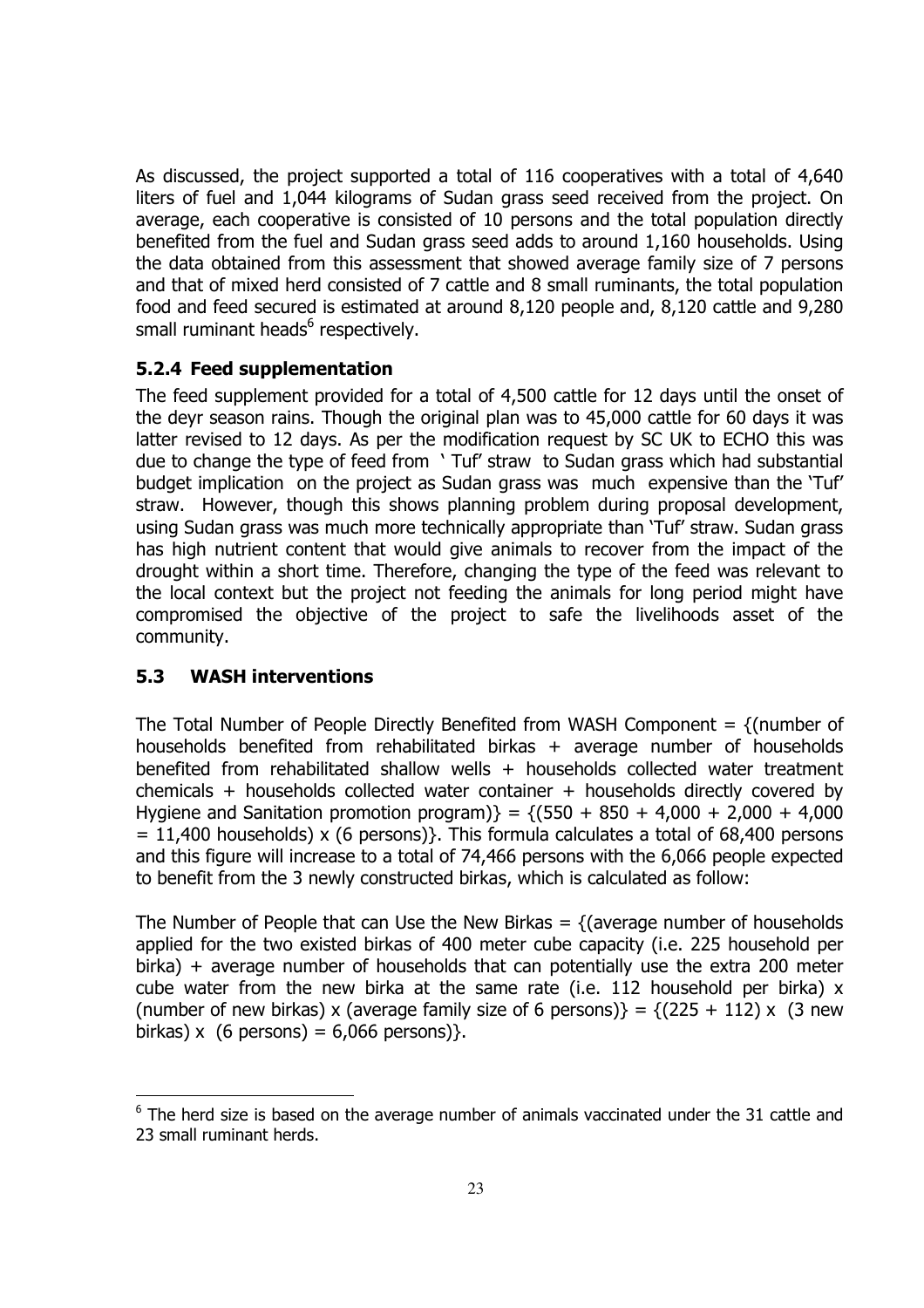| <b>Quantity</b> | <b>Household</b> | <b>Remark</b>                                               |
|-----------------|------------------|-------------------------------------------------------------|
|                 | 1,012            | Adadle and Kelafo, 337 hh/birka                             |
|                 | 550              | Todob and Harsog, 225 hh/birka                              |
| 3               | 850              | Adadle, 283 hh/shallow well                                 |
| 4,000           | 24,000           | Average family of 6 persons                                 |
| 2,000           | 12,000           | Average family of 6 persons                                 |
| 4,000           | 24,000           | Average family of 6 persons                                 |
|                 |                  | 68,400                                                      |
|                 |                  |                                                             |
|                 | 6,066            |                                                             |
|                 |                  | 74,472                                                      |
|                 |                  | Total human population expected to benefit once the 3 newly |

#### Table 8: Quantitative achievements of WASH interventions

Source: project power point presentation to stakeholders in Gode, March 2012

### 5.3.1 Water source development

During the project, Save the Children UK constructed 2 new Birkas and rehabilitated 3 shallow wells and 2 birkas in Adadle woreda. It also constructed a new birka in Kelafo woreda. The communities contributed labor required for constructing the new birkas and rehabilitating the existing birkas. The birka rehabilitation work has helped the community collecting and conserving runoff water from the 2011 Deyr season rains.

**Birka:**  $-$  the capacity of the existing birka was also said to have increased with the rehabilitation work carried out by the project. On average, the capacity of the rehabilitated and newly constructed birkas is estimated at around 400 meter cube and 600-meter cube respectively. With the extra 200-meter cubes, either the water use period or soil re-excavation interval is expected to increase by 50% of existed birkas. In Adadle, the total populations that can possible use water from the 2 rehabilitated and 2 newly constructed birkas for 3-month period after the rains ended at a rate of 15 liters per person per day is roughly estimated at 17,778 and 26,667 persons respectively. The total population of the Adadle woreda is estimated at 89,000 persons (CSA, 2006). Therefore, the four Birkas are expected to serve source of water for around 49.9% of the population of the woreda.

**Shallow well:**  $-$  the benefit of the rehabilitation work relates more to improved water quality and the reduced queuing time and labor required for driving water out of the wells given the community's information that the shallow well water is, and has always been used a year round. The public health impact of the shallow wells rehabilitation achievement relates to drainage system that help reducing risk of malaria disease outbreak particularly due to the vector mosquito denied favorable condition. It might also reduce common cold and other hygiene and sanitation problem.

The household data also indicated that on average:

• Around 72.5% of the study households were able to collect water from the shallow wells within 18 minutes in a single trip and the remaining 27.5% of the study households said to have spent slightly more than 20 minutes.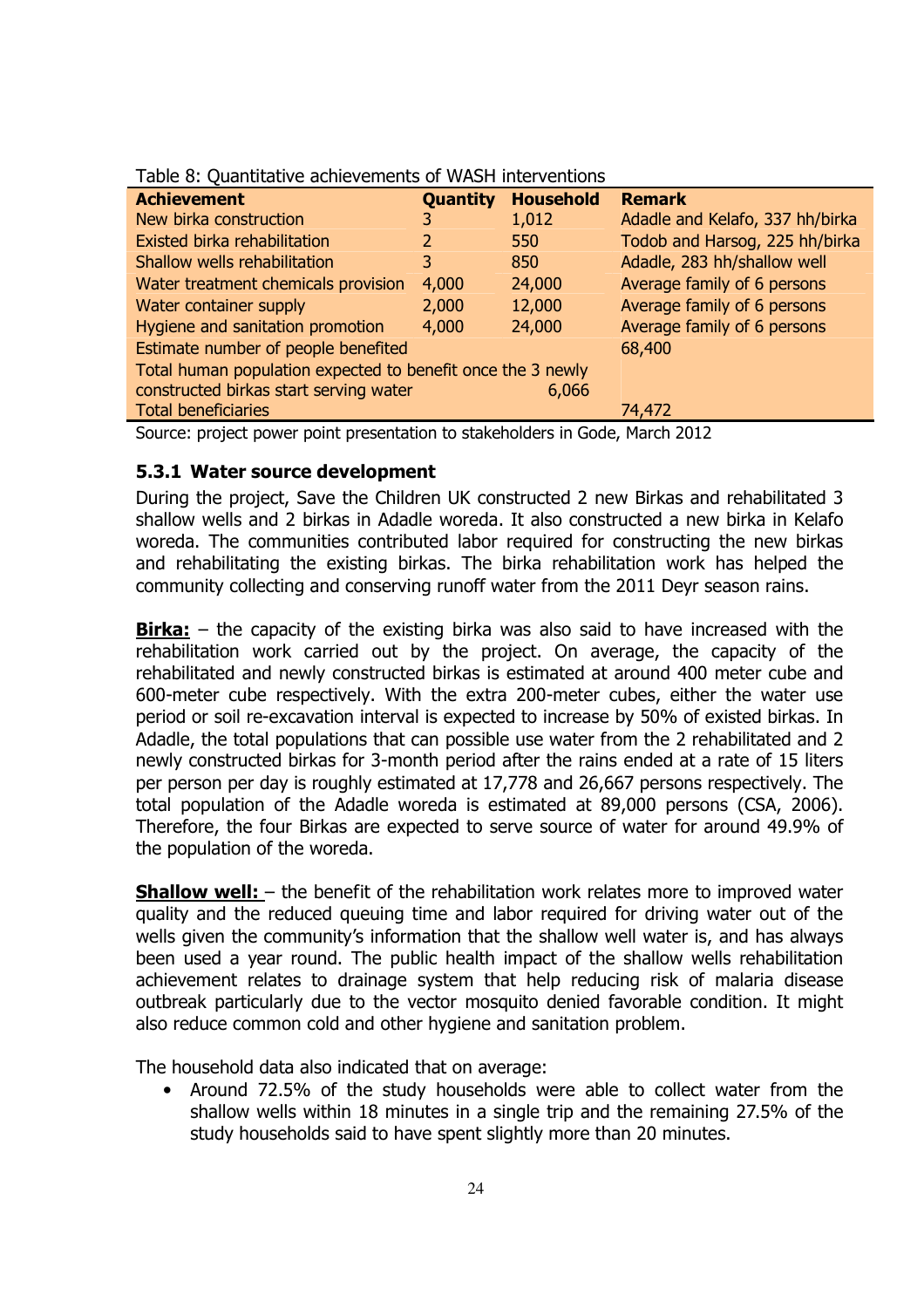- The daily household water use varied among respondents with around 40%, 33% and 27% of the 52 total respondents using the shallow well water at a rate of 8.5 liters, 10.1 liters and 15.5 liters per day per person respectively.
- Almost all respondents (50 out of 52) confirmed that the shallow wells are very reliable in serving as source of water during both long and short dry seasons.
- In around 84.6% (44/52) of the respondents, the shallow well water is used for livestock, too.

Based on the amount of water collected per day per family by the 52 households (8 men and 44 women) participated in this assessment that have been using water from the two shallow wells rehabilitated at the Adadle woreda town has been used at a rate of 83 liter per household per day on average. From the family data collected from the same respondents, the amount of water utilized per person per day was calculated at 11 liters on average.

Although the shallow well water is used for free, the 11 liters average current water consumption rate is less than the estimate average water use for drinking, cooking and personal hygiene in any household which is estimated at a minimum of 15 liters per person per day, and this implies that the community has been utilizing this scarce resource efficiently. The 4 liters overall water use shortfall above indicated is consistent with the Somali people's habit of effectively utilizing this resource, for example, five liters of water is very sufficient for an adult person to take shower at a time. The project installed livestock water trough the most needed facility, but missing before the rehabilitation, see photos below.



(Left) traditional water trough, (right) project installed water trough, both in Adadle

## 5.3.2 Water treatment, hygiene and sanitation promotion

The project distributed bishangari both to the birka and shallow well water user groups. Accordingly, around 94.2% (49/52) of total participants in the household interview confirmed to have collected the chemical twice at monthly interval. Reportedly, around 59.2% of the 49 respondents that collected the bishangari distributed by SC UK last in October 2011 had this water purification chemical at time of this evaluation in June 2012.

Concerning the overall hygiene and sanitation practices, the household interview results showed that on average: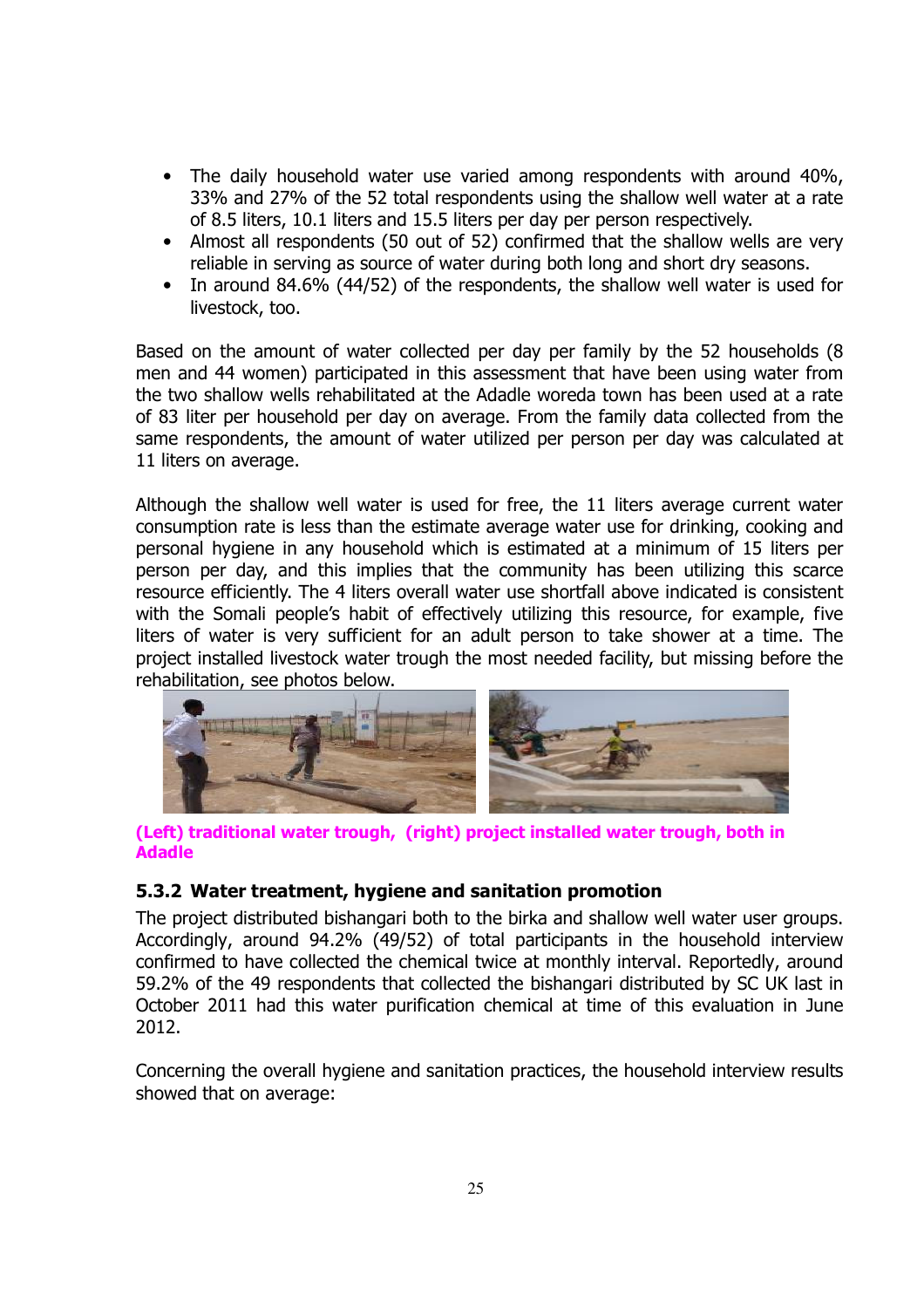- 98% (51/52) of the study households confirmed that the whole family members have been using soap for hand washing after using toilet facility and before eating food.
- 31% (16/52) of them owned private toilet facility said to have established since the project hygiene promotion program.
- With regard to disposal of sold waste materials respectively, 23.1%, 63.5% and 21.2% of the 52 study households said to have buried, burned and thrown into open field.
- 75%, 27% of the respondents' mentioned volunteers and, project campaign and training as source of knowledge on hygiene and sanitation practices respectively.

These findings show significant positive correlation between use of volunteers as sources of knowledge, and KAP on hygiene and sanitation practices.

### 5.3.3 Sustainability of WASH interventions

The project has been working together both with existed and newly established water management committees that include caretakers. In all locations where water sources were either rehabilitated or newly constructed, project support to the water management committees included training on water source management, water hygiene and sanitation methods. The trained water caretakers were also equipped with the necessary tools. The water management committees are responsible for supervising the water points and maintaining hygiene.

In Harsog, the project supported an existing birka water management committee composed of 2 women and 5 men including the caretaker. Members of the birka water management committee are and have always been responsible for selling water upon schedule mostly early in the morning and late in the afternoon. The committee members work on a shift basis. The birka water is sold at a rate of 50 cents per 20 liters throughout. The Harsog birka water management committee has raised 10,000 ETB saved to bank account in Gode from sale of water until the first week of June 2012.

The Harsog birka water management committee's achievement has been to keep the vicinity very clean, as well as serving their community in selling water and properly saving the income was considered as its strength by the FGD participants. The weakness of the committee members was explained in terms of its failure to properly supervise the birka and take action against miss-users in addition to the practice of selling extra water indicated earlier. However, it was clearly underlined by the FGD participants that the crack maintained by SC UK was too large for the community to finance the repair. The quality of the initial birka construction work was said too poor.

In Adadle woreda town, the project facilitated the establishment of shallow wells water management committee consisted of 3 women and 4 men including caretakers. As the shallow wells water is free for all user groups including incomer pastoralists, the role of the water management committee is limited to ensuring the safety of the water points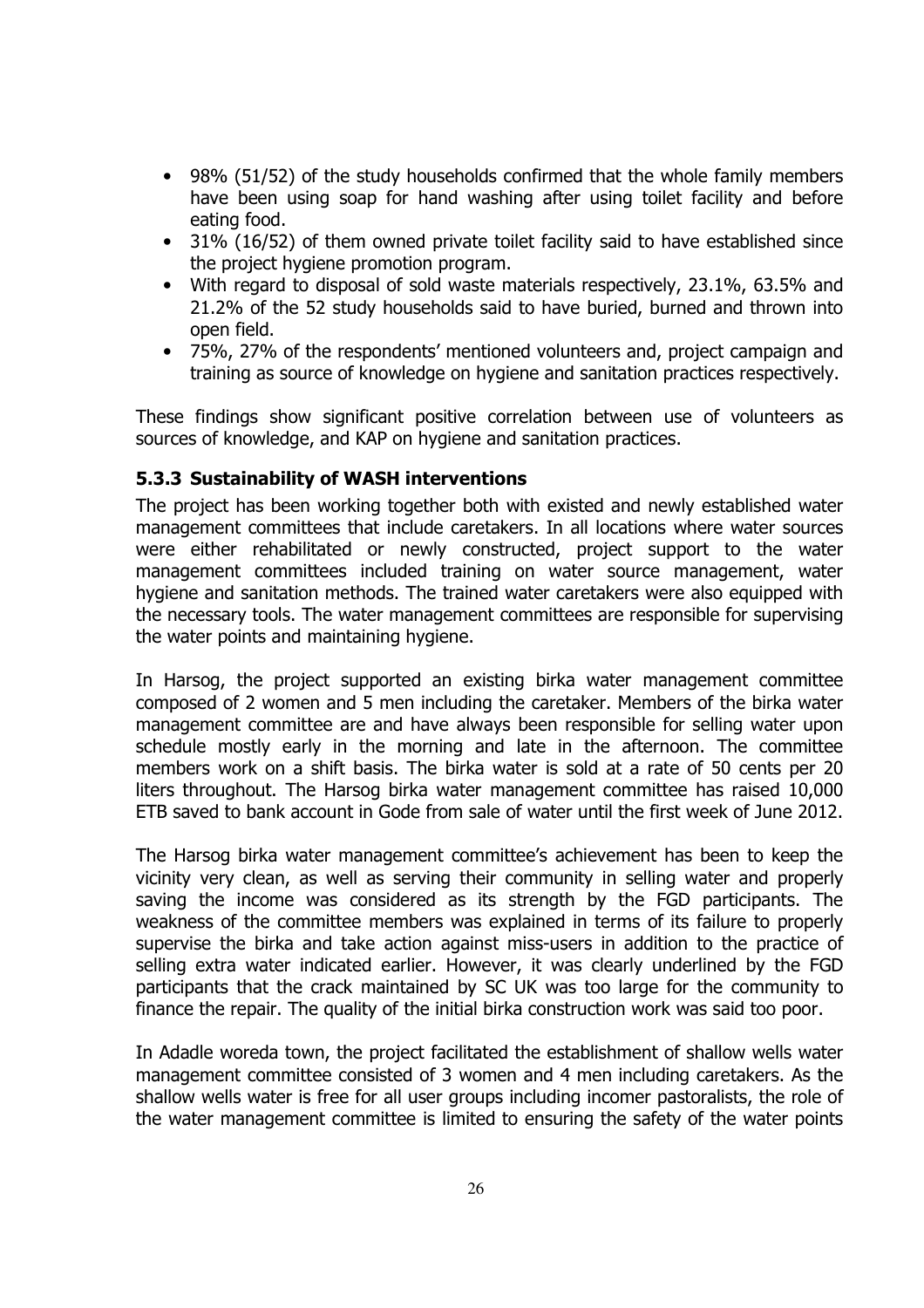and maintaining hygiene and sanitation of the environment. Although acknowledged the committee members role of maintaining hygiene and sanitation of the water points, focus group discussion participants also blamed them of not regularly supervising the system and taking action against some irresponsible community members who miss-use the shallow wells.

As the ultimate responsibility for management of the water point lies with all members of the beneficiary population, all users should work to ensuring that the water points are operational. This can be achieved more through promotional activities, mass education and facilitation of behavioral change than transfer of the whole management responsibility to the water supply committees, which may overburden them.

In the Adadale woreda town where the community refused roofing and controlling the shallow wells and paying for the water, it is essential that the woreda government saves sufficient resources required for rehabilitating the water points as required to ensure sustainable use of the precious resource. Concerning the high risk of the shallow well water being contaminated, the SC UK Gode office needs to mobilize the woreda administration and water offices and the water management committee both to fence the site and keep adequate and appropriate containers to be used for deriving water out of the shallow wells permanently in place.

No bulk spilling of water is observed to re-infiltrate in the vicinity of the water points visited by evaluation team. The discharge water is carried away by means of drainage canal towards a reservoir. However, the evaluation team perceived that high risk of shallow wells water being contaminated due to two reasons: individual user's practice of directly throwing own container into the water well without being washed and the fact the shallow wells lack fence. Concerning the shallow well users, aqua tab could be the more appropriate chemical particularly due to its stronger germicidal effects compared to that of bishangari.

The evaluation confirms that the community did not have problem with using the beshangari chemical. As bishangari is more popular for its effect of removing turbidity than killing germs, perhaps it could be due to the relatively clean water used from shallow wells by some evaluation participants that said not to have fully utilized beshangari chemical distributed to them during the 2011 drought.

Overall, the beneficiaries were very satisfied with the birka and shallow wells rehabilitation work done by the SC UK. The work is said to help reduce the workload on women collecting water for domestic ; reduced queuing time, and also helps to bulk spilling of water that used to re-infiltrate in the vicinity of the water sources.

The only complaint reported from the field evaluation was the extra water to the agreed on household daily quota said to have sold to some customers by the birka water management committee members. This community's complaint shows that the 4 liters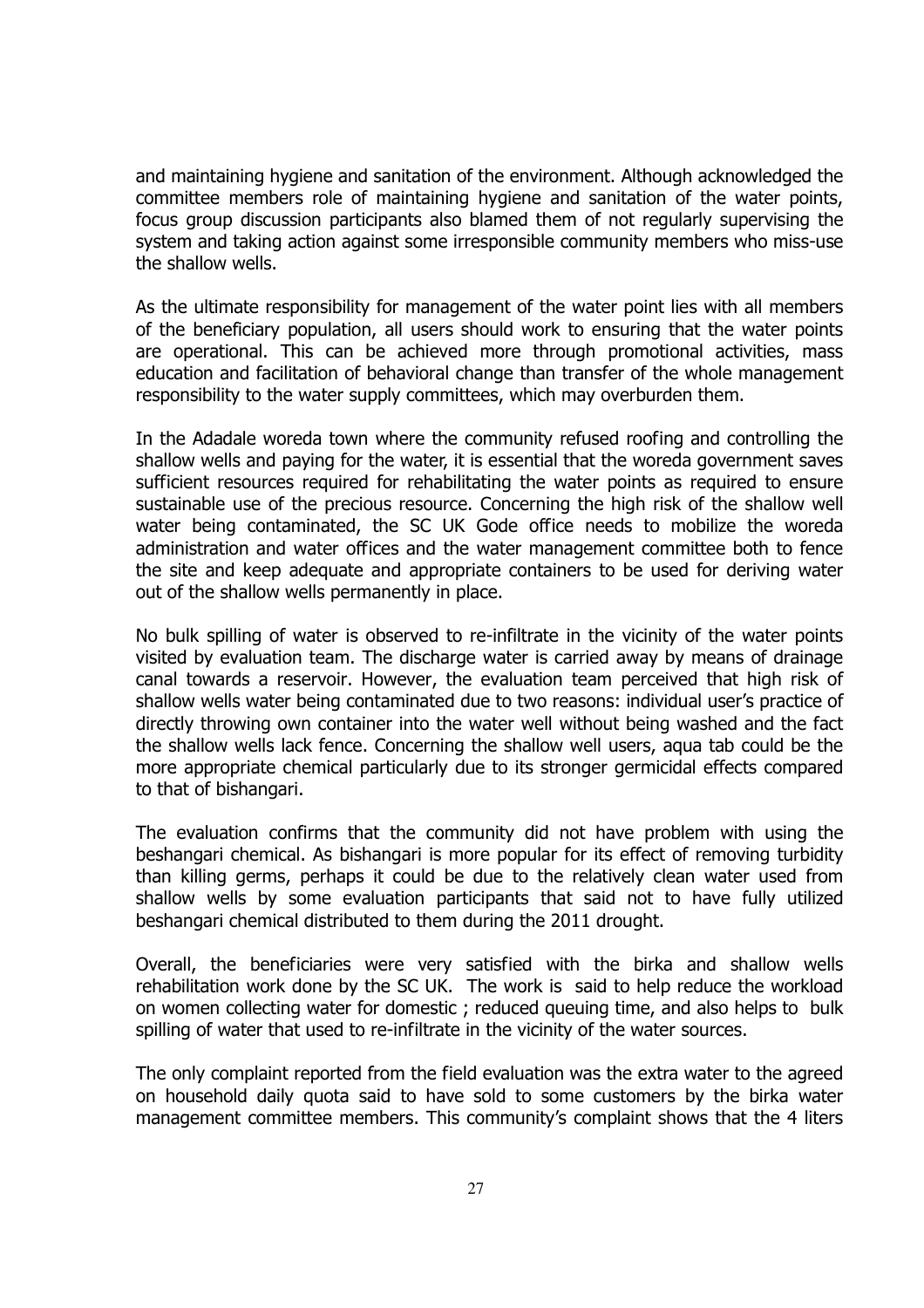average shortfalls per person per day water consumption noted for the shallow wells is not a priority concern as of now. The authors highly appreciated the communities' effort of conserving this scarce resource through cutting their daily water consumption below the minimum standard. We do also believe that water for livestock especially suckling animals is more important concern than the 4 liters shortfalls indicated earlier, as long as water is insufficient both for people and their animals.

Finally, it is very essential that the woreda administration and water offices should take the whole responsibility of managing the shallow wells rehabilitated by the SC UK, and also, constructing additional water points depending on the water demand of the woreda town population. We suggest that the project investment on water sources belonging to woreda towns should consider the availability of the water facility to pastoralists too. In another word, the municipalities and the woreda administration should take the responsibility of rehabilitating water points located in urban areas that are not accessible to the community.

### 5.4 Benefits derived from livelihood interventions

### 5.4.1 Preference to emergency interventions for livestock

Whereas SC UK implemented five interventions viz. slaughter de-stocking, livestock feed supplementation and fuel and seed for fodder production in Gode zone in response to the 2011 drought, Table 9 summarizes the pair-wise ranking results. The community's preference to different intervention was based on a pair-wise raking exercise facilitated with 31 individuals that compared the five livestock emergency interventions introduced to them by the facilitator.

Overall, the livestock treatment and vaccination that coincided with the onset both of the 2011 'Deyr' and 2012 'Gu' season rains stood first and second respectively, being followed by fuel and seed for feed production. Livestock feed supplementation and slaughter de-stocking took the  $4<sup>th</sup>$  and  $5<sup>th</sup>$  positions. However, the preference raking result does not necessarily reflect the relative importance of the actual benefits derived from the SC UK livestock intervention implemented in response to the 2011 drought, rather the potential impact of those interventions.

It is not surprising that the livestock feed supplementation which is the most needed input at times of drought situation ranked  $4<sup>th</sup>$ , given the fact that fodder production requires irrigable land while the feed supplementation is limited to few animals per herd. Concerning the slaughter de-stocking that stood last, it has long been recognized that pastoralists are, have always been unable to decide livestock de-stocking on time means they want to stick to their animals. Accordingly, only six votes were directed to the slaughter de-stocking emergency response particularly against vaccination and fuel and seed supply (FSFP), three against each.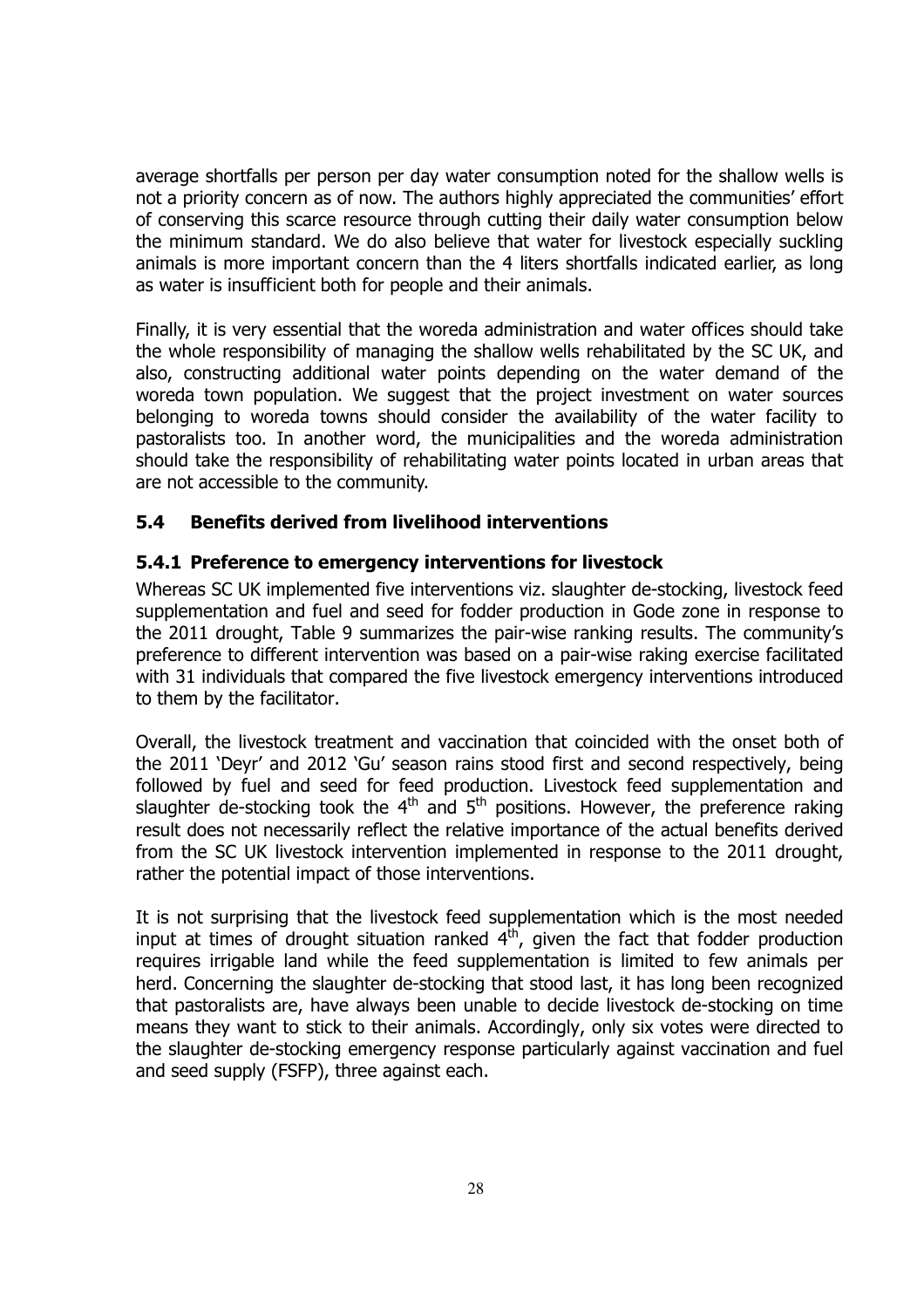| <b>Variable</b>  | <b>Vaccination Treatment SD</b> |    |    | <b>FS</b> | <b>FSFP</b> | <b>Total score</b> | <b>Rank</b>     |
|------------------|---------------------------------|----|----|-----------|-------------|--------------------|-----------------|
| <b>Treatment</b> |                                 |    | 31 | 19        | 18          | 85                 | $1$ st          |
| Vaccination      | $=$                             | 14 | 28 | 21        | 16          | 79                 | $\mathsf{p}$ nd |
| <b>FSFP</b>      |                                 |    | 28 | 20        | $=$         | 75                 | 2rd             |
| <b>FS</b>        |                                 |    | 31 | $=$       |             | 64                 | 4 <sup>th</sup> |
| <b>SD</b>        |                                 |    |    |           |             |                    | E <sub>th</sub> |

Table 9: Livestock emergency interventions preference pair-wise ranking result

SD: slaughter de-stocking, LFS: Feed supplementation, FSF: fuel and seed for fodder production

### 5.4.2 Role of veterinary campaigns

The role of the SC UK livestock treatment intervention was based on proportional piling scorings conducted by 39 individual informants, and using disease-affected animals' recovery period and survival rate, milk and meat production particularly due to disease factor, and also, investment on animal drugs that would have been purchased by owners of disease-affected animals.

In this evaluation, livestock mortality, milk production, body weight and animal health care limited expenditure that would have been resulted from animal disease problem in the absence of the SC UK veterinary campaign was represented by 10 objects for each indicator. Taking each indicator in turn, the individual informants were asked to estimate loss prevented due to the treatment intervention by considering animals treated for disease problem through reducing the 10 objects assigned to each of the indicators by certain number.

Table 10 represents the proportion of losses prevented as a result of the SC UK treatment campaign. The number of animals treated per herd under the 31 cattle herds and 23 small ruminants flocks belonged to the 39 study participant households was calculated at 5 cattle and 7 small ruminants on average.

The overall impacts of the SC UK treatment intervention included reduced mortality, reduced case recovery period, increased milk production, improved body condition and reduced household livestock treatment limited expenditure was calculated at around 62% on average (see Table 10). As only one household reported to have used the SC UK treatment service for 4 camels, the impact of veterinary intervention described here in discussion refers mainly to cattle and small ruminants.

In the calculations the reduced mortality and production losses including household expenditures on animal drugs were derived from a comparison of disease impact on animals benefited from the SC UK treatment intervention and animals not covered by the treatment campaign in which the overall economic loss due to animal disease problem was represented by 50 objects (5 indicators x 10).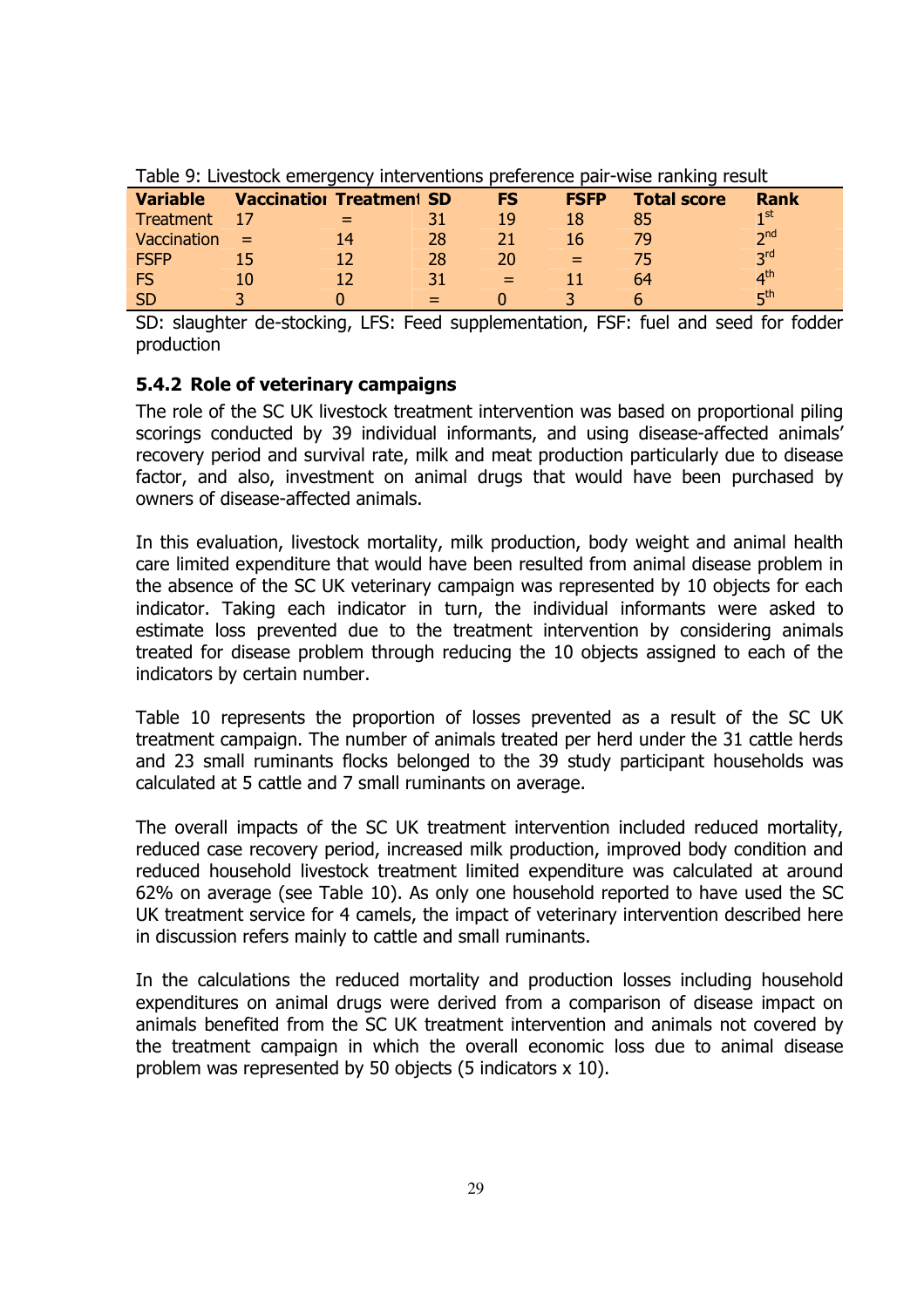Table 10: Analysis of disease impact with and without treatment campaign **Group Contract Contract Contract Contract Contract Contract Contract Contract Contract Contract Contract Contr** 

| Givup                                                                                                                 | нчы |
|-----------------------------------------------------------------------------------------------------------------------|-----|
| Disease-affected animals not benefited from the SC UK intervention                                                    |     |
| The overall disease impact = $(5 \text{ indicators} \times 10 \text{ objects assigned to each indicator})$            | 50  |
| Disease-affected animals benefited from the SC UK intervention                                                        |     |
| The overall disease impact $=$ (5 indicators x 3.8 average number of objects assigned                                 |     |
| to each indicator)                                                                                                    | 19  |
| Total number of objects represented the overall losses prevented with the treatment                                   |     |
| campaign = $\{(5 \text{ indicators} \times 10 \text{ objects}) - (5 \text{ indicators} \times 3.8 \text{ objects})\}$ | 31  |
| Proportion of overall losses prevented with the treatment campaign = $\{(31 \text{ objects}$                          |     |
| represented losses in intervention animals $\div$ 50 objects represented losses in non-                               |     |
| intervention animals) $\times$ (100)}                                                                                 | 62% |
|                                                                                                                       |     |

From table 5, the total populations vaccinated in two rounds stood at 321% of the initial plan, being a total of 467,192 cattle and small ruminant heads. Although the total livestock population vaccinated increased to 312% of the initial plan from 150,000 to 482,090 animal heads due to vaccines used from government for free, this project achievement also implies that at least the initial target was much below the minimum standard for the population that should be immunized. Given the number of vaccines administered, the authors doubted that the vaccine intervention that inoculated a total of 467,192 cattle and small ruminants in two rounds was standard particularly in terms of the population immunized against each of the contagious diseases targeted such as CBPP and pox. Depending on the objective of the immunization program, it is essential that around 80% of disease susceptible populations are inoculated. Table 11 summarizes the number of animals treated and/or vaccinated under the herds belonged to households participated in the individual interview.

|        | <b>Species Vaccinated</b> | <b>Treated</b> | <b>Outbreak-affected herds</b> | No. of herds |  |  |  |  |
|--------|---------------------------|----------------|--------------------------------|--------------|--|--|--|--|
| Cattle | 230                       | 163.           |                                |              |  |  |  |  |
| -SR    | 181                       | 157            |                                |              |  |  |  |  |
| Camel  |                           |                |                                |              |  |  |  |  |

Table 11: Animals benefited from veterinary campaign in herds owned by respondents

#### 5.4.3 Quality of drugs used for the veterinary campaigns

Livestock treatment service was limited to sick animals encountered by campaign implementers. Generally, treatments provided to cases diagnosed by CAHWs and government animal health technicians and assistants who have been working in the area are expected to be effective.

The quality of the drugs applied for the campaign: long acting oxytetracycline, penecilline streptomycin, ivermictin, albendazone 2500 mg and albendazole 300 mg, acaricide, veridum and wound spray was highly acknowledged. However, almost all communities covered by this evaluation said that the implementation period of campaigns targeted to settlement sites was too short that the pilot herds were addressed.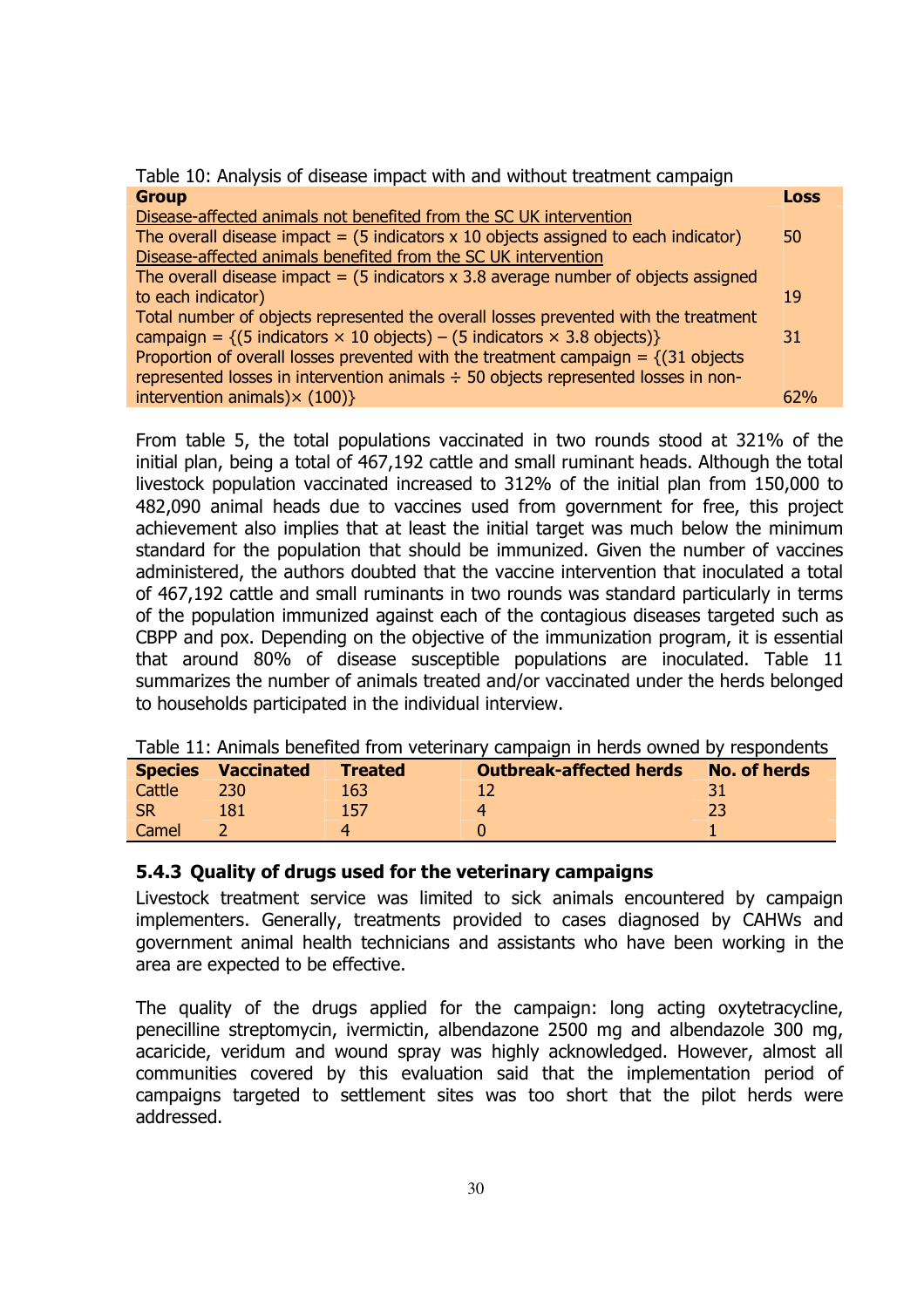

Animals on being treated

The multiplier effects of drugs, like Ivermictin and veridum, to which much of the milk production increment and body condition improved campaign achievements were credited is expected to be high. However, it is not clear why the long acting oxytetracycline (OxyTTC) and Penicillin-Streptomycin (penstrip) antibiotics were applied side by side. The use of long acting OXYTTC has an advantage of reducing the three consecutive injections required with the use of Penstrip to a single injection besides having much broader actions than Penstrip.

Finally, the evaluation team was concerned about the possibility of ivermictin being administered in combination with either anthelmintic bolus or acracide sprays against internal and external parasites on same animals. If so; it was just waste of the scarce resource. Technically, ivermictin is a drug of choice due to both strong efficacy and longer prophylactic effect against internal and external parasites both compared to anthelmintic and acaricide drugs commonly available in the markets. We also doubt that cases treated with the short acting antibiotic penstrip received the three consecutive injection widely recommended on daily basis during the campaign.

With regard to the vaccine intervention, the authors recognize that the timing of the vaccination program was very appropriate. In the first round, cattle and small ruminants were vaccinated at least against CBPP and black leg, and sheep and goat pox respectively. Additional vaccines considered in the second round vaccination program included such as and anthrax for cattle and pasteurellosis/hemorrhagic septicemia both for cattle and small ruminants.

#### 5.4.4 CAWH service

The evaluation also looked at sources of animal health care utilized by the study households during and after the project intervention period through proportional piling method, and using 30 counters. Table 12 summarizes the scoring result that showed around 33.3%, 20% and 16.7% of the service utilized during the SC UK treatment intervention period was sourced from the private veterinary drug shops, project campaign and government respectively.

In line with the additional 70% of the animal health utilized during the intervention period, around 38.7% (14/31) and 17.4% (4/23) of the total respondents that used the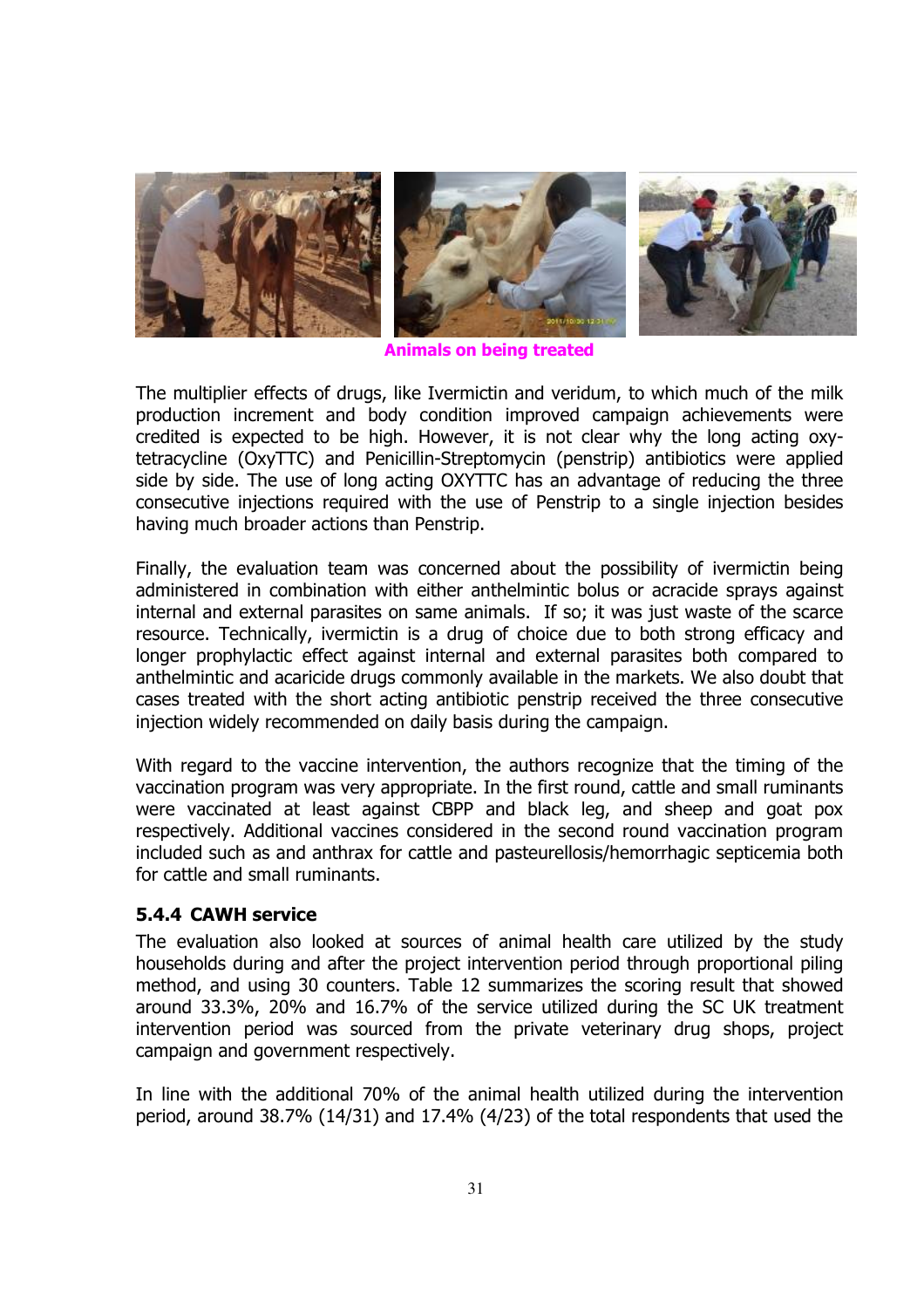SC UK treatment service for cattle and small ruminants said the diseases to have occurred in outbreak form. These findings are good indication of the high demand existed for the SC UK livestock treatment intervention. In the post-treatment campaigns, the contribution of the CAHW and government sources increased from nil and 20% to around 16.7% and 36.7% respectively, being 16.7% increment each. This finding implies that the SC UK intervention has, some how, improved the delivery of the CAHW and government animal health care. The CAHW service is attributed to booster training and kit provided to them by the SC UK.

| <b>Source</b>        | <b>During SC UK campaign</b> |            | <b>After SC UK campaign</b> |            |
|----------------------|------------------------------|------------|-----------------------------|------------|
|                      | Score                        | Proportion | <b>Score</b>                | Proportion |
| <b>CAHW</b>          |                              |            |                             | 16.7       |
| Government           | 6                            | 20         |                             | 36.7       |
| Private drug shop    | 10                           | 33.3       |                             | 23.3       |
| <b>Ordinary Shop</b> | 5                            | 16.7       |                             | 6.7        |
| SC UK campaign       | 9                            | 30         |                             | 16.7       |
| <b>Total</b>         | 30                           | 100        | 30                          | 100        |

Table 12: Local source of animal health care during and after the SC UK campaign

Note- CAHWs did not have veterinary stock prior to the booster stock supplied by SC UK.

### 5.4.5 Future reinforcement of veterinary intervention in drought

Table 13 describes some of the limitations of the treatment and vaccination campaign for livestock identified by stakeholders, how these limitations affected the program and suggestions for improvements or better options for future interventions, which are based on comments by the beneficiaries, CAHWs and consultant.

#### Table 13: Local stakeholders and consultants' review of veterinary campaign

### Limitations identified/suggestions

- The campaign was limited to settlement site and this meant that migrated populations is not a priority target despite such veterinary interventions are often justified in terms of diseases transmitting between herds from different places
- Technically, the purpose of intervening treatment campaign is to help the droughtaffected pastoralists access free drugs, but the campaign-based approach does not cover the whole drought period
- The risk of diseases transmitting between animals brought for treatment is expected to increase with the campaign system
- In sufficient number of CAHWs and animal health technicians involved into the implementation of the treatment campaign had forced herds to long queue
- The veterinary stock was insufficient that some pastoralists were forced to return animals brought to campaign center without being treated or vaccinated

#### The suggested options are as follows:

- Adopt treatment voucher-based system instead of campaign as the former approach enables addressing all deserving animals regardless of their location
- It also maximizes the impact of emergency treatment programs through increasing the intervention period from days to months
- We also realize that the implementation of voucher-based approach requires use of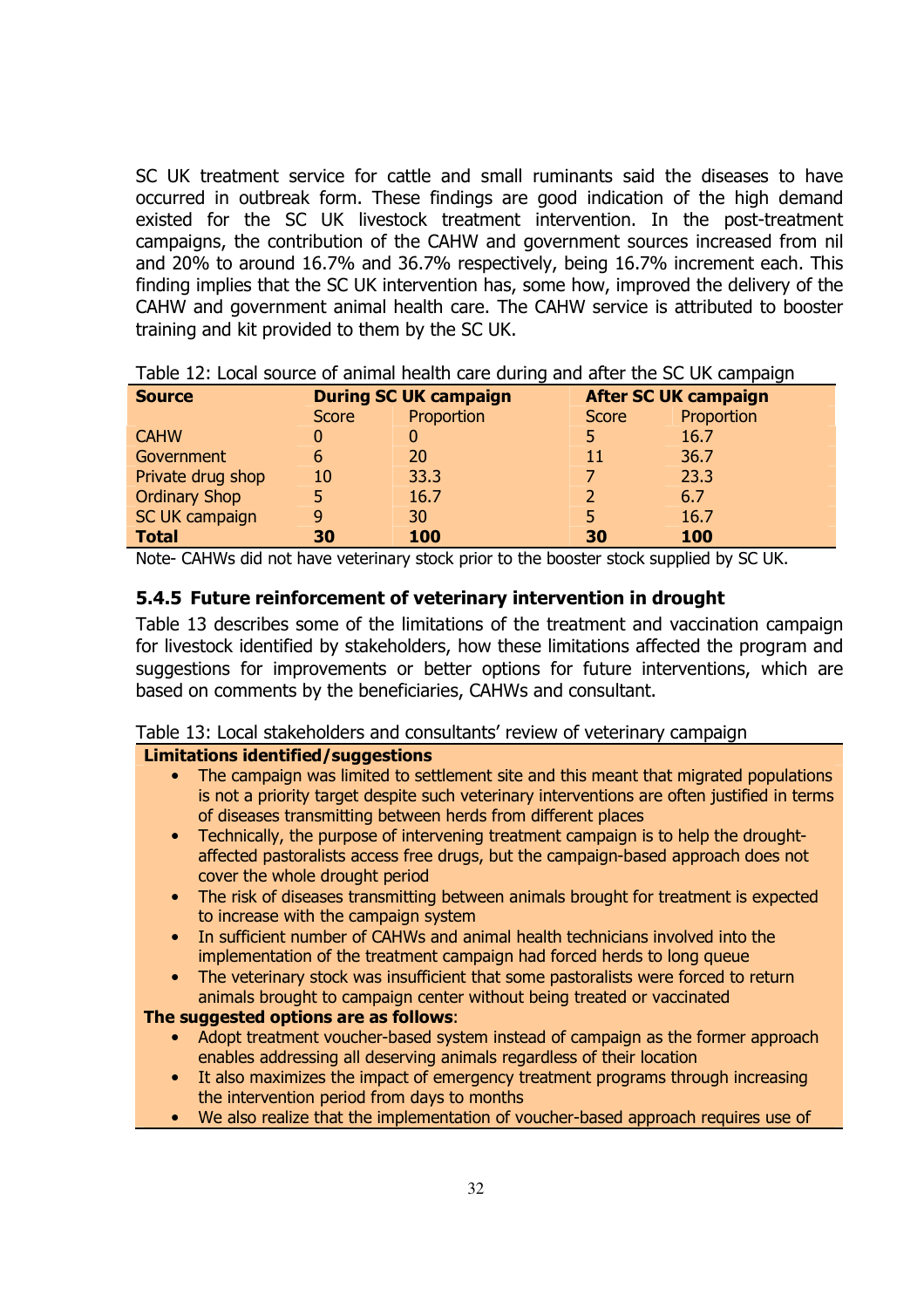CAHW system linked to private or government veterinary sector depending on local conditions

- In all project woredas, there are functional private drug shops that have also been involved in the delivery of animal health care during the drought
- However, there are no reliable CAHW systems that SC UK may be need to revitalize the previously established CAHW systems through screening CAHWs with a view to considering standard veterinary kits for the best appropriate candidates and training additional ones, as required
- Keeping animal drugs with CAHWs was preferred to campaign-based approach
- Although the role of CAHWs operating in project woredas in implementing the treat campaign needs to be acknowledged and recognized, they were mainly prepared to implement campaigns to the exclusion of cost recovery-based services they were supposed to provide to their community
- The CAHWs did not have any veterinary stock prior to the stock received from SC UK, therefore, the treatment voucher approach may not work if ways are not found to screen the existing CAHWs and arrange veterinary drug kit to the deserving candidates.

### 6. Brief discussion and conclusion

The Emergency Drought Response project implemented by SC UK in Gode aimed to improve the humanitarian situation and the coping capacities of population vulnerable to recurrent droughts in the Greater Horn of Africa. As such, the project aimed to assist communities coping with drought shocks inline with the priorities of Hyogo Framework for Action 2005-2015 and the Africa Regional Strategy for Disaster Risk reduction 2006- 2015.

The evaluation documented some apparent achievements related to the CMDRR program objectives. Achievements include the support provided to the fodder producers cooperatives who also cultivated maize that helped them producing Sudan grass both for own livestock consumption and income from sale of seed and green feed. Other achievements included the CAHW systems that revitalized the community-based animal health care and which are delivered by local people from within the community. The hygiene and sanitation program undertaken through trained volunteers and the training and material supports provided to water management committees are typical of the CMDRR program approach. The rehabilitation of existed birkas and shallow wells through community participation is all about supporting the community to effectively utilize own water sources.

In both Adadle and Kelafo woredas, sites for new birkas were selected based on distance travelled to the existed water sources by women and children for collecting water; queuing time at water point as proxy indicator for low capacity of the water source and relative prevalence of conflicts resulted over water source between neighboring communities. The number of drought destitute households hosting the settlement was also considered along with the other criteria. The rehabilitation of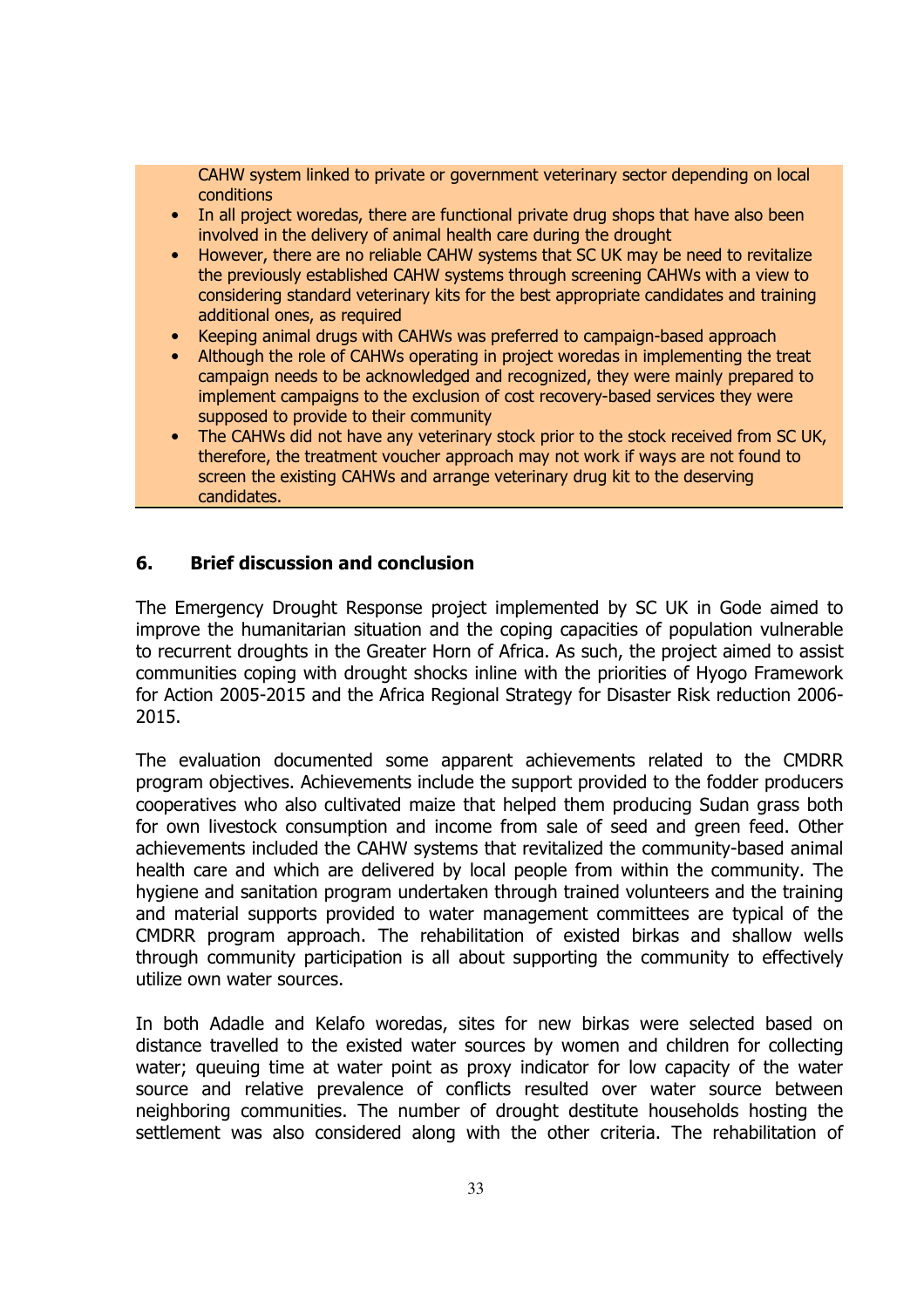shallow wells is done in areas where water wells are performing under particularly due to problems that could be solved with reasonable investment cost. The rehabilitated shallow wells did lack either drainage system or require sand excavation and/and installation of animal watering trough facility or both.

The birka rehabilitation activity targeted to kebeles with chronic water shortage problem has improved water availability in the target kebeles, if not in the whole of the Adadle woreda. The rehabilitation of the two shallow wells belonged to the Adadle woreda town improved the quality of the water mainly due to drainage systems that avoided bulk spilling of water used to re-infiltrate in the wells while simplifying the very demanding task of manually driving water out of the wells.

Although the SC UK WASH expert's concern that the birka water would not go beyond the long dry season is recognized, as is the fact that water in the shallow wells is consumed at a rate of around 11 liters per day per person. However, we do insist that these shortfalls need to be applied only for positive decisions for expanding the project interventions, and also, considering water trucking right at the onset of a drought water situation as a short term solution.

The hygiene promotion kit distribution has covered all the areas of intervention. Although the awareness creation activity is carried out in all kebeles, kits are limited to kebeles/sites where there was comparatively high prevalence of acute watery diarrhea and other water related health problem mostly where people use pond and/or river water for drink during the 2011 drought. In each area, priority is given to poor families with under 5 year old children and that lost their livestock asset to drought. Within the target family, particular attention has been directed to disabled and chronically sick people, pregnant women and mothers with breast-feeding child.

Water Jerri-cans and bishangari targeted poor families consisting of  $\leq$  5 year old, children, disabled and chronically sick people, pregnant women and mothers with breast-feeding child. Water treatment chemicals were distributed for two consecutive months from October 2011. Following the water treatment chemical supply interruption in early December 2011, the Harsog kebele communities have started boiling drink water used for young children since the hygiene promotion of the SC UK project. The Harsog community has been using water from the birka rehabilitated by the SC UK. These are good indication of the appropriateness of the selection criteria and the project targeting efficiency.

Overall, we found the selection criteria applied for all WASH interventions was the most appropriate for the area and suggest these criteria be maintained in future interventions. Collectively, the WASH interventions have some multiplier impacts of influencing project participants to start boiling drink water for children and constructing private toilet facility among others. Concerning livelihood-based interventions, we strongly believe that the provision of fuel and fodder seed is a very innovative approach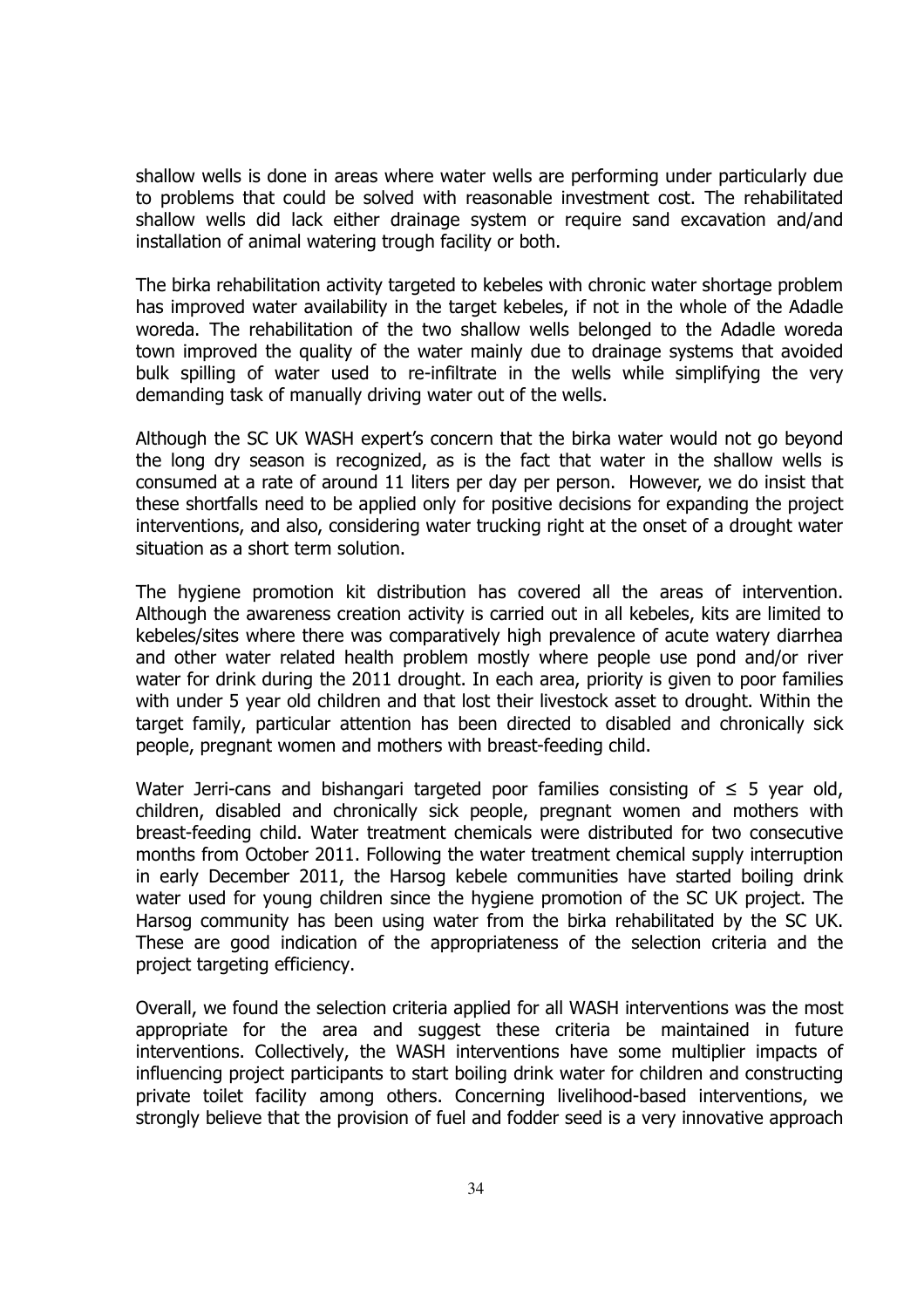toward fodder production promotion. The revitalization of the CAHW system is another project achievement with long-term benefit for the community.

As clearly pointed out under the recommendation section, we do recognize that SC UK tried to create a mechanism through which project managers and coordinators received feedback on project implementation process with a view to building the beneficiaries confidence in expressing their dissatisfactions and complaints related to external assistances directed to them. This was conducted through short trainings for community representatives consisted of men, women, and children and in the presence of experts responsible for the implementation of the project. This is outside the traditional practice of aid agencies measuring the drought-affected people's level of stratification with their assistance to them mostly based on the local government bodies' opinions. We acknowledge that the SC UK organization for initiating the community-based problem reporting and monitoring practice in the area regardless of the timing and source funding used for the initiative. Furthermore, we do not see any strong reason for the evaluation project not utilizing such an innovative resource and efficiency control mechanism for the evaluation project.

Finally, the Gode Drought Emergency Response project was designed to complement each sector with the other sector by linking the two project objectives. As such, the project strategy aimed to demonstrate how a relief to development approach can be applied and can enhance the effectiveness of humanitarian assistance interventions. The overall direct beneficiaries are 55,747 households according to the project information.

Concerning the exit plan, the 'Gu' season started in mid April 2012 and the SC UK emergency drought response was closed on  $31<sup>st</sup>$  May 2012. Although the rainfall intensity was not uniform across the Gode zone, the 'Gu' season rains helped the community solving water shortage problem in all woredas. In April 2012, majority of districts under the Gode zone have received medium to good rains over several days, except Mustahil where the rain was limited to one day. The timing of the project exit was very appropriate whether it was a coincidence or intentional.

### 6.1 Implications of some evaluation findings

- The use of volunteers, which appeared to be the most effective way of promoting hygiene and sanitation.
- The risk of shallow well water being contaminated is still high, and may be aqua tab is the better treatment to reduce such risk of water contamination especially post-harvest and fencing the shallow wells is necessary provided that the community and/or woreda administration and water offices are ready to cover maintenance cost given the water is free.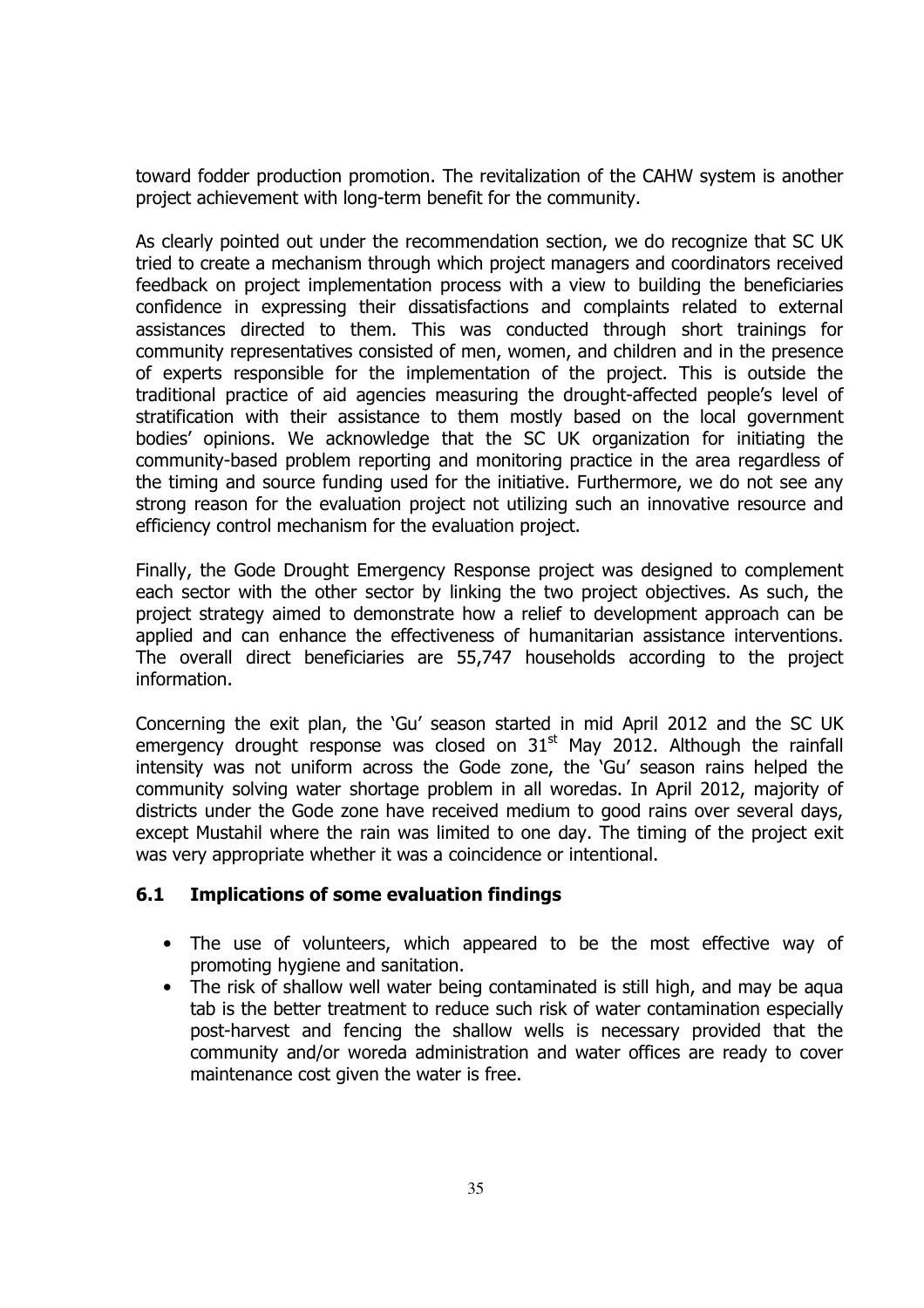- The shallow wells used at a rate of 11 liters per day per person, is does not tell anything less or more than the fact the community has been utilizing this scarce resource efficiently.
- The Birkas can not serve source of water for more than a maximum of 3 months period and it is less likely that they serve water during drought period, and also, drought destitute households may not afford the current water price even if the birka water last longer. Therefore, aid agencies and/or concerned government bodies may need to consider water trucking earlier at the onset of drought, and water voucher for poor household and disabled persons during the normal dry season who may not afford to pay for the birka water.
- During the rainy months/days water is used from unprotected sources to which children are expected to have free access that it is essential children are aware of health risks associated with use of such water. This requires strong awareness campaign directly targeted to children both at school and home.
- In Adadle, water shortage is always a critical problem, therefore, rehabilitating and constructing more birkas is essential to ensure water security of the community. As part of that, the water committees should be prepared to reinvest income from sale of water on the existed and new water points, instead of saving into bank account.
- Concerning external assistance, the water source construction and rehabilitation activities need to be considered as development interventions to be done at normal time.

 Although the project intention of sourcing inputs from local source is highly appreciated, the teff-straw considered for milking and pregnant cows from Gode areas, some how, questions the efficiency and effectiveness of the planning process. The project was supposed to decide the type and source of feed based on the objective of the supplementary feeding intervention and availability of this input in the local market.

Generally, teff-straw is not a feed of priority choice for milking animals provided that maintaining milk production, thus; there also appears that the 4,500 animals targeted were too many for concentrate or green feeds based feed supplementation program. In Overall, as starvation-factored mortality is expected to increase with interruption of supplementary feeding program, the project was supposed to assess the capacity of the local sources and then either consider distant located sources or reduce the population, if not totally excluding the particular intervention.

As in the Sphere project, hygiene promotion is the mix between the population's knowledge, practice and resources and agency knowledge and resources, which together enable risky hygiene behaviours to be avoided. The three key factors are a mutual sharing of information and knowledge, the mobilization of communities and the provision of essential materials and facilities.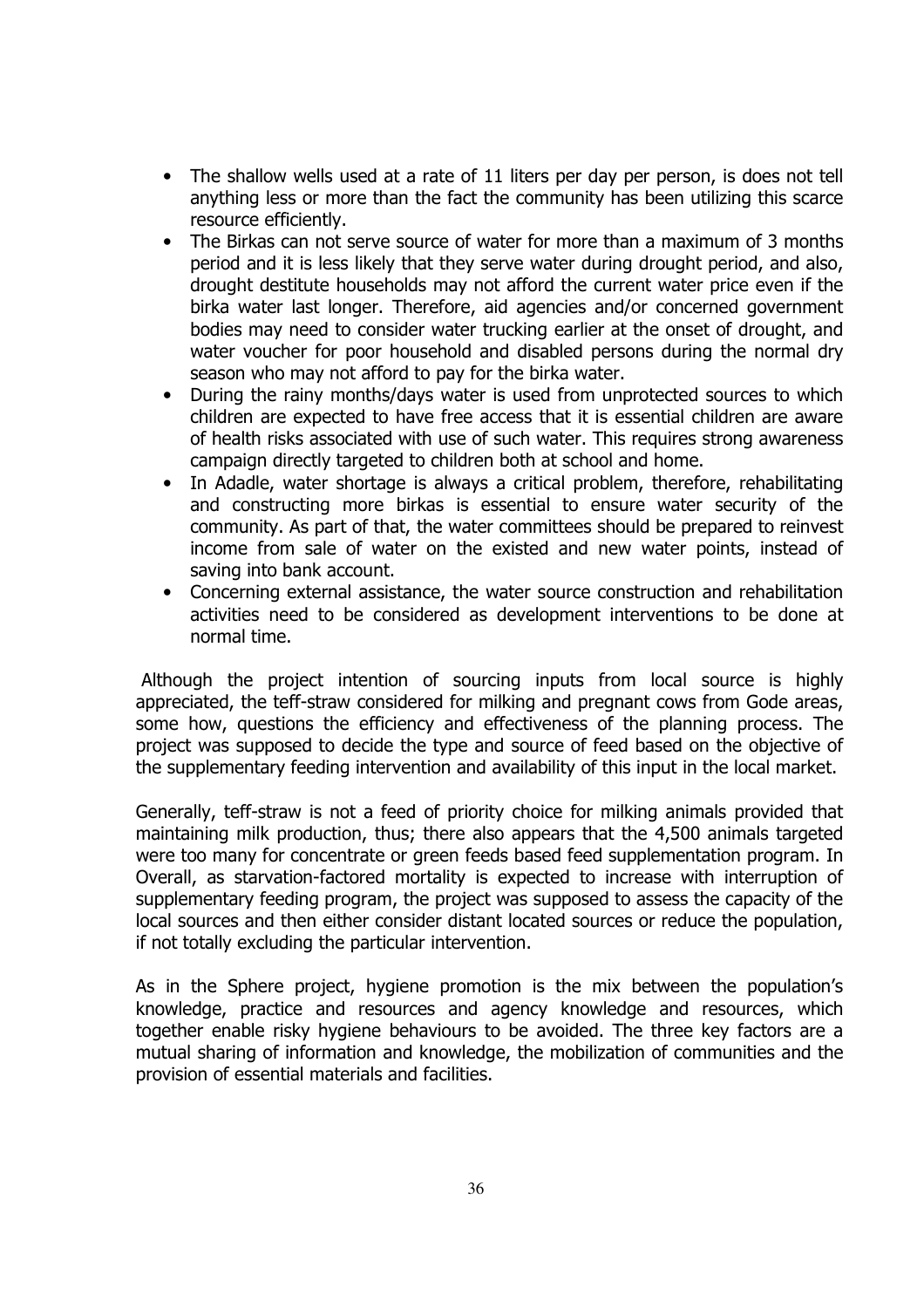Community mobilization is especially pertinent during disasters to encourage people to take action to protect their health and make good use of facilities and services provided to them. Therefore, the use of volunteers for conducting mass education seems to be a better option to reach many more pastoralists and agro-pastoralists as well as avoiding per-diem paid to training participants.

With regard to livelihood intervention, the most important long-term impact of the livelihood-based interventions relates to fodder production initiated in the four-project intervention woredas by 116 cooperatives consisted of 10 persons/households each. The long-term impact of the livelihood component also relates to booster training and stock directed to CAHW that revitalized the CAHW system.

### 6.2 Cross cutting issues

- All vulnerable groups the need to prioritize women, children, older people, and persons with disabilities or people living with HIV with emergency assistances such as water was given particular attention in the project trainings and awareness campaigns.
- Children interestingly, children participants said to have suggested that children have participated in the whole project cycle, from planning to monitoring and evaluation. They also asked the project to see the possibility of constructing latrine and Birkas at schools, as well as assisting orphan school children with books and pens. The participation of children in the training attended by a total of 193 persons (100 children and 93 adults) selected from 4 and 3 intervention kebeles under the Adadle and Kelafo woredas makes it particular.
- Gender and wealth like in any emergency programs designed for droughtaffected communities, women and men are expected to equally benefit from the WASH and livelihood emergency response project of SC UK. The design and implementation of the project are based on due knowledge of the culture, vulnerabilities and drought-coping activities managed by Somali women and men. For instance, within a given kebele sites for water source development was selected based on population density of the area in general and that of drought affected destitute households who do not own camel and donkey for collecting water and distance travelled by women and children to water points, as well as prevalence of conflicts resulting over water sources between user households and communities. In terms of empowerment, on average, women accounted for around 36% of the water management committees in the birkas and shallow wells covered by this evaluation.
- Livelihood system The authors believe that targeting women with irrigation activities, which is new to pastoralist communities, may increase job burden on them and the project did not do so.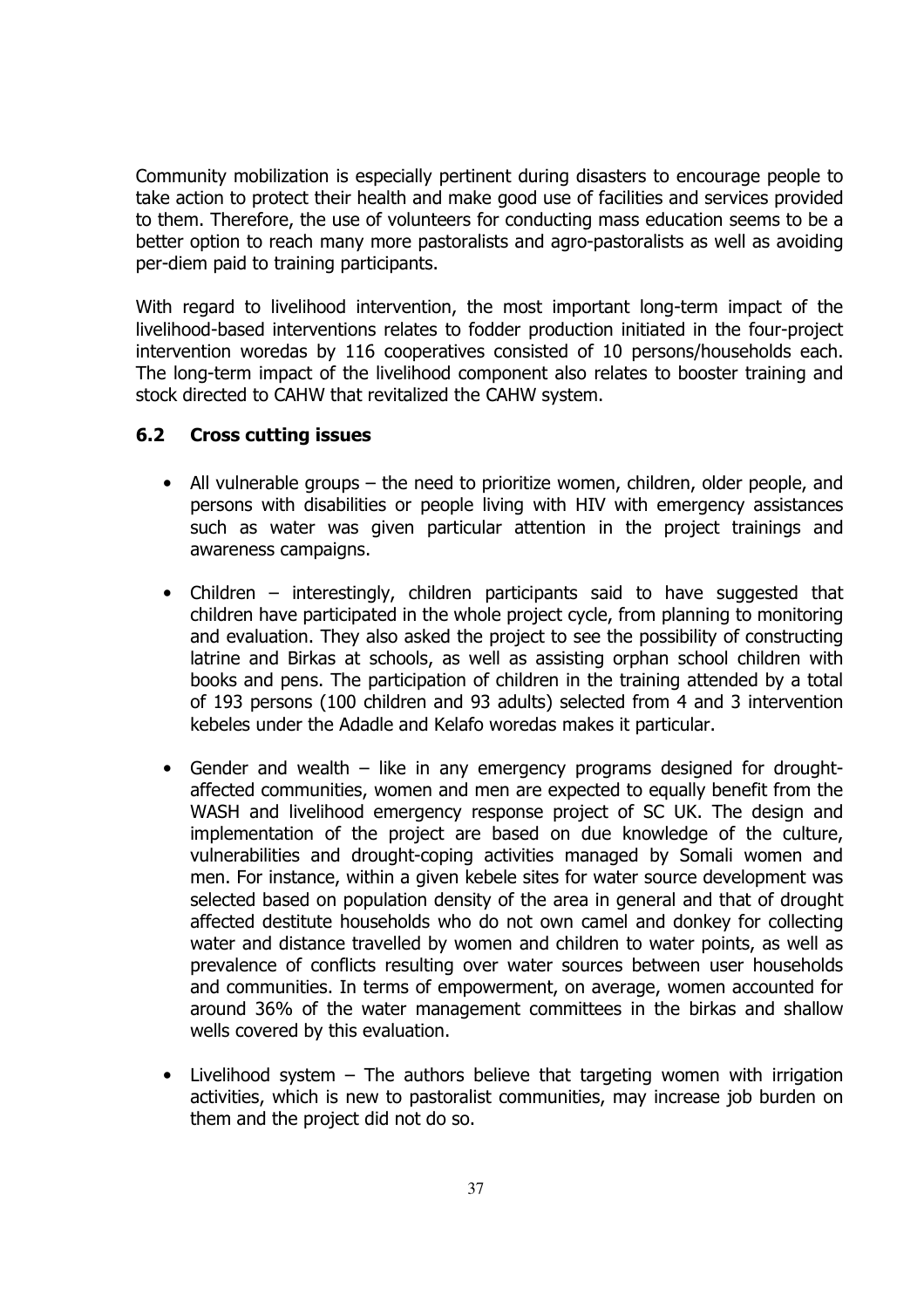- Villagisation and Environmental issues Gode zone is one of the pastoralist areas where pump-based irrigated crop farming is on being promoted by the regional and federal governments of Ethiopia as well some NGO and UN organizations. Whereas many of the pump-based irrigation system initiated in pastoral area were not successful, combined together with the government settlement programs they are, some how, increasing pastoralists' vulnerability to both flood and drought problems through reducing the effectiveness of the traditional coping mechanisms. In this regard, the WASH interventions are expected to help the already settled communities reducing risk of malaria and other diseases associated to poor water hygiene and sanitation problems. Similarly, the fodder seeds used from the project supported cooperatives by the government for pastoralists forced to irrigation-based crop farming may help the pastoralists retaining their animals with the feed they will produce, as long as they remain in the new livelihood system.
- Do no Harm (DNH) Overall, the project did not do any harm to the traditional livelihood of culture the communities, their natural resources and social relationships.

### 6.3 Challenges

### 6.3.1 Climatic

There has been a succession of poor or failed rain seasons in the Gode zone since 2008. During the 2011, there has been almost complete failure of the gu season rains. The poor performance of the rain is expected to increase vulnerability of the communities and to, some how, reduce the long-term impact of both WASH and livelihood-based interventions implemented by SC UK. Poor households with low capacity to construct private toilet facility partly due to the rocky nature of the soil of Adadle area, as well as their limited financial capacity to purchase water treatment chemicals are also expected to, some how, undermine changes resulted in the area of project participants KAP.

### 6.3.2 Ecological

Water shortage during drought, wild animals, pests and rodents competing for the fodder and maize, and high price of fuel and water pump spare parts are some of the factors to be considered as threat existing to profitability of fodder production-based income generating schemes. The remoteness of the Gode zone and absence of inputs required for emergency responses locally, as well as the security problem often restricting free movements will remain key challenge in emergency programs in both increasing costs and reducing efficiency. From the color of the floodwater, soil erosion and sedimentation is the most serious threat existing for the sustainability of the birkas and this concern suggests feasibility study of watershed conservation strategies and management to reduce the rate of sedimentation.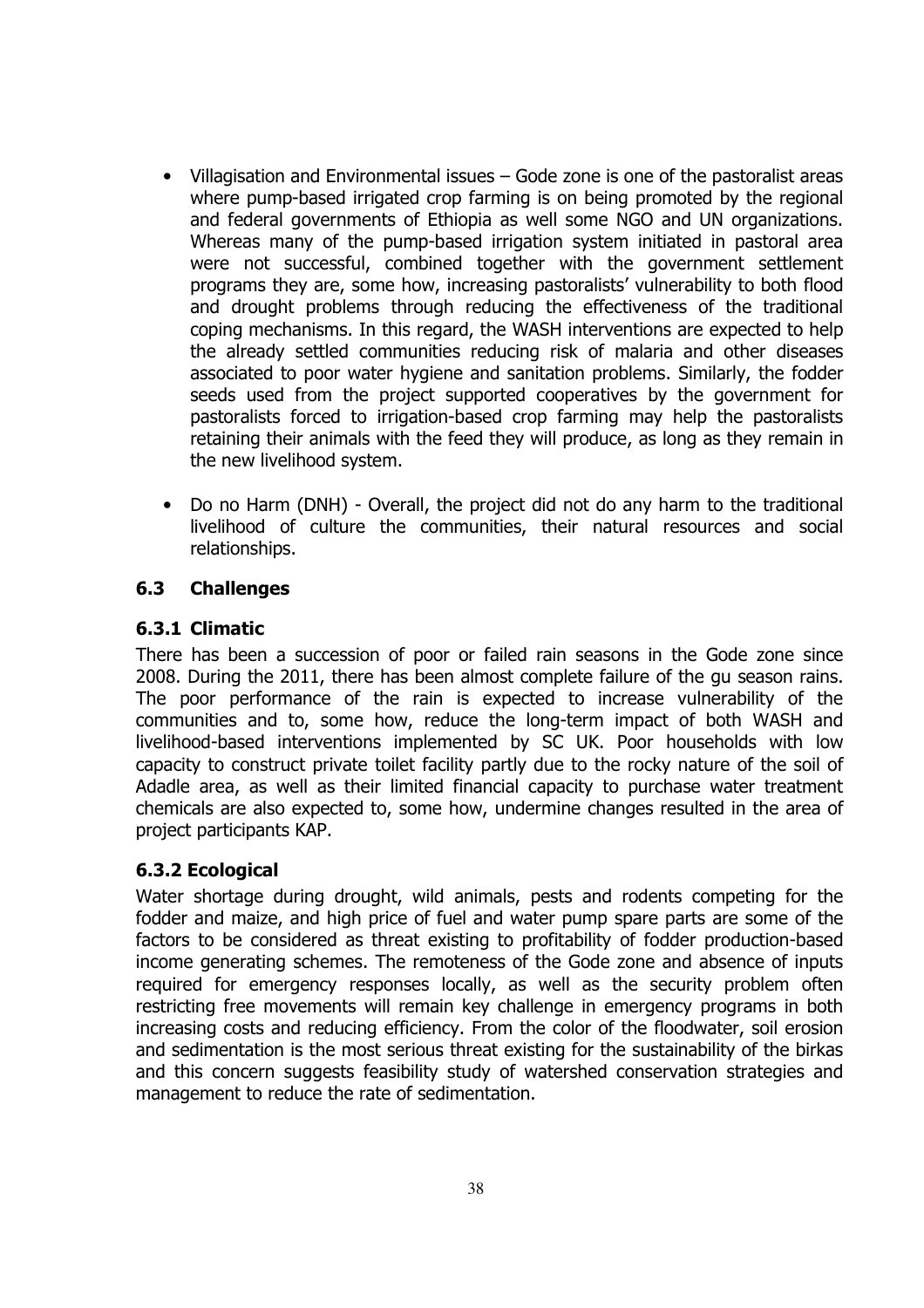## 6.3.3 Funding conditions

Funding challenges may prevent the project from being both innovative and responsive to changing conditions especially in the area of development oriented interventions. Symptomatic of this was the budget constraints forced the evaluation project reducing the number of new water source construction plan by two birkas. This project being the major Emergency Drought Response project focusing on livelihoods and WASH implemented in the area could not cover all needs.

## 6.3.4 Poor Communication facilities

The communication facilities in Gode are very poor. No Internet connection and effective telephone service that has always been having great effect on smooth communication between the field office and JigJiga and Addis-Ababa Offices.

### 6.3.5 Low capacity of government animal health service

There has been shortage of animal health professionals required for implementing the veterinary campaign especially veterinarians and animal health assistants. This problem is more apparent in the Mustahil, Kelafo and Adadle woredas than in Gode.

## 6.4 Opportunity

The government has already started promoting fodder production and supporting fodder producers cooperative such as with the supply of heavily subsidized water pumps and this will enable the SC UK to further expand fodder production as part of income generating schemes. CAHW systems and birkas established by other agencies that already helped reducing intervention costs are also an asset to the community and the SC UK's future intervention.

Other opportunities include the Perennial River passes through the Gode and Kelafo, as well as Adadle districts that allow to have irrigated fodder production. The existence of Research institute and Gode ATV College that can provide technical support to project participants such as fodder producer cooperatives is an additional asset.

The trained fodder producing cooperatives and CAHWs can be contracted to supply feed and implement veterinary treatment vouchers in future droughts with technical support of the government experts who were also trained. The suggested contracts do require SC UK to link the CAHWs to private input suppliers, and also, introducing the fodder producers to other aid agencies involved in livestock emergency programs in the area with a view of informing them to plan on this local resource while promoting such initiatives.

Concerning the capacity and role of local fodder producers in supplying feed input required for emergency supplementary feeding programs, aid agencies can sensitize cooperatives and individuals including individual with irrigable plots to start producing feed and a period of around 45-50 days is enough to grow Maize Stover and Sudan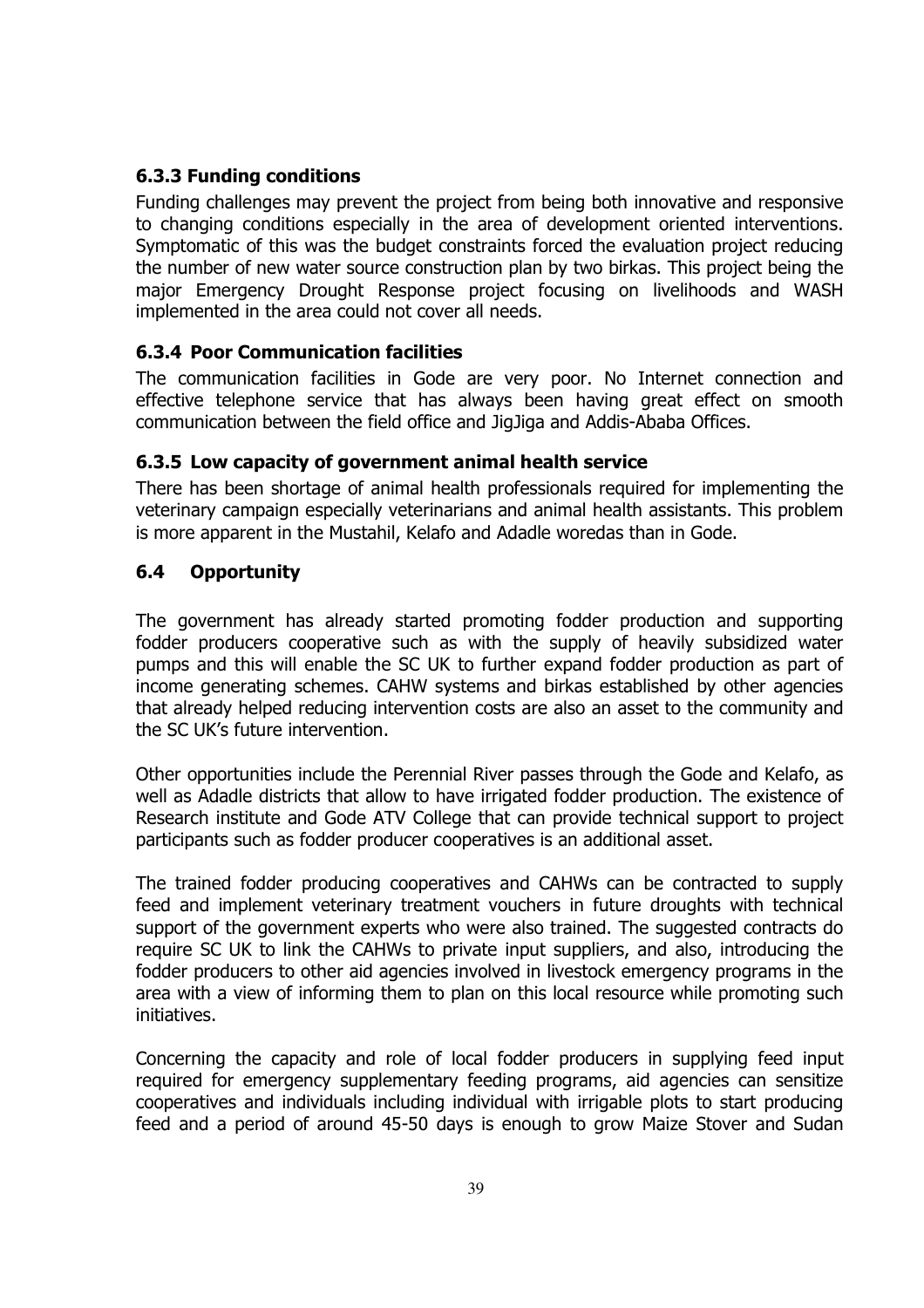Grass. Agencies can further meditative the SC UK supported and other cooperatives through signing feed supply agreement with them.

## 7. Recommendations for similar future programs

The report on the government monitoring, conducted in Adadle woreda in November 2011, recommended that the project should support the Harsog community rehabilitating the remaining 3 birkas, continue distributing water treatment chemicals and supporting cooperatives involved into fodder production. It also emphasized the need for constructing new water points, in order to improve the chronic water shortage problem existing in the Adadle woreda. While endorsing these recommendation points, this evaluation advice the SC UK for future similar response to:

- Consider a pilot water-voucher program for poor households and disabled persons.
- Continue promoting local fodder production schemes and supporting CAHW systems.
- Promote the practice of involving school children into emergency and development programs planning and monitoring process especially in the area of school WASH programs and other hygiene and sanitation promotion practices.
- During the rainy months/days, water is used from unprotected sources to which children are expected to have free access. Therefore, it is essential that children are fully aware of health risks associated with use of such water and changed their behaviours.
- Identify and support reliable sources of water treatment chemicals in each intervention woreda while promoting the more cost effective practices such as boiling drink water.
- Encourage the water management committees reinvesting income generated from sale of birka water on the existed and new birkas.
- In principle, the responsibility of managing the shallow wells is of the kebele structure that is supposed to raise revenue from this resource like in any other urban areas. Therefore, any response on water sector should support local structures to have sufficient capacity to manage these resources.
- Given that the shallow wells water is free of charge, the woreda water and administration offices and the Adadle kebele should be allocating budget for subsequent rehabilitation of the water point and installation of fence, as well as the necessary water treatment chemicals.
- Rehabilitating and constructing more birkas is essential to ensure water security of areas like Adadle and the committees should reinvest income to be generated from sale of water on the existed and new water points.
- Generally, the water source construction and rehabilitation activities need to be considered as development interventions to be conducted at normal time, too.
- Fencing the water points is essential to ensure the safe use of the water points through avoiding risk of contamination. Concerning the shallow wells, the wells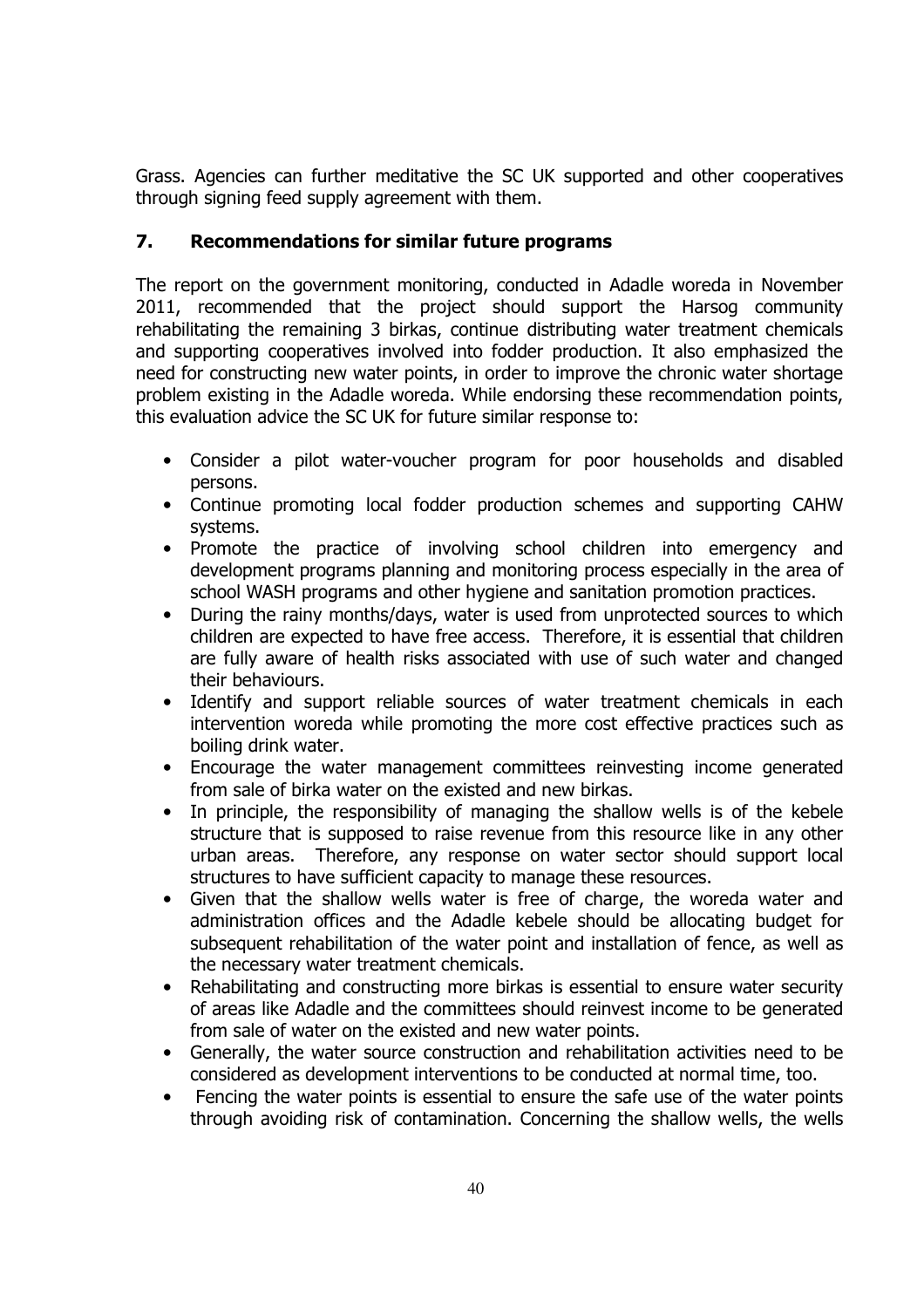lack of roofing further increases risk of the water being contaminated by wild animals including birds may be dying into it in addition to potential risk of children falling into the wells.

- Concerning livelihood-based interventions, SC UK should determine a program design for a subsequent phase, which is strategic with respect to livelihood initiative based upon the experience of the current project. Priority intervention and implementation approach should be developed through consultation with the primary beneficiaries at the community levels.
- Promote joint planning approach with government and non-government organization to avoid procurement of inputs available in the local market.
- Flexible resources allocation is an important factor of addressing the needs of the community. Continue redirecting scarce resources to where they can have maximum impacts according to the realities on the ground.
- Consider slaughter de-stocking at the early stage of the drought through paying good prices to be fixed depending on local market prices for the animals to be slaughtered so that the income would be invested on the family and majority of the herd elements, and this assume that supports provided to feed producers' cooperative will improve pastoralists' access to trade feeds.
- Working and coordinating with other stakeholders and actors can increase the effectiveness of the response and achievement. The SC UK must also recognize, complement and join forces with other organizations initiatives focusing on drought vulnerability reduction and livelihoods issues affecting pastoralist and agro-pastoralist populations in the area. For example, the very capable private veterinary pharmacy operating in Gode town needs to be highly recognized.

Finally, the existence of strong CAHW system is key to ensure a sustainable impact of emergency animal health drought response. In this evaluation, keeping animal drugs with CAHWs was preferred to campaign-based approach by the communities. We understand that SC UK has long standing experience in implementing treatment voucher-based livestock treatment program and suggest that SC needs to promote the voucher system instead of campaign as the former approach enables addressing all deserving animals regardless of their location. This also maximizes the impact of emergency treatment programs through increasing the intervention period from days to months. We also realize that the implementation of voucher-based approach requires use of functional CAHW system that is linked to private or government veterinary services depending on local conditions. Although the role of CAHWs operating in project woredas in implementing the treatment campaign needs to be acknowledged and recognized, they were mainly prepared to implement SC UK campaigns to the exclusion of cost recovery-based services they were supposed to provide to their community prior to the project intervention. Finally, the pox vaccine-induced small ruminant mortality reported by some evaluation participants in the Adadle area needs further investigation.

Overall, the project succeeded in delivering all-important interventions as per the initial plan and the impacts are very apparent. SC UK and its donor's practice of redirecting